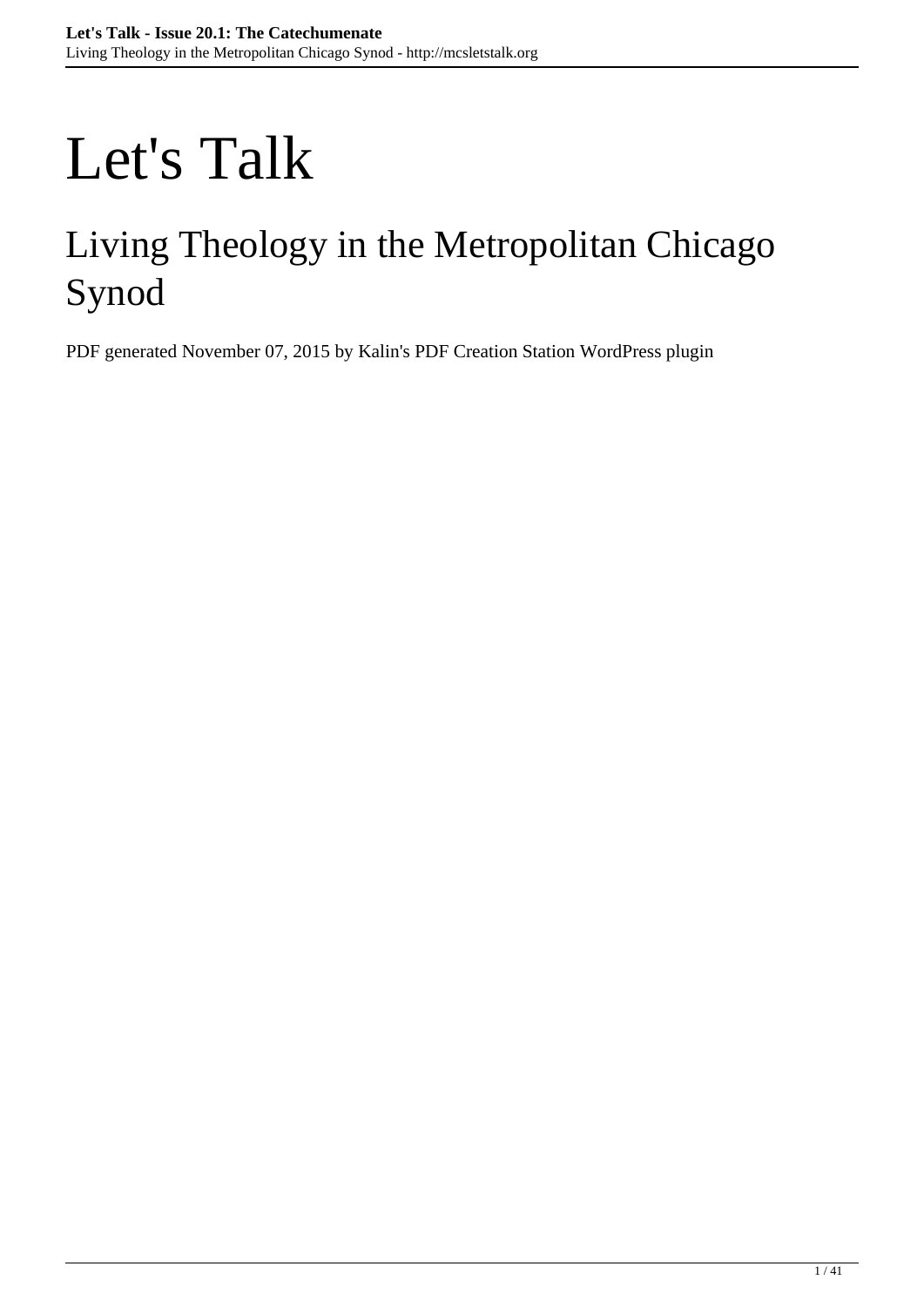## **Table Of Contents**

| A Sounding in the Ear: A Small Congregation's Experience with the Catechumenate $\ldots \ldots$ 13 |
|----------------------------------------------------------------------------------------------------|
|                                                                                                    |
|                                                                                                    |
|                                                                                                    |
| <b>Customizing Your Catechumenate: Questions to Ask Before Getting Started (and After)</b> 27      |
|                                                                                                    |
|                                                                                                    |
|                                                                                                    |
|                                                                                                    |
|                                                                                                    |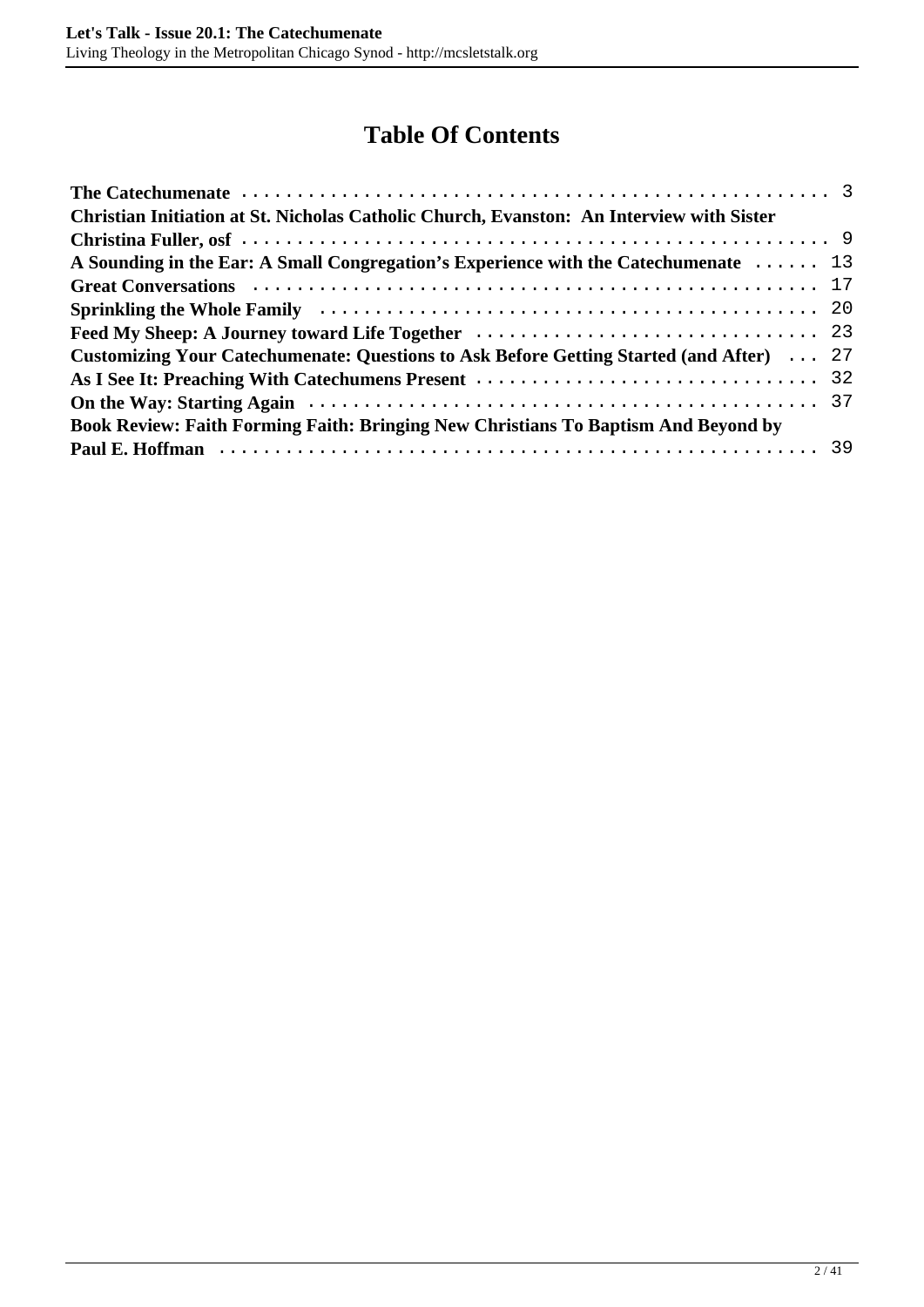## <span id="page-2-0"></span>**The Catechumenate**

#### **by Frank C. Senn - Sunday, March 15, 2015**

#### <http://mcsletstalk.org/>



arguably the most radical was the promulgation of the Rite of Christian Initiation of Adults (RCIA) in 1972 by the Sacred Congregation for Divine Worship. With an eye on the explosion of Christianity in the global south and acknowledgment of the growing secularism in Europe and in the Americas that was alienating vast portions of the population from the Church, there was recognition that what the North African father Tertullian said in 200 A.D. was also true as the Church approached the year 2000: "Christians are made, not born."

With the collapse of the culture of Christendom in Europe, its diminishment in North America, and the fertile new mission fields in Africa, Asia, and Latin America, one would not become a Christian by cultural osmosis. Whatever it took to make Christians, the Church would have to do it without the help of other cultural institutions. With attention to this missionary situation and with unexpected radicalism, the document promulgating the RCIA showed a true sign of renewal. It reversed more than a thousand years of initiation practices (Baptism, Confirmation, and First Communion) and went back to the church orders of the ancient church to find a model for the present missionary situation. The late Ralph Keifer described it as a liturgical revolution. "Under the aegis of an ecumenical council, with the approval of the Roman see, and over the signature of the Roman pontiff, the primary rites of initiation…have been turned upside down and inside out, heralding a cry to begin a reform and renewal of the most radical sort."

The ritual spectrum and ceremonial details of the RCIA are extensive.<sup>2</sup> But as Ralph Keifer's teacher and mine at the University of Notre Dame, Father Aidan Kavanagh, osb, observed, "The importance of the restored rites of adult initiation lies…less in its ceremonial details than in its strategic vision of the Church local and universal. It is a practicable vision of what the Church is and can become through the continuing renewal process of evangelization, conversion, catechesis, and the paschal sacraments of Christian initiation  $\frac{1}{3}$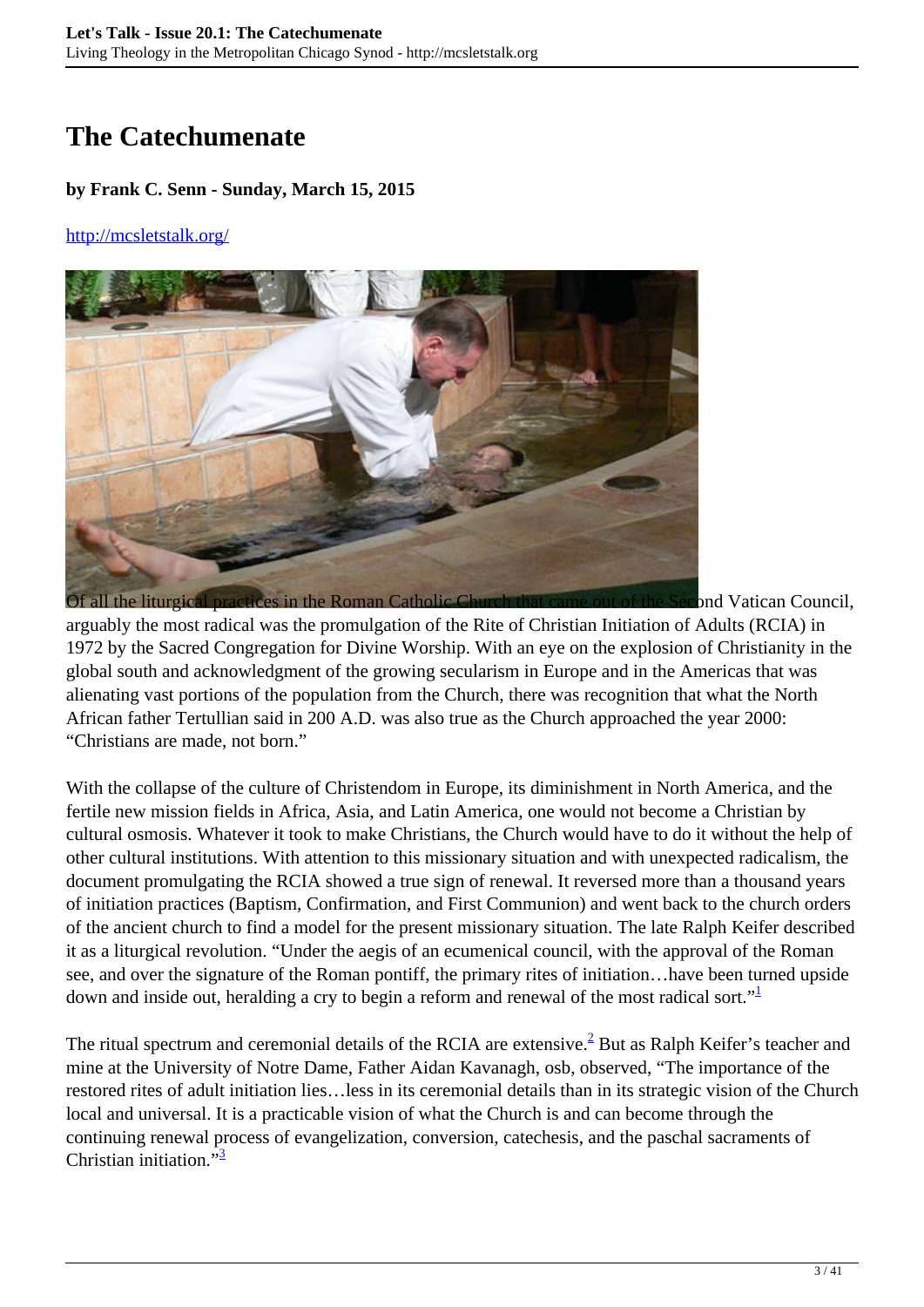Evangelism, conversion, catechesis, and the sacraments of initiation—Baptism and Holy Communion—is what the RCIA is all about. This can hardly be a "program." It is the very life and mission of the Church. It requires a lot of the congregation. But what does the church have to do that is more important than making new Christians who are true disciples of Christ? This assumes, of course, that the church is evangelizing, which is really the first stage of the RCIA. Doing all the stages requires all the resources the local church can muster and not every parish or congregation has the energy or the will to undertake this task. Non-Roman Catholic Churches have been reluctant to take it on, even though some resources have been available for some time now. $4$  We have remained fixated on infant baptism as the primary way in which people are received into the church, making provision for the baptism of older youth and adults as need arises. In contrast, without at all abandoning the practice of infant baptism, the Catholic Church in its radical reversal of initiatory norm made adult baptism the norm and within this norm also provided for the baptism of young children. This is evident in the report on the practice of the RCIA at St. Nicholas Catholic Church in Evanston, included in this issue of *Let's Talk*. The result is that each year at the Easter Vigil thousands of new adult Christians are baptized in Roman Catholic Churches throughout the United States—and hundreds of thousands throughout the world. Local parishes are not left to their own devices in the RCIA; dioceses are involved in the process, as is the case in the Archdiocese of Chicago. I had once suggested that our synods should also be involved in the catechumenate. $\frac{5}{3}$ 

Perhaps one of the reasons for the success of the RCIA in the Roman Catholic Church has been the work, over a period of three decades since its founding in 1981, of the North American Forum on the Catechumenate. The Forum had to disband in 2013 for lack of funds. But during its heyday it played a starring role in shaping formation ministries across the United States and Canada that centered in an immersive, experiential approach to Christian initiation. Bible study ceased to be an academic exercise and became, in Kavanagh's words, "conversion therapy." "Catechesis helps the convert reassemble his or her personality and life around the new center of gravity which is God revealed in Christ Jesus."<sup>6</sup> Institutes of the Forum on the Catechumenate emphasized not only catechesis and liturgical ritual, but also community life and pastoral service. "It isn't only head knowledge," said Vicky Tufano, a pastoral associate at Ascension Catholic Church in Oak Park, who helped lead Forum institutes since 1987, "It is about the whole person coming into a relationship with God." The catechumenate upends the seeker's assumptions about God, the world, and even the church, and catechists are the ones who lead catechumens through this process of conversion, assisted by the catechumens' parish-appointed sponsors.

In its early years, the Forum sometimes had 50 to 75 institutes a year in the United States and Canada. Some institutes had 150 participants. There could be 7,500 to 10,000 people a year participating in Forum institutes. The Forum's biggest legacy is the thousands of lay ministers it helped to train as evangelists, sponsors, and catechists in the RCIA in Catholic parishes and dioceses. Tufano said, "I think Forum helped create in this country a really strong understanding of what Christian initiation is about, and people who have that vision will continue to pass that on."

As with The Liturgical Conference, which was originally a Catholic organization devoted to liturgical renewal that became ecumenical in 1979, so non-Catholics began to participate in the Forum's institutes—even some Lutheran pastors and lay people. Now Lutheran pastors and congregations are catching on that some version of the RCIA is a tried and true and ecumenical way of making Christians.

There's nothing new about this for Lutherans. It's just taken a while for the message to get out. The very first order in *Occasional Services: A Companion to Lutheran Book of Worship* (1982) is "Enrollment of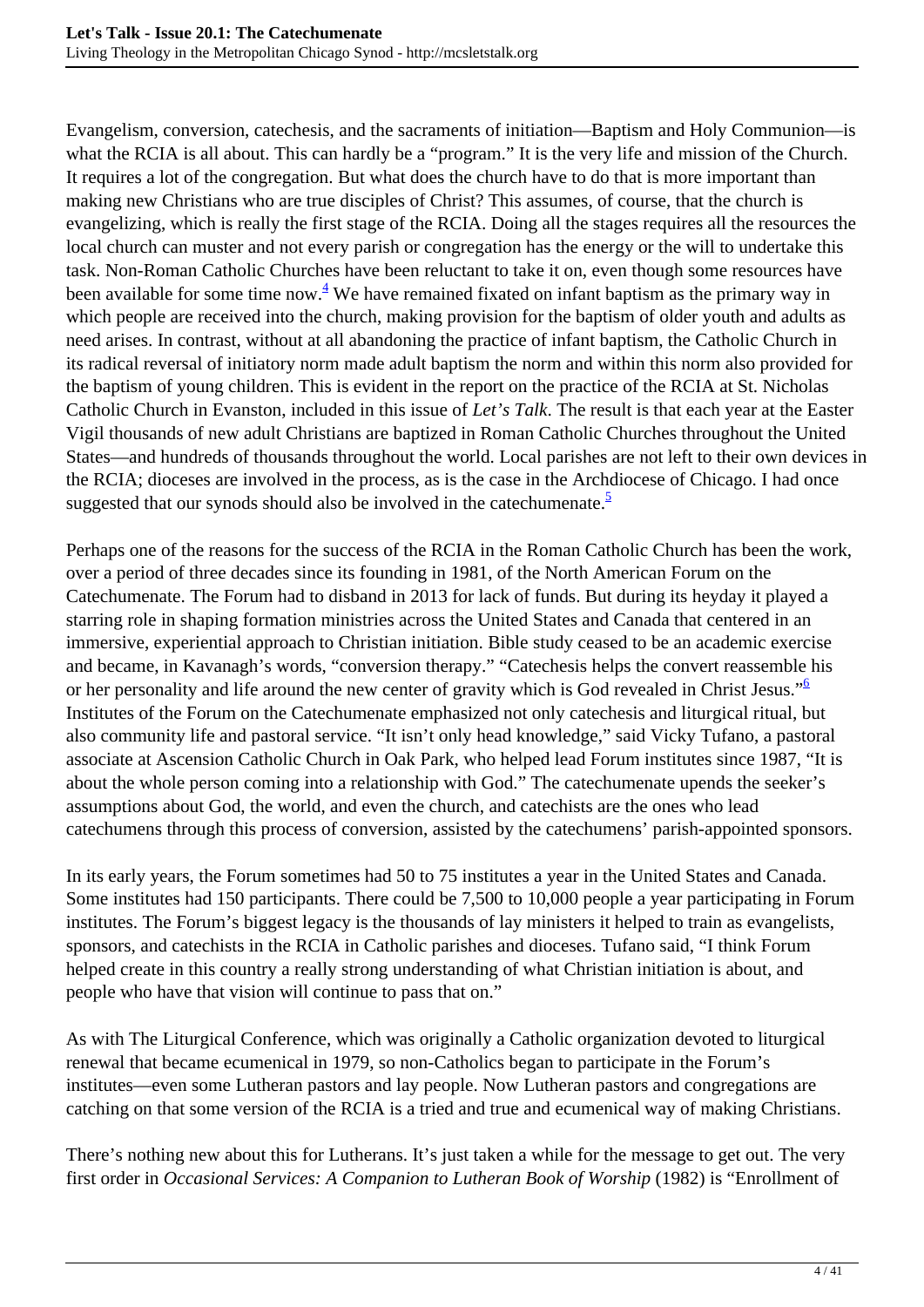Candidates for Baptism" (pp. 13-15). Locally, I gave a workshop on "The Process of Making Christians: The RCIA" at a Parish Life Conference of the Metropolitan Chicago Synod in 1993.<sup>2</sup> Evangelical *Lutheran Worship* (2006) has provided an expanded order for the enrollment of catechumens.<sup>8</sup>

This issue of *Let's Talk* features reports on several congregations in the Metropolitan Chicago Synod that have implemented some version of the adult catechumenate and the rites of Christian initiation. We trust there are others. We hope that during this Lenten season catechumens are being prepared for their baptism and first communion at the Easter Vigil in congregations throughout our synod and the ELCA and in other congregations and church bodies as well. Lutheranism, among the Christian traditions, has emphasized the premier role of Baptism in the life of the church and in the personal Christian life. Our theology says that this is where we should be putting our emphasis in congregational life—inviting people to the font.

Let me tell a story about invitation. At Immanuel in Evanston an active church family with several children always sat in the front pew. The father had been raised in the Jewish tradition but increasingly attended worship with the rest of the family. I wasn't too surprised when I saw him singing the hymns and chants because he liked music. But the Sunday I saw him reciting the Creed I went up to him after the service and said, "Charly, if you're going to confess the Trinitarian faith you've got to get baptized." He was surprised but readily agreed. He became my first real adult catechumen according to the process of the RCIA. He was enrolled as a catechumen on the First Sunday in Lent and met with me during the week for catechetical instruction. (Okay, he was a man with a Ph.D. so I threw in Luther's *Large Catechism* as well as Karl Barth's *Dogmatics in Outline*, which was a commentary on the Apostles' Creed.) On the Third Sunday in Lent I presented the Gospels and the Creed to Charly and to my confirmands. (See my ["As I See It" column](http://mcsletstalk.org/catechumenate/as-i-see-it-preaching-with-catechumens-present/) in this issue of *Let's Talk*.) On the Fourth Sunday in Lent I presented the Lord's Prayer to this group. On the Fifth Sunday these texts were recited back. We included prayers for Charly in the Intercessions. His whole family (all six of them) served as his baptismal sponsors. The whole congregation was so excited about what was happening that we had a really good attendance at the Easter Vigil that year for Charly's Baptism and First Communion. Charly was the first of several other catechumens over the years—including one baptism that had to be delayed until the Pentecost Vigil one year because of a late start on catechesis, with the whole choir serving as sponsors.

With this introduction we offer in this issue of *Let's Talk* reports from congregations that have had experience with the catechumenate. It seems appropriate to begin with [a report from a Catholic parish](http://mcsletstalk.org/catechumenate/christian-initiation-at-st-nicholas-catholic-church-evanston-an-interview-with-sister-christina-fuller-osf/) since the Roman Catholic Church pioneered the retrieval of the rites of Christian initiation of adults and the catechumenate. I interviewed Sister Christina Fuller, osf, who is the Director of Religious Education of St. Nicholas Catholic Parish in Evanston and coordinates the catechumenal process. The reader will see similar processes being used in several of our synod congregations.

These rites of Christian Initiation were retrieved and implemented at Immanuel Lutheran Church in Chicago. In ["A Sounding in the Ear,"](http://mcsletstalk.org/catechumenate/a-sounding-in-the-ear-a-small-congregations-experience-with-the-catechumenate/) Pastor Monte Johnson explains the roots of the term "catechumen" and describes a process at Immanuel that lasts from Advent through Pentecost. Immanuel draws into its catechumenate adults who need to be baptized, adults who desire to renew their Baptism, and parents who desire Baptism for their young children. Pastor Johnson provides an outline of what happens in the catechumenate and with the newly baptized after Easter at each stage along the journey.

Krista Kapp, a Discipleship Director, and the Rev. Timothy Brown, Pastor, submit [a report on the](http://mcsletstalk.org/catechumenate/great-conversations/)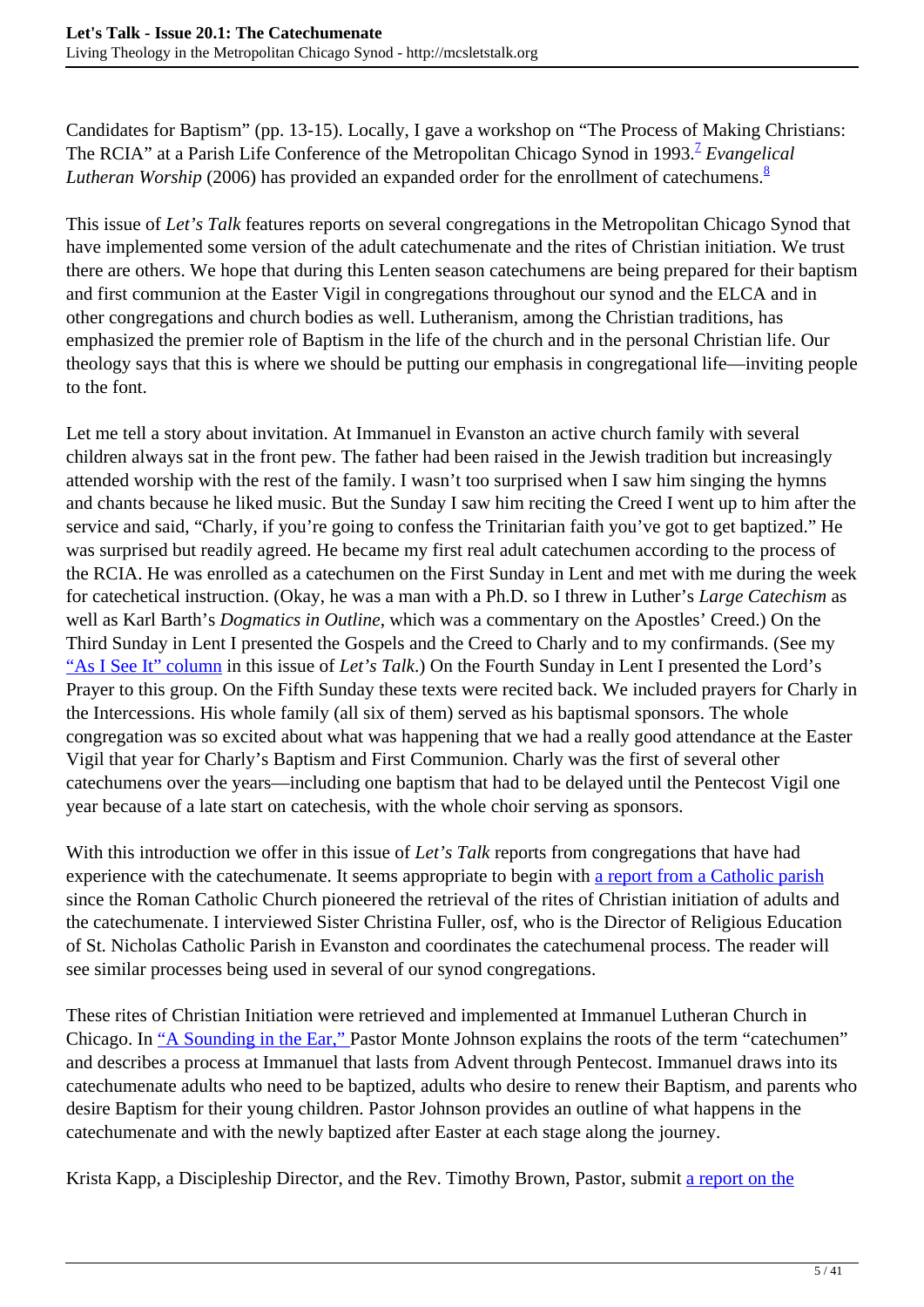[intentional development of a catechumenate at Luther Memorial Church, Chicago](http://mcsletstalk.org/catechumenate/great-conversations/) after a group in the congregation read Paul Hoffman's *Faith Forming Faith* (reviewed in this issue—see below). Luther Memorial has catechetical seasons in both the Fall and the Spring leading to reception of new members on All Saints' Sunday and at the Easter Vigil. This has proven to be a successful way of drawing new members into the congregation. As in the other reports, the role of the sponsors at Luther Memorial is crucial to the faith formation and integration of new members.

With the increasing emphasis on the Christian initiation of adults we cannot forget that our Lutheran congregations are still baptizing infants and young children. PJ Malin, Pastor for Family Life for Good Shepherd Lutheran Church in Naperville, describes a [small group effort to work with parents who desire](http://mcsletstalk.org/catechumenate/sprinkling-the-whole-family/) [their children to be baptized](http://mcsletstalk.org/catechumenate/sprinkling-the-whole-family/). As baptism increased in importance in the lives of the parents and the congregation, it provided a welcome environment for unbaptized adults to come forward seeking baptism—particularly Pastor Malin's father.

We he[a](http://mcsletstalk.org/catechumenate/feed-my-sheep-a-journey-toward-life-together/)r from someone who has gone through the cate chumenal process as a young adult leading to a [meaningful renewal of baptism](http://mcsletstalk.org/catechumenate/feed-my-sheep-a-journey-toward-life-together/). Marcus Lohrmann is a Master of Divinity student at the University of Chicago Divinity School serving at Holy Trinity Lutheran Church in Chicago as a field education seminarian. Pastor Craig Mueller has involved him in organizing a catechumenate at Holy Trinity.

The retrieved catechumenate has been around long enough to evaluate its effectiveness. Pastor Mark D. Williamson, my co-editor on this issue, [wrote about the catechumenal process at St. Paul Lutheran in](http://mcsletstalk.org/turning-around/the-adult-catechumenate-and-the-missional-church/) [Wheaton](http://mcsletstalk.org/turning-around/the-adult-catechumenate-and-the-missional-church/) in a previous issue of *Let's Talk* from 2012. Here, in his piece "[Customizing Your](http://mcsletstalk.org/catechumenate/customizing-your-catechumenate-questions-to-ask-before-getting-started-and-after/) [Catechumenate: Questions to Ask Before Getting Started \(and After\),"](http://mcsletstalk.org/catechumenate/customizing-your-catechumenate-questions-to-ask-before-getting-started-and-after/) with the benefit of four years of hindsight, he offers guidance on some of the key questions pastors and other leaders wishing to design a catechumenate will want to sort through as they prepare for launch.

For my "As I See It" column I offer [a sample sermon for preaching in the presence of catechumens](http://mcsletstalk.org/catechumenate/as-i-see-it-preaching-with-catechumens-present/)—and the possibly bewildered congregation at St. Luke's Episcopal Parish in Evanston to whom I preach it on the third Sunday in Lent. (I had been invited as the Sunday morning guest preacher during Lent in 2014 with the expectation of giving attention to the catechumenate and mystagogy<sup>2</sup>—instruction on the sacraments). I also offer some ritual possibilities for the "handing over" of the gospels to the catechumens and make a not so subtle argument for the restoration of exorcism. I think we miss the mark if we don't make use of the opportunities for effective ritual offered in the rites of Christian initiation.

Our other regular columnist, Benjamin Dueholm, writes about his congregation's [experiment with a](http://mcsletstalk.org/catechumenate/on-the-way-starting-again/) [catechumenate group.](http://mcsletstalk.org/catechumenate/on-the-way-starting-again/) He raises the important question: how can congregational cultures formed by the more "easy access" church growth philosophy adapt to this older, more intensive form of making disciples? What do we do with those who come into the church with practically no background in Christian faith and life? The catechumenate seems to be the answer and it has the advantage of being adaptable to the various faith-situations of our seekers—more than just a two- or three-week new member class, in my view.

Finally, the Rev. Heidi Haverkamp, the vicar (pastor) of The Episcopal Church of St. Benedict, Bolingbrook, [reviews](http://mcsletstalk.org/catechumenate/book-review-faith-forming-faith-bringing-new-christians-to-baptism-and-beyond-by-paul-e-hoffman/) *[Faith Forming Faith: Bringing New Christians To Baptism And Beyond](http://mcsletstalk.org/catechumenate/book-review-faith-forming-faith-bringing-new-christians-to-baptism-and-beyond-by-paul-e-hoffman/)* [by Paul E.](http://mcsletstalk.org/catechumenate/book-review-faith-forming-faith-bringing-new-christians-to-baptism-and-beyond-by-paul-e-hoffman/) [Hoffman.](http://mcsletstalk.org/catechumenate/book-review-faith-forming-faith-bringing-new-christians-to-baptism-and-beyond-by-paul-e-hoffman/) Hoffman describes a catechumenal process called The WAY that he implemented in Seattle, Washington, which is a highly unchurched section of our country. Haverkamp acknowledges that the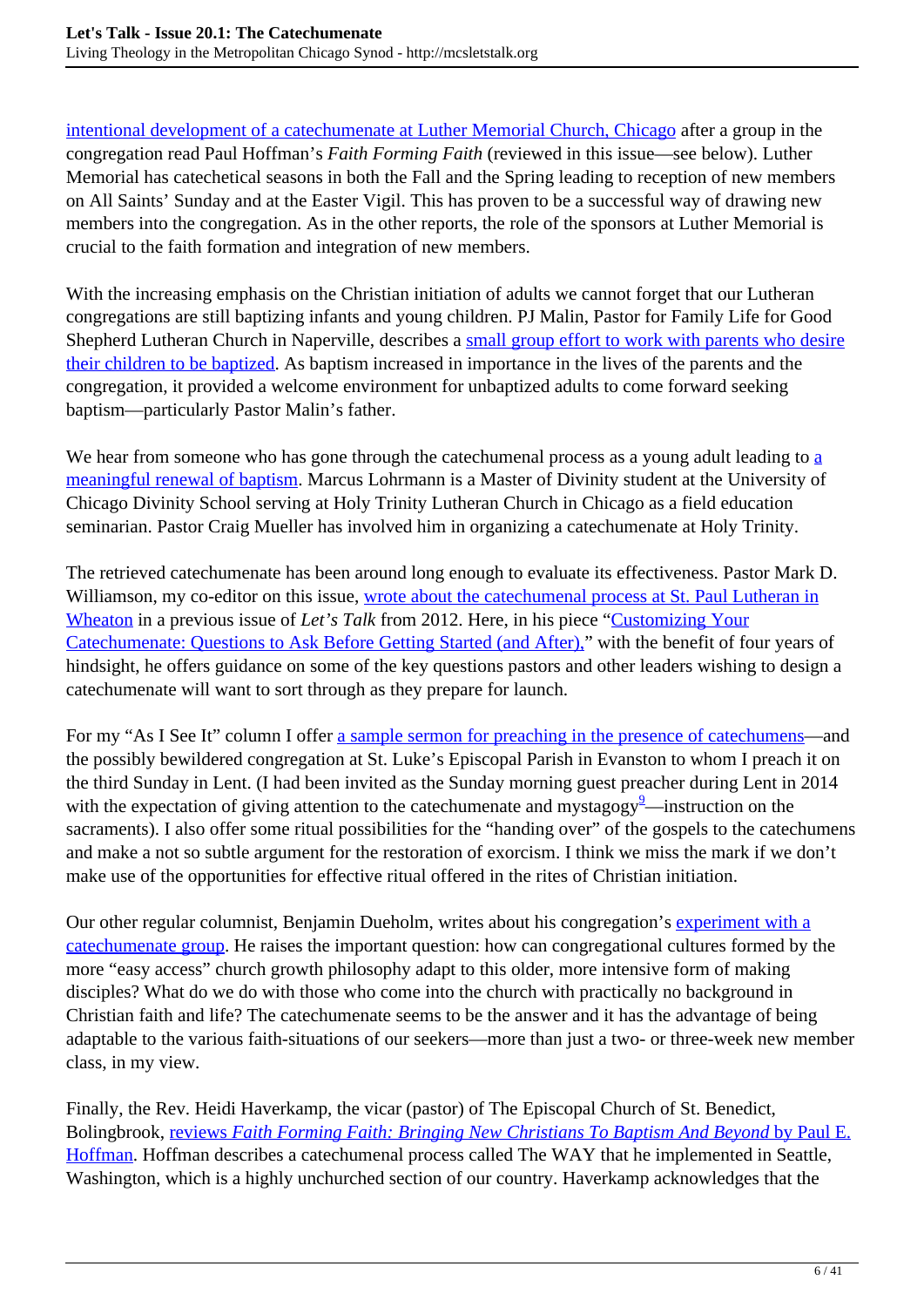rigorous intentionality of Hoffman's seven-month program can be off-putting to many pastors and people in the church.

This issue of *Let's Talk* is being posted close to Holy Week when the rites of Christian initiation come to a climax in the sacraments of Holy Baptism and Holy Communion at the Easter Vigil. Those who have the catechumenate in their congregation may compare notes with the reports given here. Those who want to implement this process (it is not a program!) in their congregation now have plenty of time to prepare for next Lent, Easter, and Pentecost, since the gathering of seekers needs to begin in the fall.

The reports in this issue indicate that there is no one way to do the catechumenate. There is just a general agreement that the aim of the process is conversion, that conversion can't be rushed, and that there must be follow-up beyond Baptism or Affirmation of Baptism. There is no better preparation for pastors who want to implement the RCIA in their congregation than to immerse themselves in the study of the Church's practice of baptism and its associated catechumenate. You have to know the tradition in order to adapt it to your local context. Current scholarship resists seeing uniformity in the sacramental practices of the ancient church, only a trajectory.<sup>10</sup> There was not one way of doing the catechumenate in the ancient church either. But there was unanimity in the belief that God the Holy Spirit is at work through the sacraments instituted by Christ to make disciples of Christ. Pastoral experience today suggests that we need to take seriously Tertullian's dictim from ca. 200 A.D., "Christians are made, not born."

With that we invite the readers, as always, into the conversation—but hopefully also into the task of implementing the catechumenate and full rites of Christian initiation in their congregation.

#### [Frank Senn](http://mcsletstalk.org/author/franksenn/)

#### Notes

- 1. ^Ralph Keifer, "Christian Initiation: The State of the Question," in *Made, Not Born: New Perspectives on Christian Initiation and the Catechumenate* from The Murphy Center for Liturgical Research (Notre Dame, IN: University of Notre Dame Press, 1976), 138.
- 2. ^See *The Rites of the Catholic Church as Revised by the Second Vatican Ecumenical Council* (New York: Pueblo Publishing Company, 1976), 3-181.
- 3. ^Aidan Kavanagh, *The Shape of Baptism: The Rite of Christian Initiation* (New York: Pueblo Publishing Company, 1976.
- 4. ^See the *Welcome to Christ: Lutheran Rites for the Catechumenate* (Minneapolis: Augsburg Fortress, 1997); *Welcome to Christ: A Lutheran Introduction to the Catechumenate* (Minneapolis: Augsburg Fortress, 1997); *Welcome to Christ: A Lutheran Catechetical Guide* (Minneapolis: Augsburg Fortress, 1997); *Welcome to Christ: preparing Adults for Baptism and Discipleship*, Videotape (Minneapolis: Augsburg Fortress, 1998); *Welcome to Christ: A Sponsor's Guide* (Minneapolis: Augsburg Fortress, 2002).
- 5. ^See Frank C. Senn, *The Witness of the Worshiping Community: Liturgy and the Practice of Evangelism* (New York and Mahwah, NJ: Paulist Press, 1993), 149-64.
- 6. ^Aidan Kavanagh, "Catechesis: Formation in Stages," in Michael W. Merriman, ed., *The Baptismal Mystery and the Catechumenate* (New York: The Church Hymnal Corporation, 1990), 39.
- 7. ^Frank C. Senn, *A Stewardship of the Mysteries* (Mahwah, NJ: Paulist Press, 1999), 28-39. I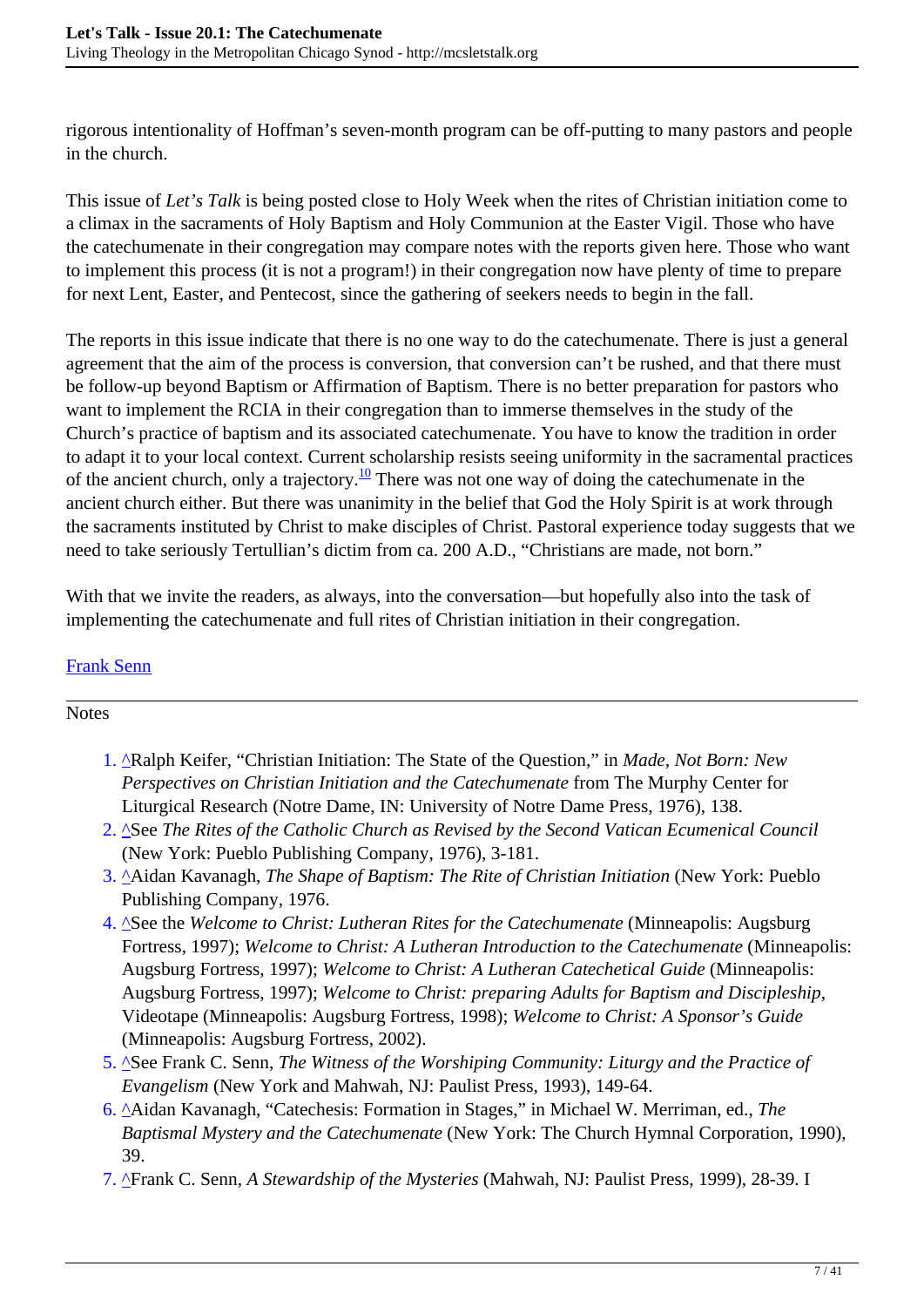included two chapters on the catechumenate and Christian initiation in *The Witness of the Worshiping Community: Liturgy and the Practice of Evangelism* (New York/Mahwah: Paulist Press, 1993), 134-64.

- 8. ^See "Welcome to Baptism," *Evangelical Lutheran Worship*, Leaders Desk Edition (Minneapolis: Augsburg Fortress, 2006), 592-95. See the commentary on the catechumenate in Dennis L. Bushkofsky and Craig A. Satterlee, *The Christian Life: Baptism and Life Passages. Using Evangelical Lutheran Worship*, Volume 2 (Minneapolis: Augsburg Fortress, 2006), 79-95.
- 9. <sup>^</sup>In the ancient church bishops withheld instruction on the sacraments (*mysteria* in Greek) until after the catechumens were baptized and communed at the Easter Vigil. During the Week of White Robes following Easter Day they preached mystagogical catecheses—instructions in the sacrament.
- 10. ^See Maxwell E. Johnson, *The Rites of Christian Initiation: Their Evolution and Interpretation* (Collegeville, MN: A Pueblo Book, The Liturgical Press, 1999); Paul F. Bradshaw, *The Search for the Origins of Christian Worship*, Second Edition (Oxford and New York: Oxford University Press, 2002), 144-70; Andrew B. McGowan, *Ancient Christian Worship: Early Church Practices in Social, Historical, and Theological Perspective* (Grand Rapids, MI: Baker Academics, 2014), 135-175.

\_\_\_\_\_\_\_\_\_\_\_\_\_\_\_\_\_\_\_\_\_\_\_\_\_\_\_\_\_\_\_\_\_\_\_\_\_\_\_\_\_\_\_\_\_\_\_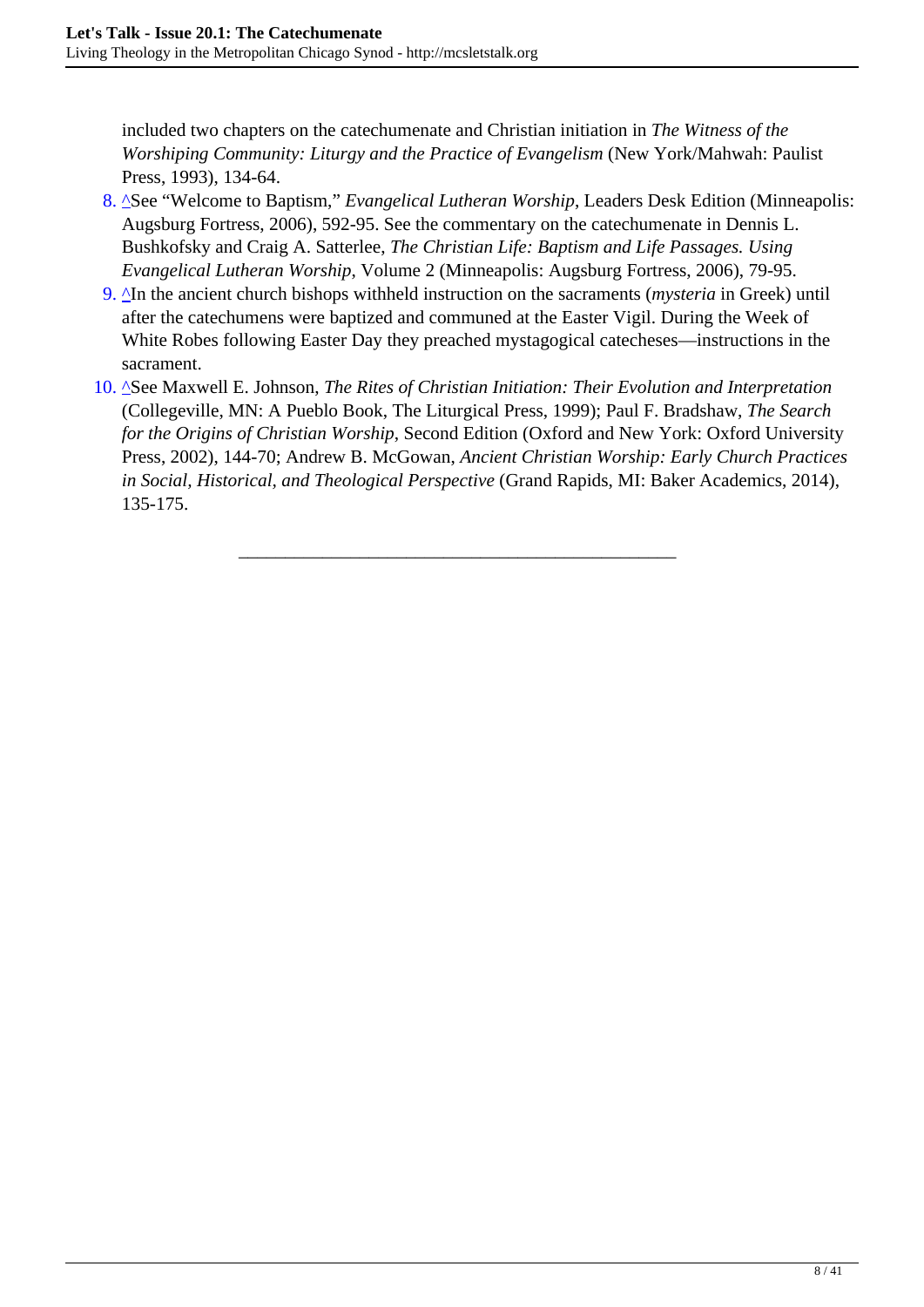## <span id="page-8-0"></span>**Christian Initiation at St. Nicholas Catholic Church, Evanston: An Interview with Sister Christina Fuller, osf**

#### **by Frank C. Senn - Friday, March 13, 2015**

[http://mcsletstalk.org/catechumenate/christian-initiation-at-st-nicholas-catholic-church-evanston-an](http://mcsletstalk.org/catechumenate/christian-initiation-at-st-nicholas-catholic-church-evanston-an-interview-with-sister-christina-fuller-osf/)[interview-with-sister-christina-fuller-osf/](http://mcsletstalk.org/catechumenate/christian-initiation-at-st-nicholas-catholic-church-evanston-an-interview-with-sister-christina-fuller-osf/)

The St. Nicholas Catholic Church building is an imposing gothic structure on Ridge Avenue in south Evanston whose tall steeple is a visible landmark. The parish was founded by German-speaking Luxembourgers in 1887 who embraced German-speaking Catholic immigrants from Germany and Poland who lived in nearby communities. The neo-gothic structure was erected in 1904-06.

St. Nicholas Parish has served a variety of other immigrant groups over the years. African-American Catholics became a growing element within the St. Nicholas Parish during the Evanston school busing conversations in the 1960s. Caribbean Blacks, especially from Haiti, and Blacks from various African nations followed in later decades. And the closing of Ascension Parish in 1990 brought a thriving Hispanic community to St. Nicholas and reestablished the parish as a multilingual community with a significant immigrant population.

An extensive renovation and reconfiguration of the interior took place over a period of nine years beginning in 1991. One notable feature of the renewal is the placement of the altar, at the crossing of the nave and transept, with seating for the assembly circling it. Another striking addition to the space is the image of Our Lady of Guadalupe, painted by renowned Mexican artist Octavio Ocampo. I think the most notable new feature is a baptismal pool located in what had been the chancel area of the old configuration. A main door from the parking lot alongside the Pope John XXIII School brings worshipers into the building through the apse. The space and the altar were dedicated by Francis Cardinal George on June 5th, 2000.

Hispanic ministry, social ministry outreach, and liturgical renewal all flourished under the pastor emeritus, Father Robert Oldershaw. Several lay members who worked for Liturgy Training Institute of the Archdiocese of Chicago and served on the Board of The Liturgical Conference undoubtedly made a contribution to the vibrant liturgical life of the parish. Not the least of these liturgical developments was an Easter Vigil that has become the liturgical high point of the year and the implementation of the Rite of Christian Initiation of Adults (RCIA) with its catechumenate. The RCIA has been in the parish since 1982.

The catechumenal process is coordinated by Sister Christina Fuller, osf. Sr. Christina is officially the Director of Religious Education of the parish. I visited with Sr. Christina in the St. Nicholas Rectory. What follows is the content of my interview and Sr. Christina's answers to my questions. This is not a verbatim, but she has seen and agreed to this report.

I first asked about her role in the RCIA at St. Nick's. She said that she has coordinated the RCIA team since 1995. The RCIA team consists of volunteer members of the parish who recruit and train sponsors and catechists.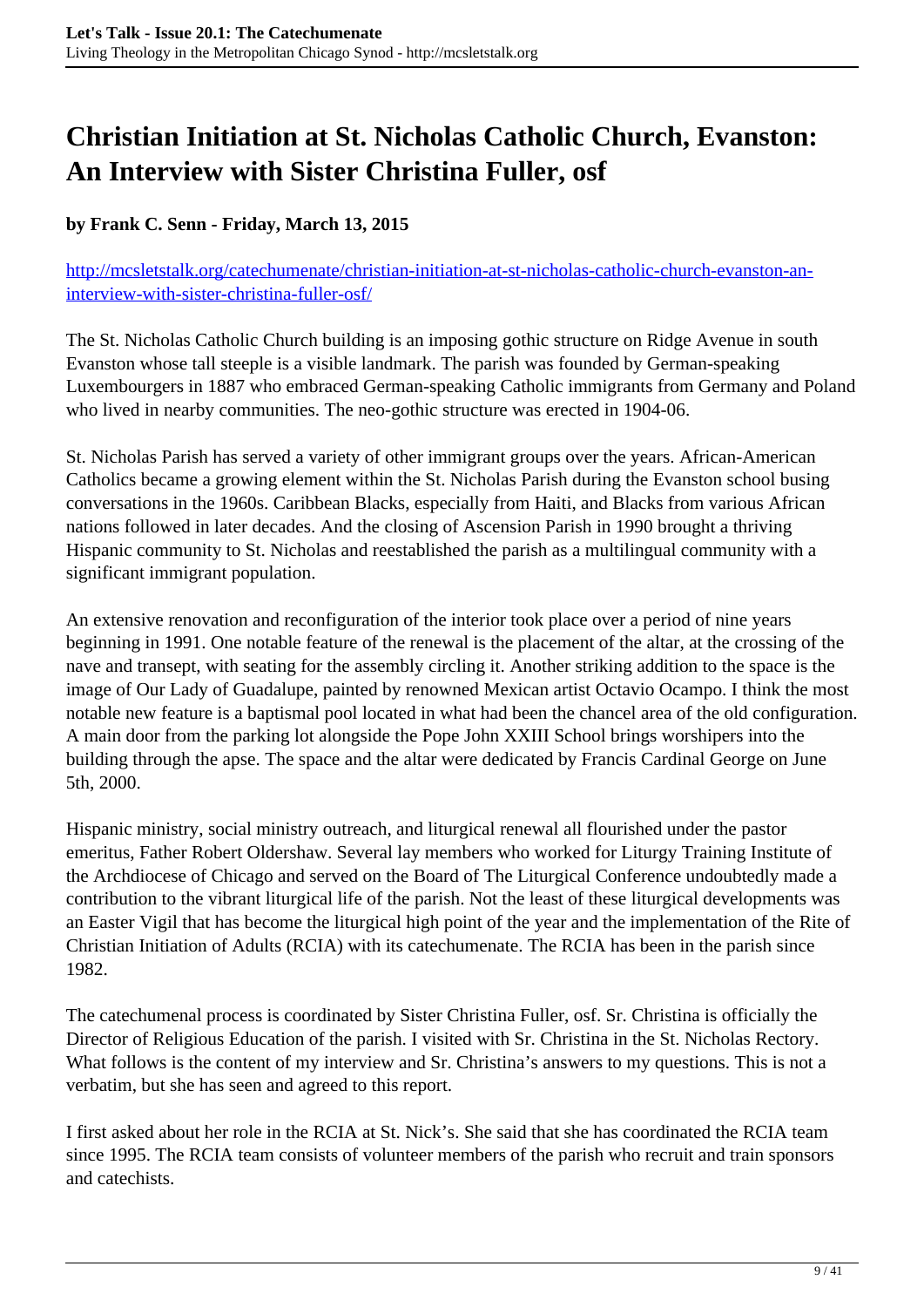How are candidates for the RCIA gathered at St. Nick's? Every available means is used. Invitations are placed in the parish bulletin in August because the catechumenal program begins in September. Parishioners invite their friends to seek baptism. Some people respond after seeing the rites celebrated at the Easter Vigil or from attending masses during Holy Week and desiring to make a deeper commitment. People inquire. Sr. Christina said that many call in January, perhaps because of making a New Year's Resolution to get baptized.

Sr. Christina distinguished between different categories of persons who participate in the RCIA. Among those who inquire are some people who identify themselves as Catholics but had never received the sacraments. Some African-Americans and Hispanics, for example, might have grown up in a family that considered itself Catholic but they were not raised in the church. But there may also be inquirers who were baptized as young children but were not confirmed or communed. There are also people who come from other Christian traditions who need to be received into the Catholic faith. So the persons who are enrolled in the catechumenate are distinguished in terms of catechumens who need full initiation, candidates who are completing initiation (Confirmation and First Communion), and baptized candidates from other Christian traditions who are making a full profession of faith. But they all go through the same formation because, as Sr. Christina said, they witness to one another. And sometimes inquirers have already done some studying of Catholicism before being enrolled and may know more than others.

How many catechumens and candidates are you dealing with, on average? In recent years the number of catechumens and candidates has ranged from 7 to 13. But there is a great diversity in this small group. They might be multi-lingual and multi-cultural: from Nigeria, Brazil, and Spanish-speakers. They may range in age from children through older adults. Sometimes a whole family is preparing for initiation. If possible, younger children are placed in a separate group.

Are young children baptized at the Easter Vigil? Sr. Christina said no, except if a whole family is baptized together. The baptism of young children takes place on Easter Day and at other times. Some parents prefer a separate day for the baptism of their young children.

Are sponsors recruited for every catechumen and candidate? Yes. The team looks for people who practice their faith and can walk with their candidate not only through the catechumenal process but for a year after their baptism. The sponsors are expected to contact the newly-baptized at least once a month for a year after their baptism.

In terms of the content of the catechumenal program, I asked if catechumens are engaged in acts of ministry. Sr. Christina said that the parish RCIA team has not intentionally provided for this, but that sponsors may also bring the catechumens and candidates into the activities of the parish, including social ministry projects such as soup kitchens.

How often do the catechumens and sponsors meet? There are weekly meetings from September through Easter, and then after Baptism until Pentecost.

What would be the content of the catechesis? Sr. Christina said that the study of Scripture, especially from the Sunday lectionary, is primary. This includes discussion of how to read the Bible. Theological issues are addressed. Who is God? Who is Christ? The concept of sacramentality is explored along with the sacraments observed in the Catholic Church. The Church's moral teachings are also presented and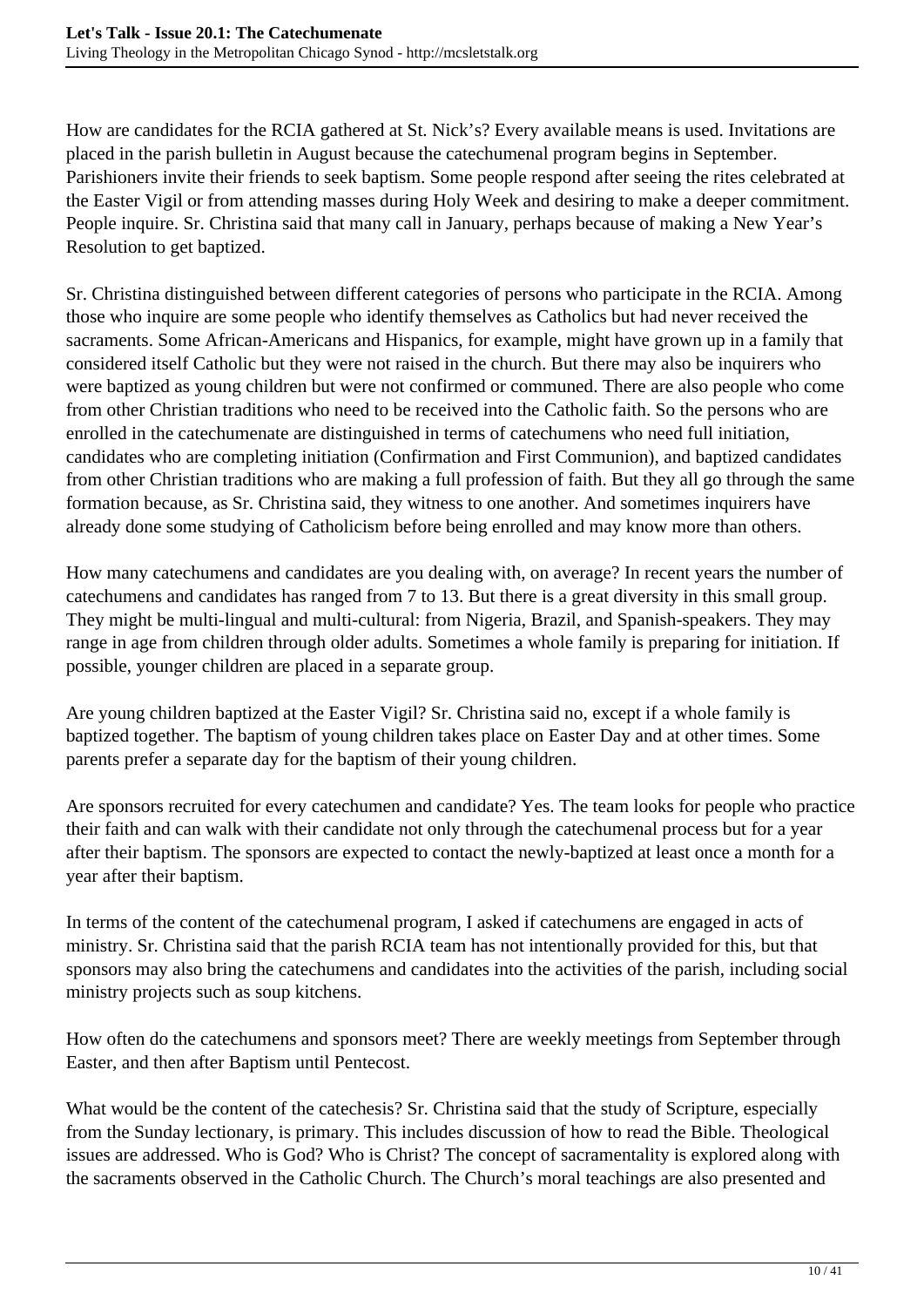what it means to be the Church.

I noted that in the ancient church instruction on the sacraments or mysteries (mystagogy) took place after the newly baptized had experienced Baptism and Holy Communion. Sr. Christina agreed that this was so. The post-baptismal classes at St. Nick's discuss how Christians live the sacramental life.

The rites of election and the scrutinies are intended to be public rites in the RCIA. How are those handled at St. Nick's? Sr. Christina said that all catechumens in all the parishes of the archdiocese are presented to the archbishop during Lent. This happens five times during Lent. Holy Name Cathedral is filled each time with catechumens, their sponsors, and families. The point is that they are not becoming members of a parish but of the Catholic Church. So there has to be a way for the bishop to be involved in the process of Christian initiation. This was the practice of Cardinal George and it is expected to continue under Archbishop Cupich.

The handing over of the Creed and the Lord's Prayer takes place in the catechumenal class sessions and these texts are repeated back at Morning Prayer on Holy Saturday.

We talked about the practice of Baptism and First Communion at the Easter Vigil at St. Nick's. I noted the impressive baptismal pool that has been installed in the sanctuary and asked how baptism in the pool is handled. Sr. Christina replied that the candidates know they will get wet, so they are told to wear something suitable. They have not taken to wearing bathing suits (Easter can be pretty cold in the Chicago area), but they might wear old pants and a t-shirt. They also remove shoes and socks. They kneel down in the water and water is poured over their heads. They will dry off, change clothes, and put on an alb afterward.

What about the pastor? Fr. Bill Tkachuk also goes barefoot into the pool wearing an alb and stole. He changes vestments afterward.

(I didn't ask, but I assume that suitable songs—litanies, psalms, hymns—are sung while everyone is changing clothes.)

In the Eucharist the newly baptized present the bread and wine at the offertory. They also stand around the altar to receive First Communion as a group. (The altar stands at the crossing of the gothic transcepts on a circular platform.)

I asked about Confirmation, since that is usually administered by the bishop in the Catholic Church. Sr. Christina said that the archbishop gives authority to parish pastors to confirm those who are baptized at the Easter Vigil. The bishop's involvement with these candidates is at the rite of election. Otherwise the baptized have to be confirmed at the cathedral or when the bishop comes annually to visit the parish.

Finally, I asked Sr. Christina for her assessment of the RCIA in general and its use at St. Nick's. She replied that "it is always a process, never a program." People come into the catechumenate with different motives and needs and there is always the issue of balancing individual need with the communal life of the Church. Those who are enrolled as catechumens need to be committed to the process. "If they are not committed to the process, they may not be committed as Christians," she said. Sr. Christina added, "I tell people that if I'm working too hard to help you, this may not be the right time for you to be making this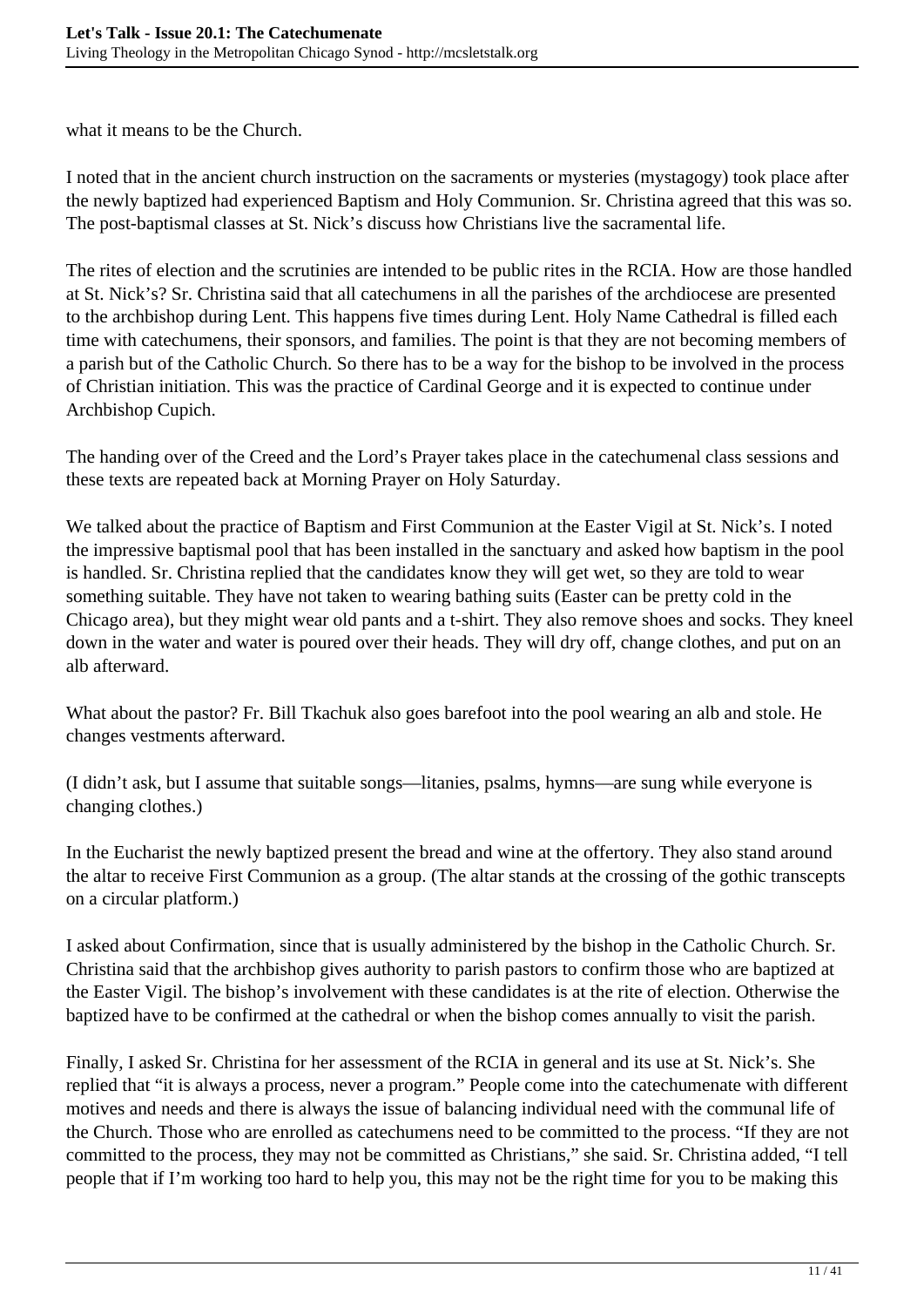journey." (This struck me as good advice for all pastors!)

In conclusion, Sr. Christina said, "The RCIA works at St. Nick's because of good liturgies and good catechists. Sponsors are also key. They have to make the faith journey with the candidates."

\_\_\_\_\_\_\_\_\_\_\_\_\_\_\_\_\_\_\_\_\_\_\_\_\_\_\_\_\_\_\_\_\_\_\_\_\_\_\_\_\_\_\_\_\_\_\_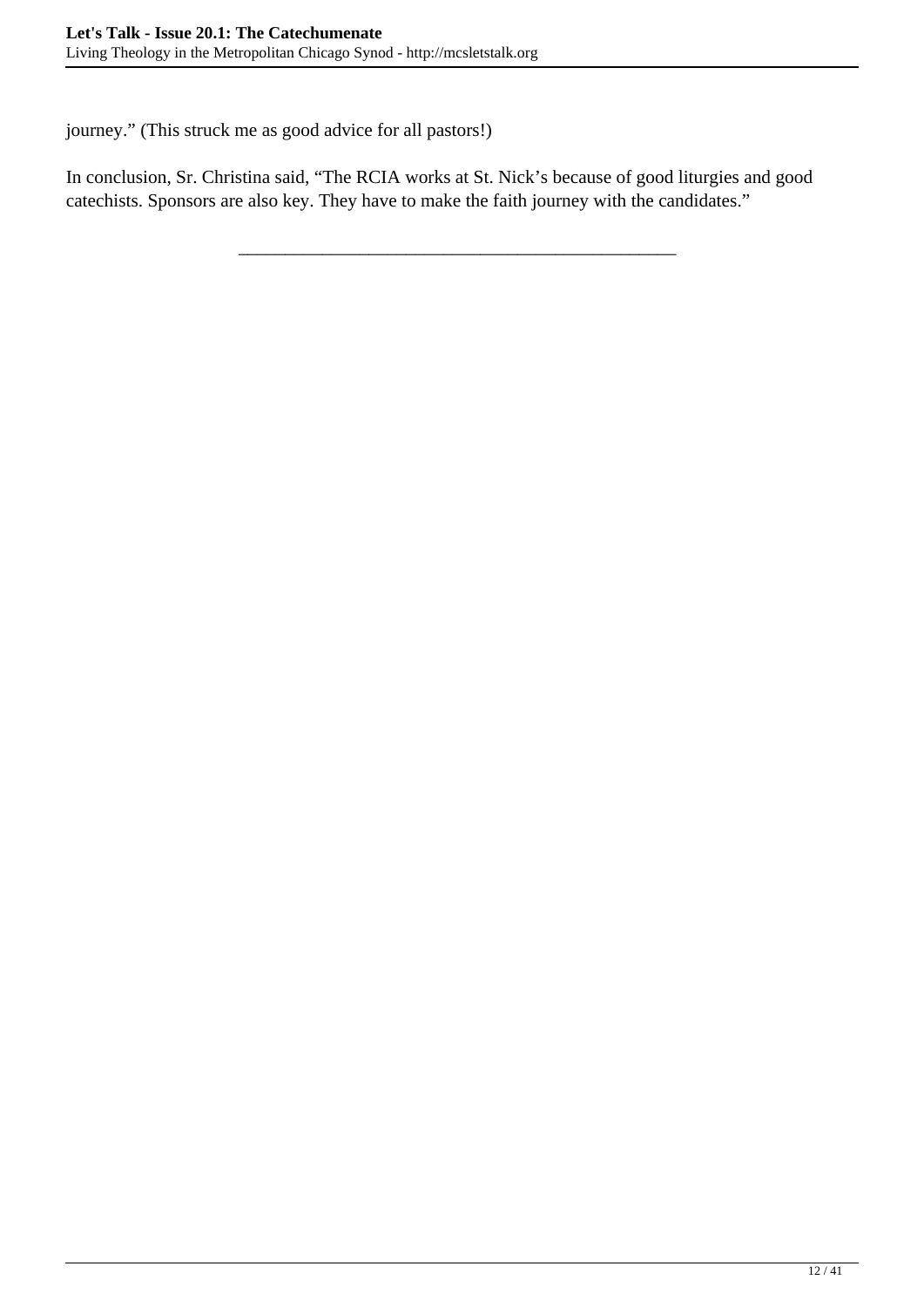## <span id="page-12-0"></span>**A Sounding in the Ear: A Small Congregation's Experience with the Catechumenate**

#### **by Monte Johnson - Friday, March 13, 2015**

[http://mcsletstalk.org/catechumenate/a-sounding-in-the-ear-a-small-congregations-experience-with-the](http://mcsletstalk.org/catechumenate/a-sounding-in-the-ear-a-small-congregations-experience-with-the-catechumenate/)[catechumenate/](http://mcsletstalk.org/catechumenate/a-sounding-in-the-ear-a-small-congregations-experience-with-the-catechumenate/)

People come to Immanuel Lutheran in Chicago for a variety of reasons and from diverse backgrounds:

Lindsay was baptized Catholic and grew up Episcopalian—sort of. She's an entrepreneurial young artist piecing together a living as a choreographer, dance instructor and acting educator. She's engaged to a Missouri Synod Lutheran man. Finding a shared faith community is important to them. But what kind of faith tradition (or blend of them) can she call her own?

Chrissy is a mother of three. She and her husband grew up in Salvation Army families. A few years ago, they blazed their own religious trail and were baptized in Lake Michigan as part of a small emergent Christian community. Soon after, they came to our church looking for a children's ministry. Now Chrissy wants to know more about the Lutheran church she and her family regularly attend, but are not members of. What does the church teach? What does she believe? Is it time for her children to be baptized at the Easter Vigil? Or perhaps another of the four baptismal festivals we have sprinkled through the Church year?

Ron has been a member of Immanuel for more than fifty years. On any given Sunday, he's likely to be an usher, or worship assistant, or leading silent prayer. At various times, he's been the treasurer of the congregation or the endowment fund. Longer than most can remember, he's provided support to our current treasurer—as her spouse. Now, he feels called to deepen and renew his faith. How is God calling him to serve in this chapter of his life?

Lindsay, Chrissy and Ron (with six others) will affirm their baptism at the Easter Vigil this year. Each person brings important spiritual and religious questions. Accompanying them on their journey of faith is a great privilege of ministry, not to mention fun. Yet, how is any church, let alone a smaller congregation where the average attendance at worship is 75, supposed to respond? Resources are limited and time is scarce. What can meet the spiritual hunger of life-long Lutherans, the unchurched, the differently churched, and the nominally churched—while at the same time satisfying ELCA constitutional definitions of church membership?

Fortunately, the long history of the church provides an answer. It is called the catechumenate, an ancient process of preparing adults for baptism. For more than a thousand years, Christians lived, worked and thrived in times like our own—when newcomers rarely arrived fully formed in faith, and/or when people could be attracted to the mission of the church, but seldom to the cause of protecting or preserving the institution.

From the Greek *akuou* (the ear) and *katekeo* (to sound into the ear), the word *catechumenate* comes from the same root as *catchesis* and *catechism*. Pope John XXIII brought the catechumenate back with Vatican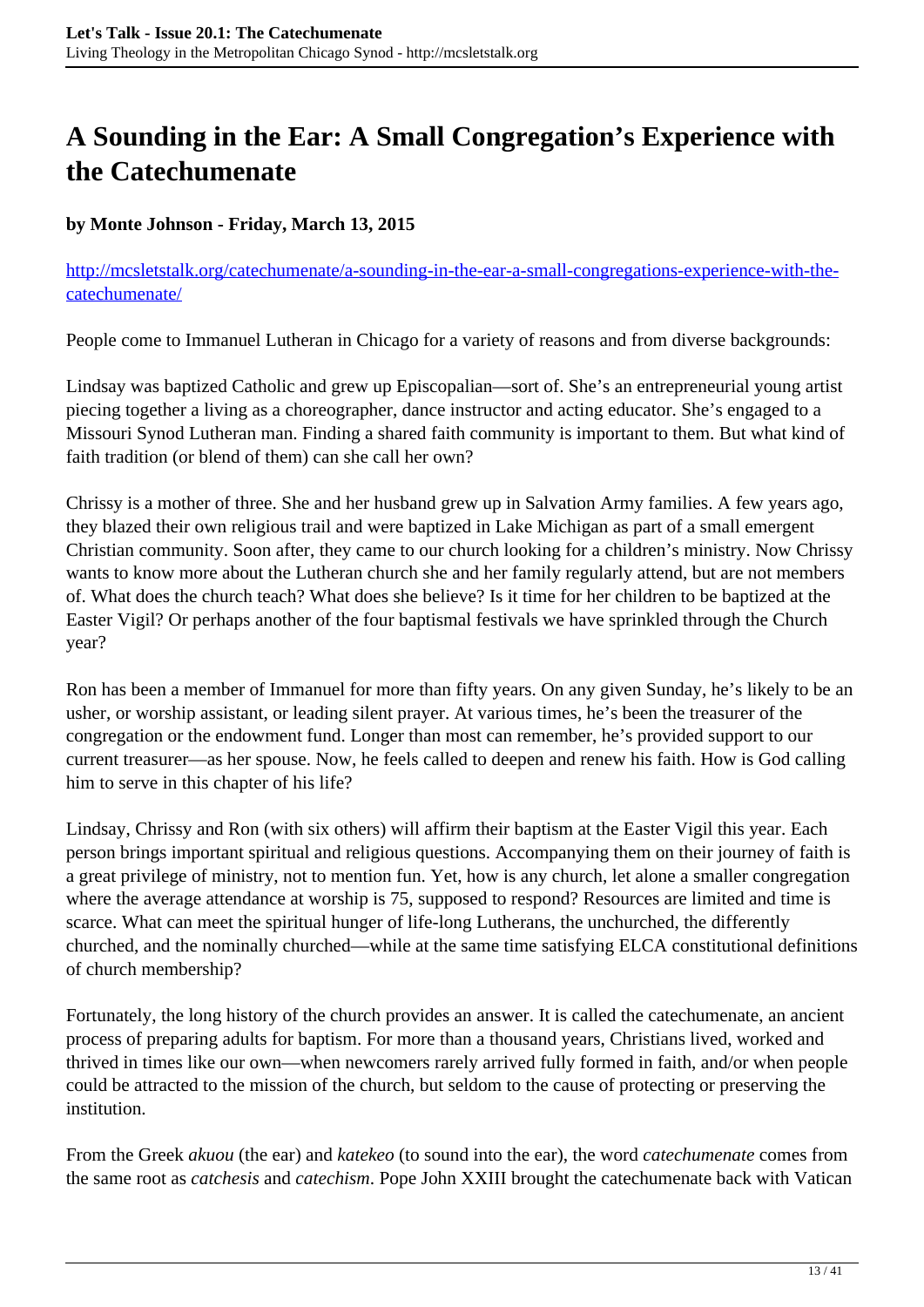II. Roman Catholics follow the catechumenate for the Rite of Christian Initiation of Adults (RCIA) by which one joins the church, either by baptism or affirmation of baptism.

While in the Roman Church the catechumenate is for seekers, at Immanuel we've opened the catechumenate also to longtime members like Ron who seek to renew their faith. Our group each year typically divides evenly between members and new friends of the congregation. The catechumenate is a way to explore with others how we are called to love and serve God as life circumstances change.

A lay-led Baptismal Living Team coordinates the catechumenate at our church. The team includes a catechist, a lead sponsor, a special liturgical trainer, and small group leaders. Several members of this team received training by attending a workshop of the North American Association of the Catechumenate (NAAC). Training helped form a nucleus of committed leaders who understood the process and could work together to get the project off the ground.

*On The Way* is divided into four steps: Inquire, Explore, Prepare and Discover. The Inquire series begins in Advent. We finish with Discover sometime during Easter. Participants proceed from one stage to the next at their own pace. Some may take several years to complete all four. We typically gather for 90 minutes after Sunday worship. Sessions include fellowship over a light lunch and childcare is available. Each step has a unique theme.

## **INQUIRE: (In Advent, typically three sessions)**

This is a time structured around the specific questions and doubts of participants, whatever they may be.

• It's a relaxed time of sharing stories and talking about Christian life: the roles of grace, belief, worship, service and community.

• The culmination of this Inquire period comes with the *Rite of Welcome* on the Feast of the Baptism of our Lord for those who choose to continue their journey with us *On the Way*.

### **EXPLORE (in Epiphany, typically three sessions)**

Participants in this step have the opportunity to study, pray, and to travel the landscape of the Christian life in the Lutheran tradition.

• Focus is on prayer, the scriptures, the creeds, and the liturgy.

• Participants are joined by "sponsors" from the congregation to walk with them on the way of Christ. These relationships can become life-long supportive friendships.

• This step is marked by a *Rite of Enrollment* at worship on the First Sunday of Lent. Participants are given the title of "Catechumen" if not baptized, or "Affirmer" if moving toward Affirmation of Baptism.

### **PREPARE (in Lent, typically four sessions)**

This part of the journey coincides with the season of Lent. We become immersed in the meaning of Baptism and Eucharist.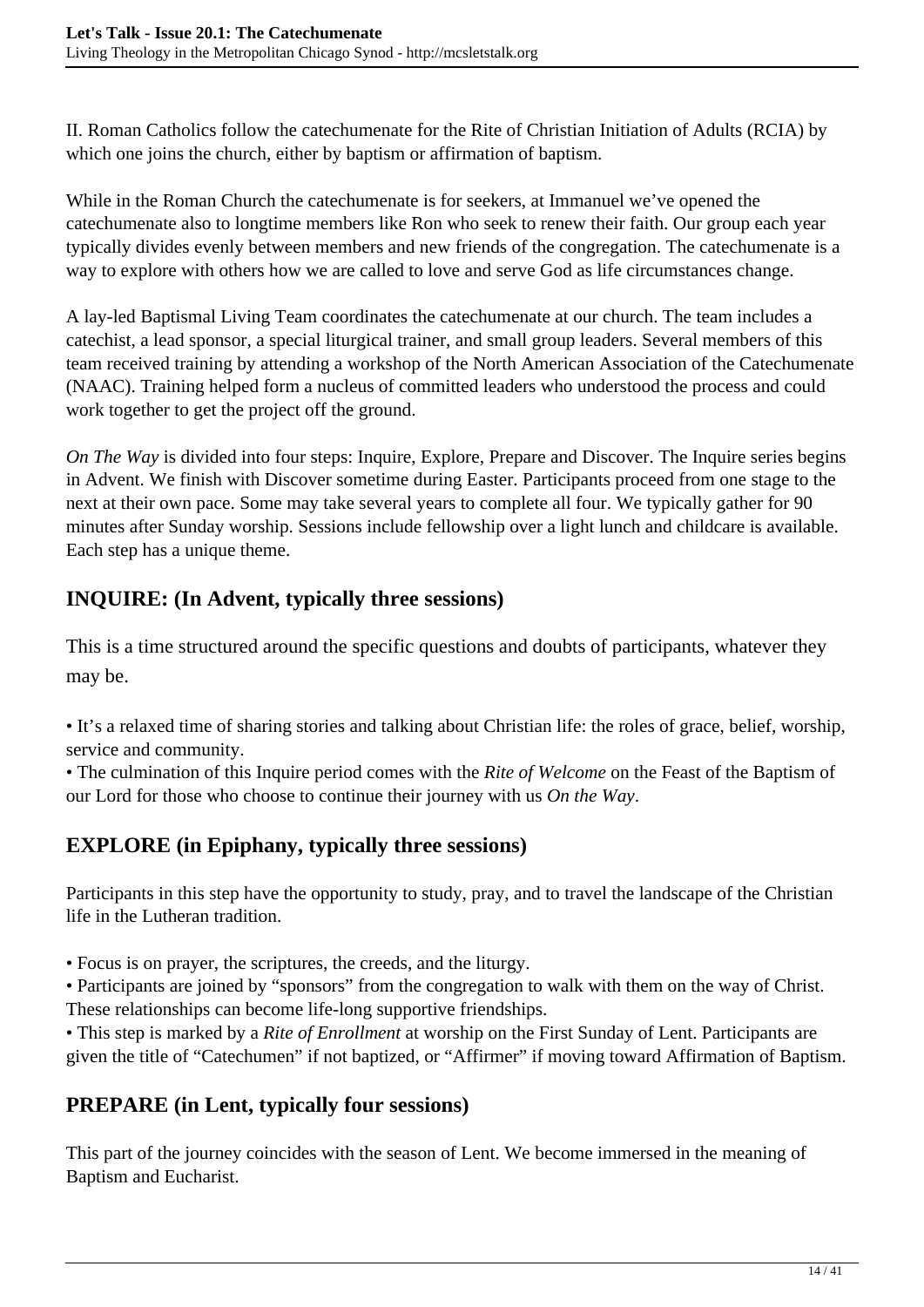• Looking backward we see ways God has been preparing us. Looking forward we see the waters of new life at the great Vigil of Easter.

• We pass on the prayers and blessings of the congregation in special rites and gifts.

• At The Great Vigil of Easter we experience the Rite of Baptism/Affirmation of Baptism. Afterward we celebrate in honor of all who have been baptized or affirmed their baptism.

#### **DISCOVER (in the Easter season, this year a one-day retreat)**

Throughout the Fifty Days of Easter, participants continue to explore what it means to live out their baptism in daily life. Discover focuses on discernment of vocation.

• Participants recognize the gifts God has already given them, and prepare to use those gifts in future service in the Body of Christ and in the world.

• This step of the journey is noted by the *Rite of Affirmation of Christian Vocation*—this year on the Third Sunday of Easter.

The rites of Christian worship are beautiful and powerful, but they can be emptied of much of their meaning if they aren't backed up by something real among those involved. You can't fake it. Relationships take time to develop. Belonging built upon Affirmation of Baptism presupposes personal belief and acceptance in what is being affirmed. We each find our own path through the forest of doubts, experiences and questions to reach the point of shared confession. Some traverse the distance between received and owned faith quickly. For others, it takes years. There can be serious obstacles to overcome. No matter how long the journey, Christian faith forms best when each step can be accompanied by the worshipping community and a Christian friend or sponsor.

Each congregation seems to find their own name for the catechumenate. At Immanuel we noticed that "on the way" is a recurring theme in Mark's gospel, which identifies disciples as those who walk with Jesus (Mark 8:27; 9:33-34; 10:17; 10:32 and 10:46). Of course, "The Way" was also a name used among early Christians to describe themselves (Acts 18:25, 26; 19:9, 23; 22:4; 24:14, 22). Martin Luther provided the final inspiration for us with these beautiful, very modern sounding words:

*This life, therefore, is not godliness but the process of becoming godly, not health but getting well, not being but becoming, not rest but exercise. We are not now what we shall be, but are on the way. The process is not yet finished, but it is actively going on. This is not the goal but it is the right road. At present, everything does not gleam and sparkle, but everything is being cleansed.*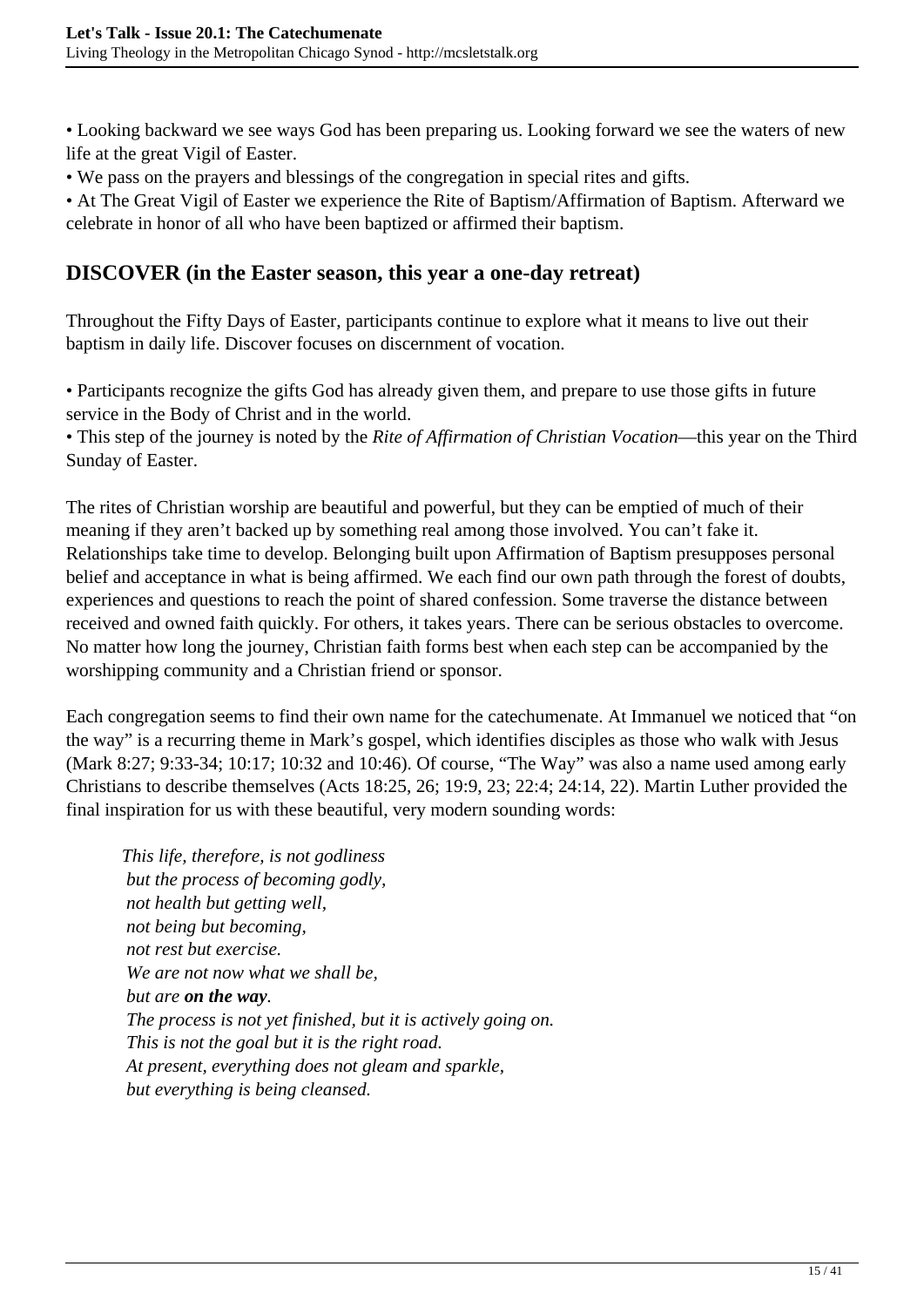*On The Way* is a time to inquire, explore, prepare and discover—a process of spiritual growth and renewal where we gather around the word of God and reflect on our relationship with Jesus Christ. It is a place were our questions, doubts and hopes are all welcomed as we look for answers together. It is a way to build Christian community upon the bedrock of Word and Sacrament.

Based on our experiences at Immanuel, I believe introducing a catechumenal process like *On the Way* could be an answer to prayer for many contemporary congregations and faith leaders.

\_\_\_\_\_\_\_\_\_\_\_\_\_\_\_\_\_\_\_\_\_\_\_\_\_\_\_\_\_\_\_\_\_\_\_\_\_\_\_\_\_\_\_\_\_\_\_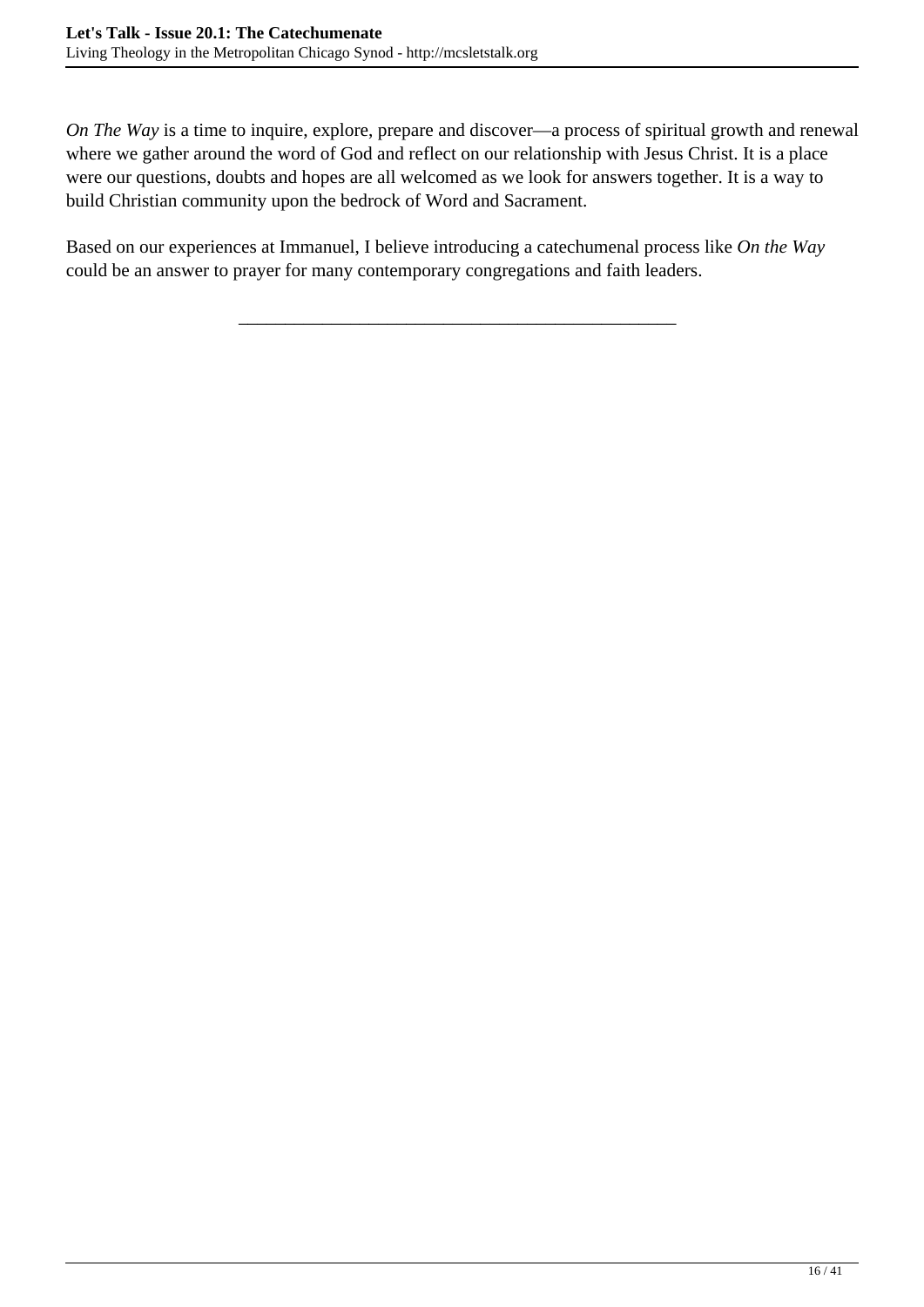## <span id="page-16-0"></span>**Great Conversations**

#### **by Krista Kapp and Timothy Brown - Friday, March 13, 2015**

#### <http://mcsletstalk.org/catechumenate/great-conversations/>

How do we cultivate Christians in a culture where Christianity is once again (and for the better) a choice? How do we begin to change church structure to be highly invitational, highly relational, and to have higher expectations than previous generations had experienced the church? How do we integrate new members into a fast growing church in such a way that our back door shrinks even as our front door expands?

These questions were the start of some great conversation at Luther Memorial Church of Chicago, and it led to what we call The Great Conversation, our new membership program.

In doing some research, the pastor and two key lay leaders became greatly influenced by a little book entitled *Faith Forming Faith* by Pastor Paul Hoffman of Phinney Ridge Lutheran Church in Seattle, Washington. Pr. Hoffman had integrated a *catechumenate* model into his church as it welcomed new members, and his exposition on the work was not only inspiring, it was also practical.

The Great Conversation ("TGC") was born out of the discussions and prayerful reflection that happened after reading this story of faith formation that is both ancient and modern.

In developing TGC, we sought guidance not only from this book, but also from history. What has the church historically done to integrate new people into talking about matters of faith and spirituality? The answer, we found, was the *Catechumenate*. *Catechism* (literally means "to sound down to the ears") functioned in the ancient church as a way to introduce people to what it meant to be Christian, a Christfollower, in a culture where Christianity was a choice. Newcomers were paired with long-time church goers to engage in a process of conversation, spiritual discipline, and education that fostered faith.

If you're reading this with an eye toward the practical, here's how we organize it. TGC is presently held twice a year, once in the Fall leading up to All Saints Sunday and during Lent culminating at the Easter Vigil. Prior to the start of each session, we seek current church members to volunteer as sponsors who are then paired with new members or Catechumenates through the Catechumenates' journey of faith, spirituality, inquiry and exploration. TGC provides an open environment of welcome discussion where the Catechumenates and their sponsors can engage in conversation over topics such as "Church," "God," "Jesus," and "Religion." It's a time of formation and information, where we learn by experiencing together. A safe place to discuss and at times even question faith—where there are no wrong answers.

So, how does it work? Two members serve as Discipleship Directors to lead the Catechumenates and the sponsors during each session. Prior to the commencement of each session of TGC, the discipleship directors and our Pastor put together a list of potential Catechumenates and sponsors from people within the congregation who show interest in membership or in renewing their faith (Catechumenates), and who have the gifts and abilities to help foster faith in others (sponsors). Our Pastor and the discipleship directors then contact the potential participants to confirm their participation, allowing room for the Holy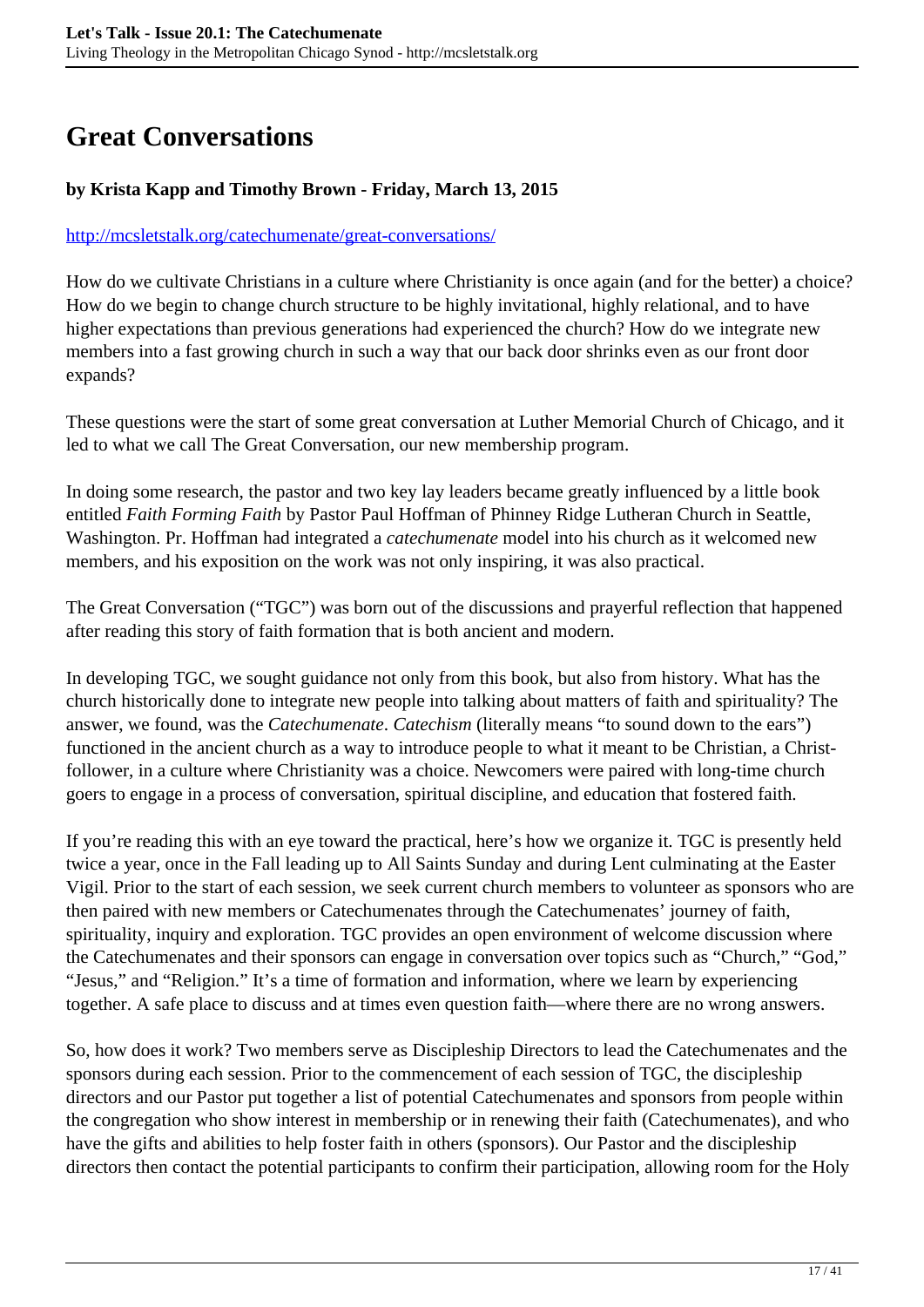Spirit to do some work, too. It is made clear that participation in every session is expected, and that if a participant is going to miss more than two sessions, that they wait for another time where they'll be free to participate more fully.

We want this to be an intentional process. The requirements are high, and so are the stakes. We're talking about the future of Christ's work at this church, in this neighborhood, in this city, and in this world.

Once a list of participants is confirmed, the Discipleship Directors and the Pastor prayerfully and mindfully pair Catechumenates with sponsors so that the relationship will be mutually beneficial. At the beginning of each session we schedule a kick-off dinner for all participants at which time we introduce the Catechumenates to their sponsors. In addition, we watch a video (in the *Animate: Faith* series by Sparkhouse) to introduce a discussion topic (God, Jesus, Spirituality, etc.) after which the Catechumenates and their sponsors discuss the topic coming from their own perspective, and hopefully great conversation ensues.

For the next six weeks, all of the Catechumenates and their sponsors meet, discuss, learn and reflect on video topics or additional subjects such as Martin Luther, our local congregation and stewardship. At Luther Memorial, TGC takes place during the hour between our morning services to allow for those attending the early service to stay for an hour, or for those coming to the later service to come an hour early and then stay for services. We do this with an eye toward our young families who want to participate, but for whom weeknights are already over-scheduled.

At the end of the six weeks, the Catechumenates are welcomed into the congregation after a blessing during the Great Easter Vigil in the Spring and All Saints Sunday in the Fall with huge festival celebrations.

We also ask each "pairing" to find a time to share a meal together outside of church. We believe it is important to the spiritual growth of each Catechumenate to develop a relationship with their sponsor in order to feel they can freely inquire and explore their faith and membership with their sponsor—in addition to the resultant benefit of spotting someone at this new church they know and can sit with during worship. Further, we ask that each pairing meet to participate in a service activity in the community or through our church such as buying groceries for our refugee family, serving at the local food pantry or assisting the night ministry.

If you're reading with an eye toward the theological, here is why we do it: to create new Christians and strengthen long-time Christians. We do it to integrate a community that is constantly in flux. We do it to allow people to have meaningful conversation about faith and life and where they intersect in a world where such forums are becoming more and more scarce and homogenized.

We do it because God has called us to.

Over the last three years, we have successfully welcomed approximately 100 new members through TGC at Luther Memorial. TGC has served not only to be a journey of faith and service for the Catechumenates, but I believe for the sponsors as well. In this way, we have welcomed new members to our church and at the same time renewed the faith and involvement of long-time members.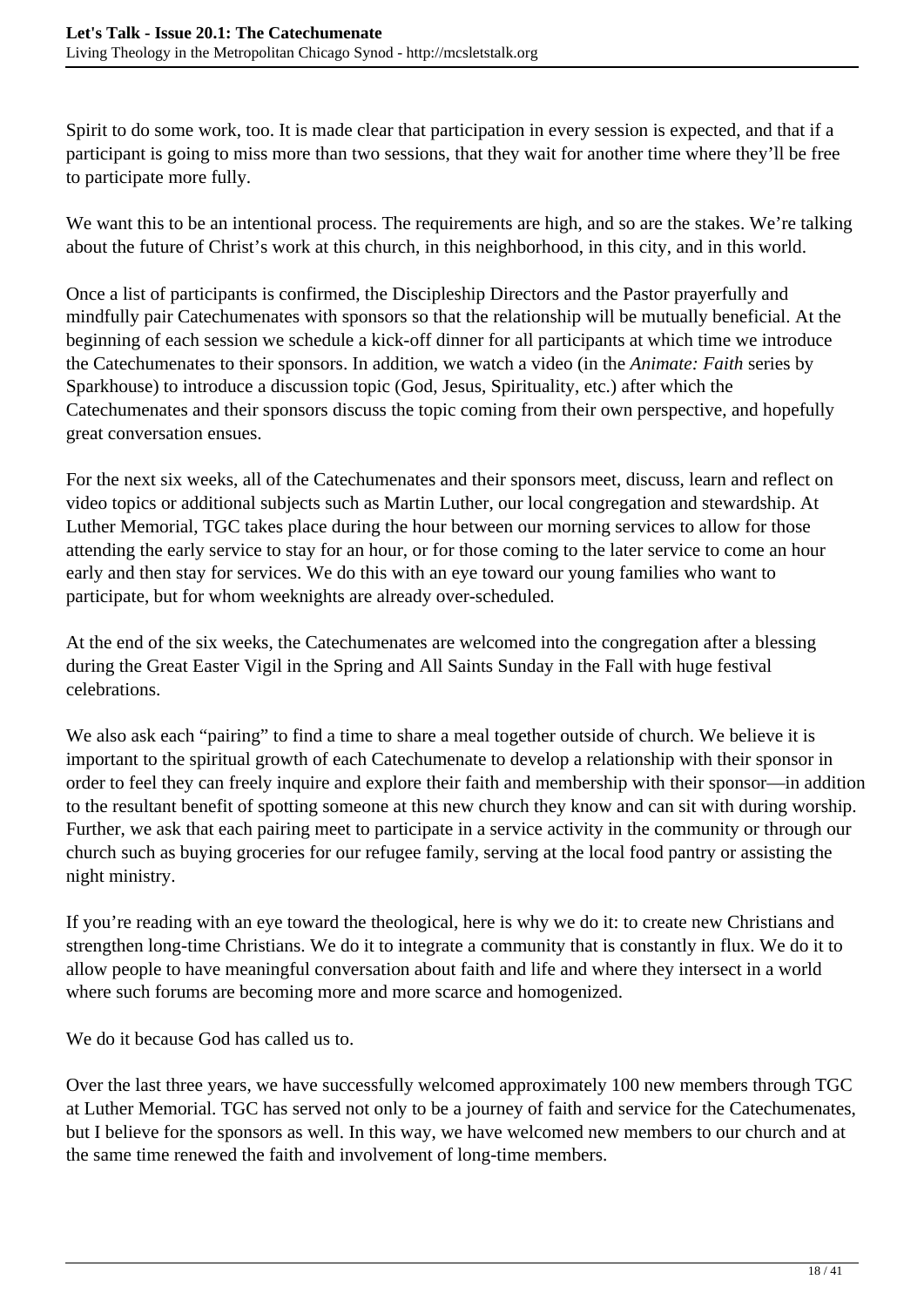It has done the Godly work of moving us forward while also bringing us back to our early church roots.

\_\_\_\_\_\_\_\_\_\_\_\_\_\_\_\_\_\_\_\_\_\_\_\_\_\_\_\_\_\_\_\_\_\_\_\_\_\_\_\_\_\_\_\_\_\_\_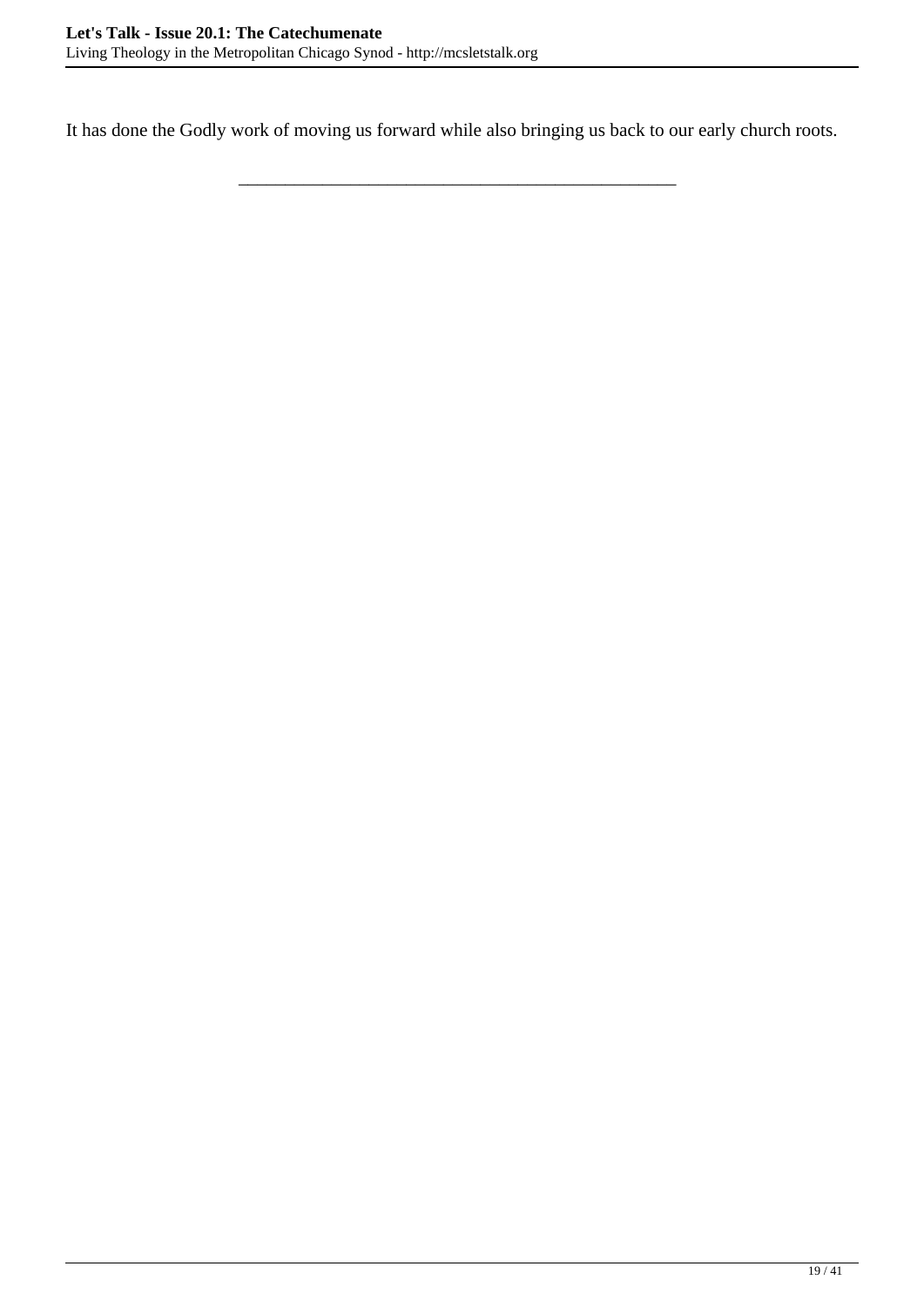## <span id="page-19-0"></span>**Sprinkling the Whole Family**

#### **by PJ Malin - Friday, March 13, 2015**

#### <http://mcsletstalk.org/catechumenate/sprinkling-the-whole-family/>



Sometimes we need new wineskins. When Jesus came to earth, God was doing something new and exciting. Sadly, the people had a hard time receiving this new move of God because of their old patterns of thought and religious practice. In response Jesus said, "No one puts new wine into old wineskins. The wine would burst the wineskins, spilling the wine and ruining the skins. New wine needs new wineskins" (Mark 2:22).

About two years ago, our church realized we needed some new wineskins when it came to baptism. Of course nothing was faulty with the sacrament itself. It remained a powerful means of grace packed with God's life-giving, life-transforming promises. But we made two discoveries that helped us realize we needed some new thinking and some new approaches to the sacrament of baptism. Both discoveries had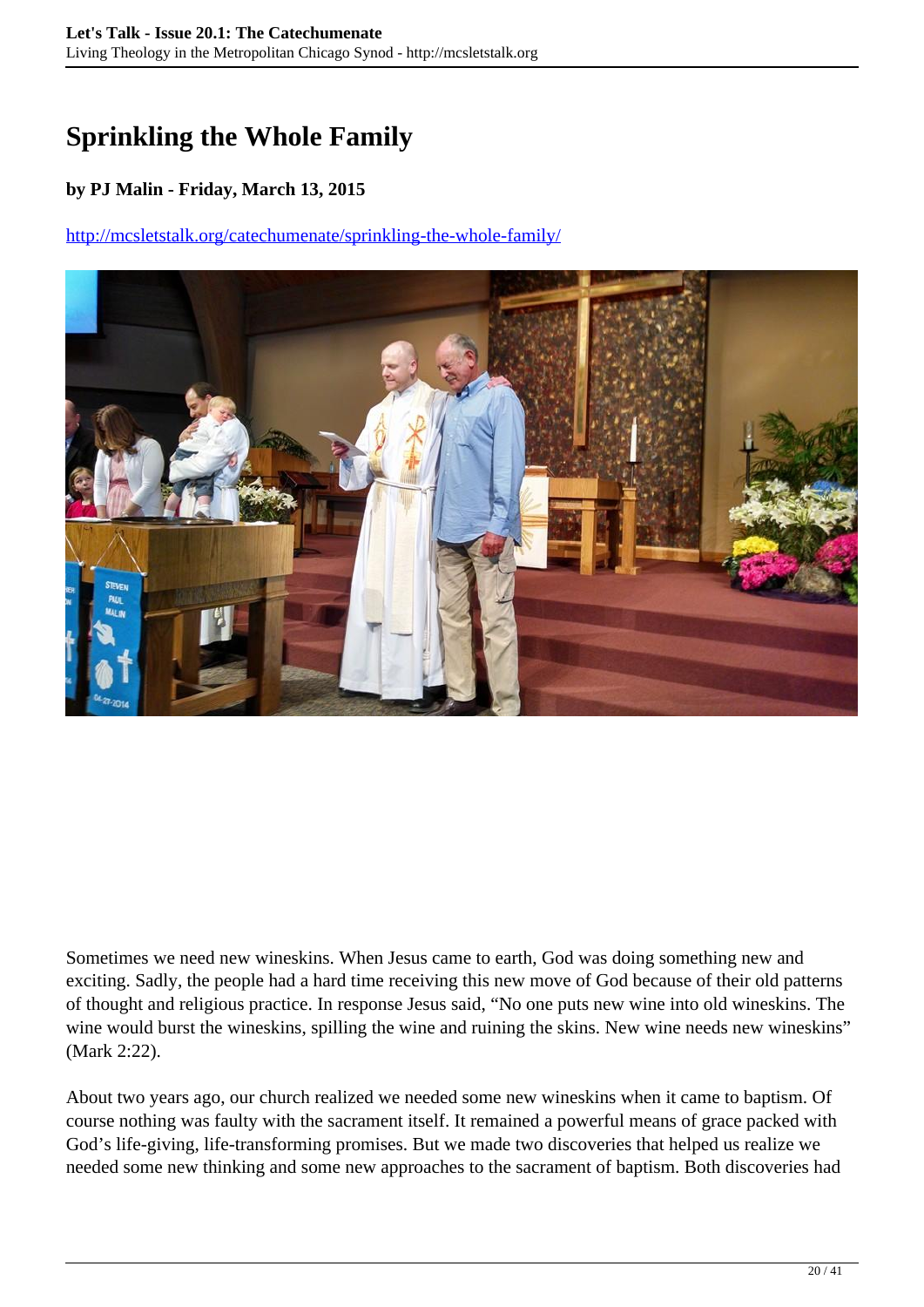to do with parents.

The first discovery was a sad one. Our church was baptizing a lot of children every year. That sounds exciting! However, we noticed that a large number of parents who brought their children to be baptized were leaving the church as quickly as they came.

The second discovery was a game changer. Our children's ministry came across a few statistics that have since changed the way we approach children's ministry. They learned that parents have way more time with their kids than we ever could. If a parent brought their child to church every week, the most time we would have with them in a year is around 40 hours. In contrast, a parent has roughly 3000 hours with their child. Just by the sheer amount of time a parent has with their child, they are the most influential person in a child's faith development. Research supports this truth. In a survey of young adults who stayed with the faith after graduating high school, almost all of them said the most influential person in their faith journey was a parent. And that is how God meant for it to be. In Deuteronomy 6, God calls parents to be the primary spiritual leaders in their children's lives. So it occurred to us that if we wanted to have the biggest impact on a child's spiritual life, we cannot simply focus on the children. We have to focus on the parents too! $\frac{1}{1}$ 

Together, these two discoveries challenged us to consider new wine skins when it came to how we thought about and approached baptism. In the past, we had 1 hour-long class that parents attended before the baptism of their child. Maybe it was time to try something new.

Around the same time we were having this conversation, we were experiencing the growth of small group ministry in our church. It was clear that small groups were a powerful way to help people connect in a church, build close friendships, and grow spiritually. We began to explore the idea of hosting a threeweek small group experience for parents who were baptizing their children. The concept was simple. We wanted to create a small group that helped families connect with others in the church. We also wanted to help parents see the significant role they play in the spiritual lives of their children and give parents tools to be successful in their role.

We started with leaders. We contacted couples from our church who were passionate about God and passionate about connecting with new families, and we invited them to be hosts for the baptism small group. These host couples are the ones making the initial contact with baptism families. They are present at every gathering. They build relationships throughout the small group. And they help with follow up by attending the baptisms and then inviting the parents back to other family related activities.

Next, we developed a small group study guide. This guide has been tweaked and revised several times, yet the major content is the same. The theme of the first week is "Beginning with the End in Mind." We talk about the kind of people we hope our children become and how to guide them in that direction from the very beginning, starting with baptism. In the second week, we focus on how the parents can deepen their own walk with God. In the final week, we talk about the many ways our church can support and partner with parents. Each of these sessions is relational and conversational, rather than a lecture style format.

God has been pouring new wine into our new wineskins. Do some families still disappear after the baptism? Unfortunately, yes. But we have noticed a lot more of the baptism families sticking around after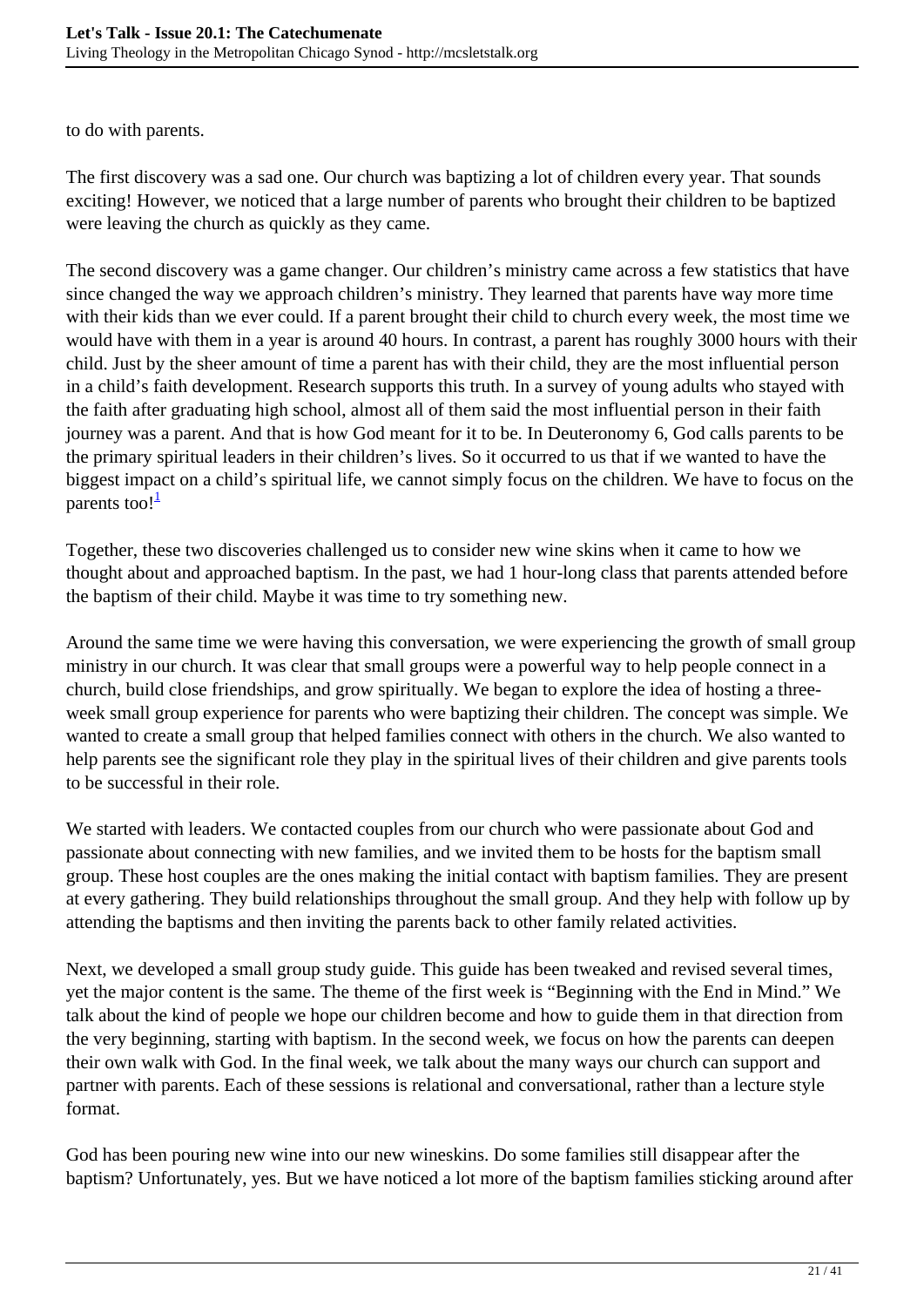the baptism. Some have become new members. $\frac{2}{3}$  Some have joined other small groups. But the most exciting results are transformed lives. We had couples tell us, "We've talked more about God in the past three weeks than we have in our entire relationship." We have seen healing and reconciliation between parents who were no longer married but went through the small group together. We have seen parents baptized with their children. We have heard parents telling us about the new faith practices they are doing with their children.

This started as a tool to help a parent with their child, yet God used it to help a child with their parent. Early in 2014, I began having deeper faith conversations with my dad. He had not been baptized as a child and he did not have a close relationship with God as an adult. I used this small group study to talk with my dad about baptism and about a life of faith with God. To my joy and astonishment, my dad decided to be baptized at our church. He made the trip from his home state of Hawaii to Illinois where he was baptized in April. Since then, my dad has continued to grow in his walk with God. We read the Bible and talk about it together every day. My dad regularly worships with a church in his home state, and he is genuinely seeking to honor God in his work, in his relationships, and in his actions.

This journey of new wineskins and new wine has been exciting. People are still being baptized. But now, more than ever before, we are seeing God sprinkle the whole family through this amazing sacrament. I would be happy to share more about this baptism small group model with anyone who is interested, but I do not presume it is the right fit for every church. Nevertheless, I would challenge everyone to prayerfully consider what new wineskins God might be leading you toward in order for his new wine to be poured out through the sacrament of baptism.

#### Notes

- 1. ^Reggie Joiner's book *Think Orange* (Colorado Springs, CO: David C. Cook, 2009) in particular helped us arrive at these insights.
- 2. <sup>^</sup>Parents are not required to be members in order to have their child baptized with us. Many are not. Some are regular visitors or they heard about our church through a friend or family member. The child becomes a member at baptism, but the parents are not yet. Several of the parents have gone through the New Member Class after going through our small group and having their child baptized.

\_\_\_\_\_\_\_\_\_\_\_\_\_\_\_\_\_\_\_\_\_\_\_\_\_\_\_\_\_\_\_\_\_\_\_\_\_\_\_\_\_\_\_\_\_\_\_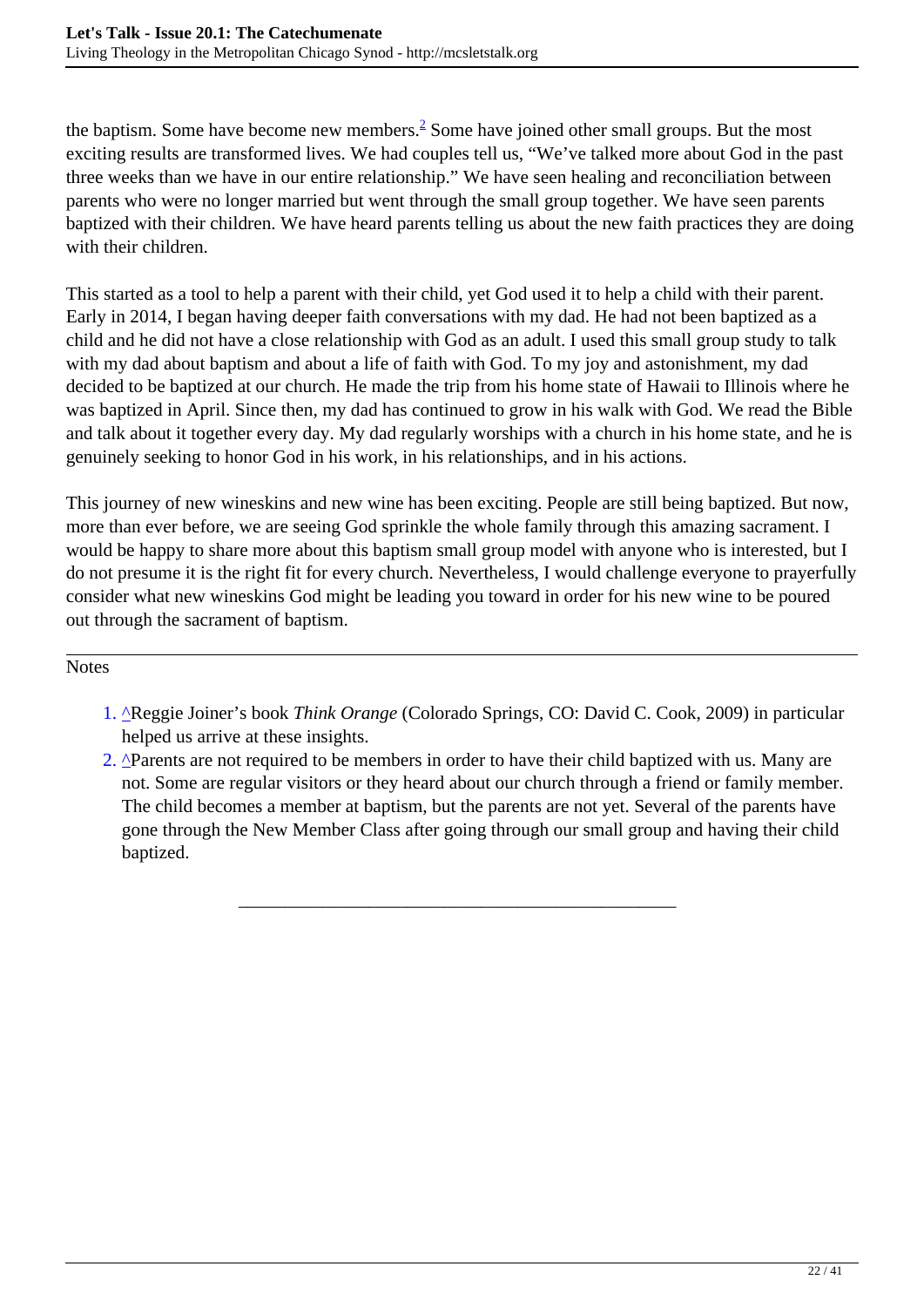## <span id="page-22-0"></span>**Feed My Sheep: A Journey toward Life Together**

#### **by Marcus Lohrmann - Friday, March 13, 2015**

#### <http://mcsletstalk.org/catechumenate/feed-my-sheep-a-journey-toward-life-together/>

The catechumenate presupposes something about the condition of the people entering our church buildings. It is a presupposition that gets lost between the cracks of our clamoring anxiety in conversations about dwindling church membership.

The catechumenate presupposes that people are *hungry*.

There are a number of ways of understanding where and how an adult catechumenate group fits into our church contexts. We might access the conversation, for example, via ancient authoritative texts like *The Didache* or a nod towards Luther's inspiration for writing the *Large* and *Small Catechisms*. Yet, given that the catechumenal movement is a relational and narratively inclined process, it seems most fitting to access it with a story or two.

## **A Portion Rejected**

I was the kid in your youth group who came back from youth gatherings and pestered the pastor to start a contemporary worship service. The lines of my argument were clear: when I sat in church every Sunday morning it seemed like the words didn't matter. I couldn't connect to the words of the liturgy. I couldn't connect to the music. The preaching didn't make sense.

That is, until I went to a youth gathering.

Rock & Roll made sense. Rhythm and melody made sense. Praise bands seemed to make church more accessible. I first encountered that accessibility in the raucously hormone propelled youth gatherings. They connected my adolescent hunger to the work of the church.

*I want this to matter to me*, I'd beg my pastor, *I want to be here… but can you please just make it more relevant?*

My church family gave into the incessant pleadings and graciously allowed a group of us to lead "more relevant" worship service music on Sunday morning, even if some of the older members stayed in the back with their hearing aids switched off.

But when Rock & Roll stopped being the end-all-be-all answer to the empty pit in my stomach, as eventually happened, the church's attempt to connect to me through "relevant" means ceased to bear fruit. The church did have food on the table for me, but I didn't know where or how to look for it.

Like many others of my generation I eventually just left church altogether. When the glamor of contemporary worship music wore off I found myself in the same predicament as before, maybe worse: unsatisfied and hungry.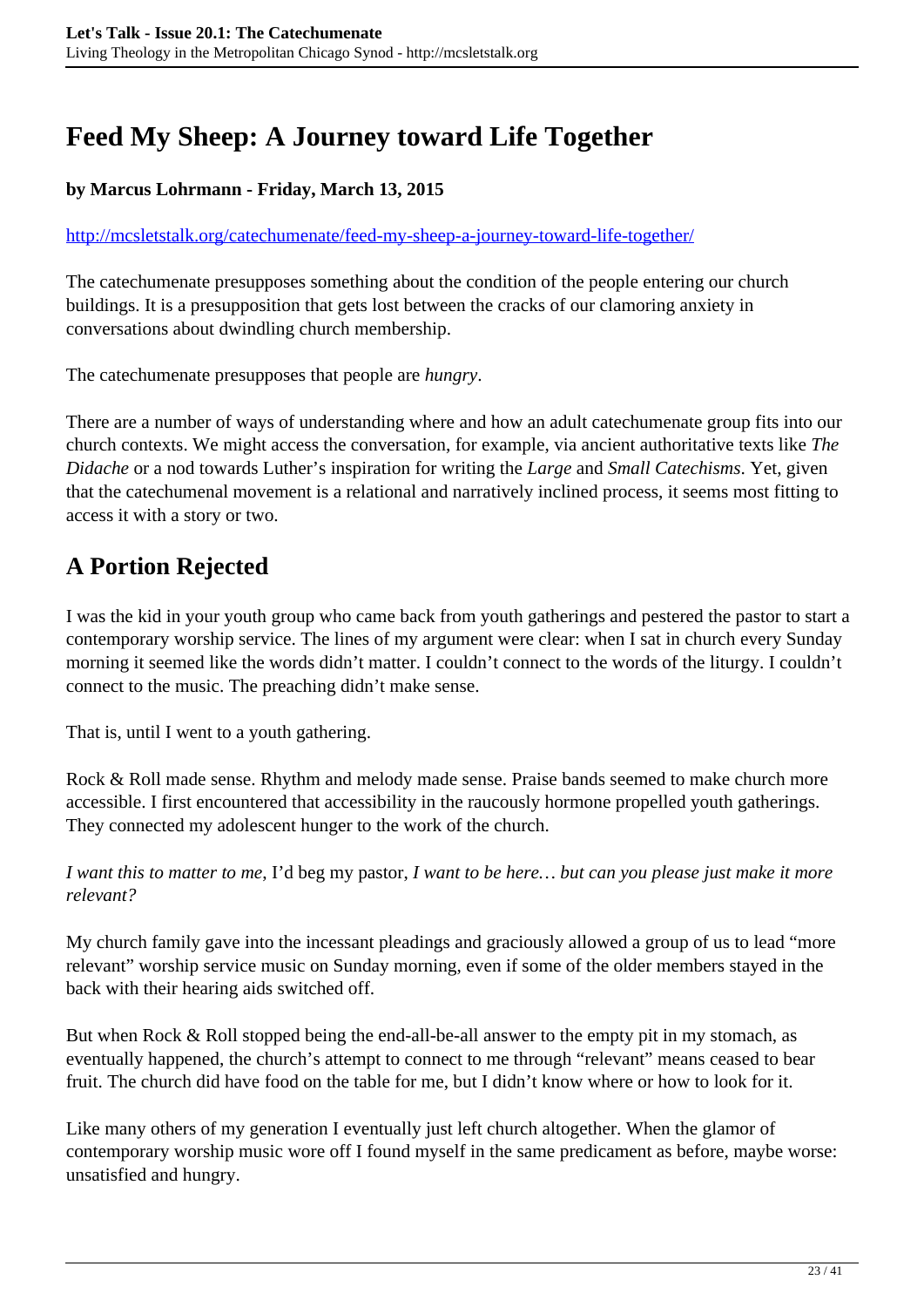## **Encountering the Feast Again**

My first encounter with the catechumenate happened at Lake Chelan Lutheran Church. My wife Bekki and I had just moved to Chelan, WA to begin her seminary internship year at that congregation.

Although I resolved to be a supportive spouse to Bekki as she began her studies at LSTC, I had continued to harbor resentment and frustrations with the church. At my best I'd just refuse to reenter religious conversation (especially any that smacked of Lutheranism). At worst I'd actually go to church, usually only to devolve further into frustration during the service. It was a nasty cycle, and I lacked a language to deal with the growing unrest.

By the time we arrived in Chelan two years later my cynicism had devolved into despair. Out of support, however, I grudgingly agreed to attend services during the first few Sundays of internship.

I was hungry for good news, starving for it. Having grown up in the church I knew the liturgy inside and out but couldn't see the way that it had anything to do with that hunger.

Something was different about the people of the small Lutheran community in Chelan, though. They were fluent in the life of the liturgy – not in that old timey way we might expect from people who have been singing Setting One for fifty years – but in a curiously palpable and nourishing sort of way.

They sang the liturgy as if they had been waiting for it all week – as if it *mattered! – as if it were a feast*. They sang like hungry people who knew where the food was kept.

I couldn't resist.

A few weeks later, when Bekki politely asked me if I wanted to be a part of the catechumenate process in the forthcoming weeks my answer wasn't a scoff. I said, "yes." It shocked us both.

## **Listening for the Spirit**

Over the course of the year my catechumenal journey connected the daily rhythms of my workaday life to the movement of the liturgy.

In my first week of the catechumenate process in Chelan Pastor Paul Palumbo invited the group into a conversation about our history with the church: a wide spectrum of experience emerged. There were those of us from generations of Lutheran families who had been going to church every Sunday of our lives. There were some who grew up in other traditions.

A few in the group had always felt phony in church (any church). Others had been a part of other faith communities but were dissatisfied. One or two in the group had never really been interested in church; a friend had invited them once and they were skeptical but interested.

At the end of each week's session we were given homework inspired by the liturgy. If the next week's topic, for instance, was going to be on a specific segment of the Kyrie (i.e. "Help, save, comfort and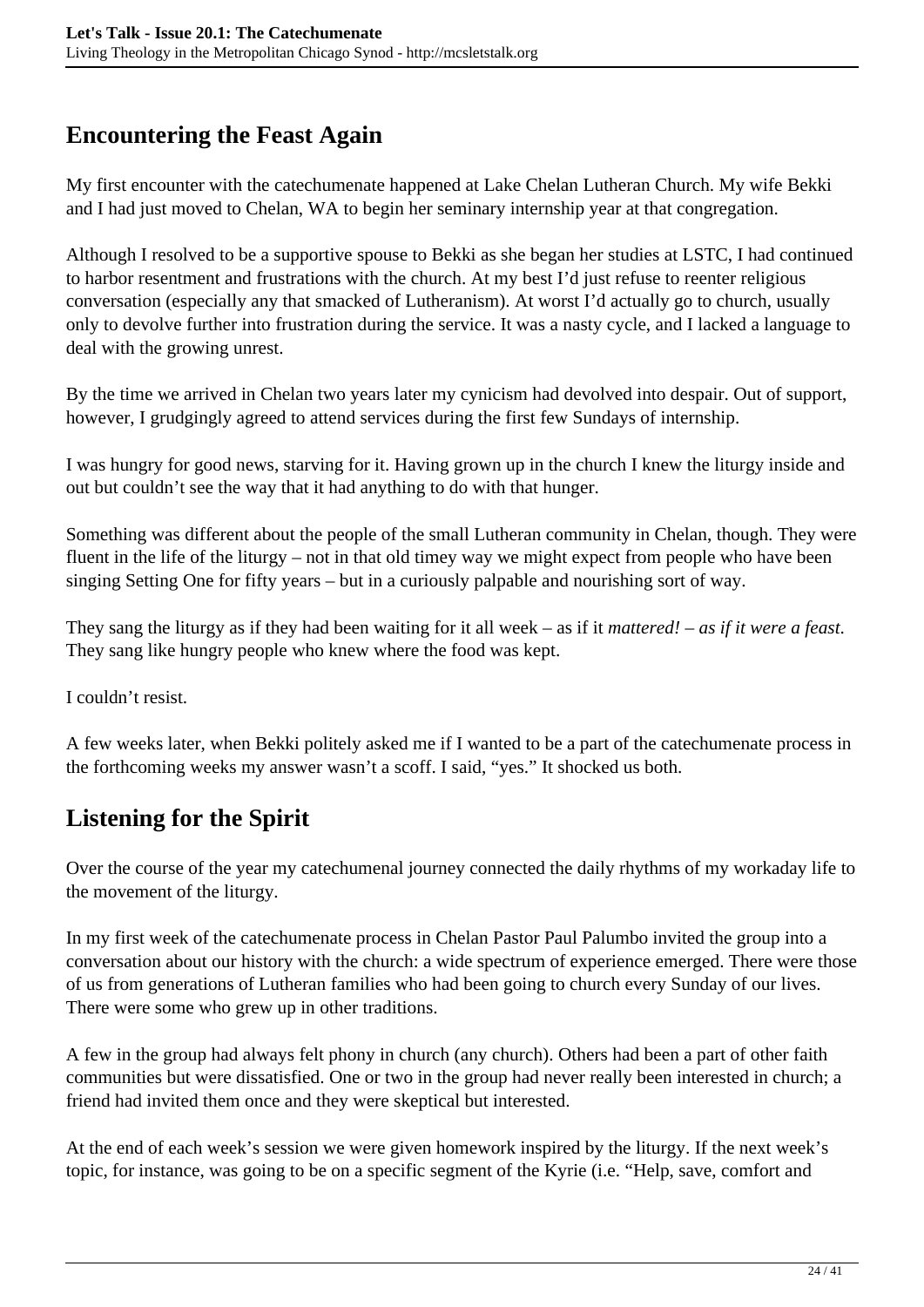defend us,") Paul might assign the homework: *notice when you defend yourself this week*.

Next week we'd come together and share our stories of wrestling with the homework. These stories were like a goldmine in the catechumenal process, stitching together the communal movements of liturgy to the personal struggles or joys experienced over the prior week.

By the time the Easter Vigil arrived I cupped my hands and brought the water up over my forehead, affirming my baptism.

## **Building Life Together**

It's hard to overstate the differences between a small rural church in Chelan and Holy Trinity Lutheran Church in Chicago's Lakeview neighborhood. When Holy Trinity's Pastor Craig Mueller asked that I work with him to establish a catechumenal model for the church I assumed that we could import my experience. This was a sorely naïve assumption.

But that's not to say the people in Lakeview aren't hungry too.

Although city life demands its own pace and schedule, it also lends its particular assumptions, questions, and imagination to the catechumenal discussion. Context matters: the catechumenate resists a one-sizefits-all curriculum model just for this reason.

Craig and I poured over our respective experiences in catechumenal groups, resting on a loose model for our sessions that might more faithfully allow the urban context to speak, question, and dream.

Given this context, where Chelan's model centralized around the pattern of the liturgy, Holy Trinity's method would revolve around specific questions and topics that our group members raised during the period of *Inquiry*.

These questions were broad. A formerly Southern Baptist woman asked, "What is a Lutheran anyway?" A member with a United Church of Christ upbringing asked, "Why do you all talk about sin, the devil, and evil so much"? After gathering questions we compiled and divided these into topics that reverberated nicely against different elements of the liturgical season, the lectionary texts, and the movements of the liturgy.

Each week we gather around a question that has been assigned in the last meeting, importing Chelan's model of using homework as an entry point into conversation topics.

On the first Sunday of Lent, for instance, we gathered around the question, "What are you captive to? What binds you?" The stories that emerged stretched from individual struggles of workaholism to frustrating family dynamics. These reflections provided our entry point into the words of confession and forgiveness, which we then spent the next hour discussing as a group.

The homework is shared in a space that is intentionally safe and inviting. We've adopted Chelan's socalled *rules* for sharing homework. These include: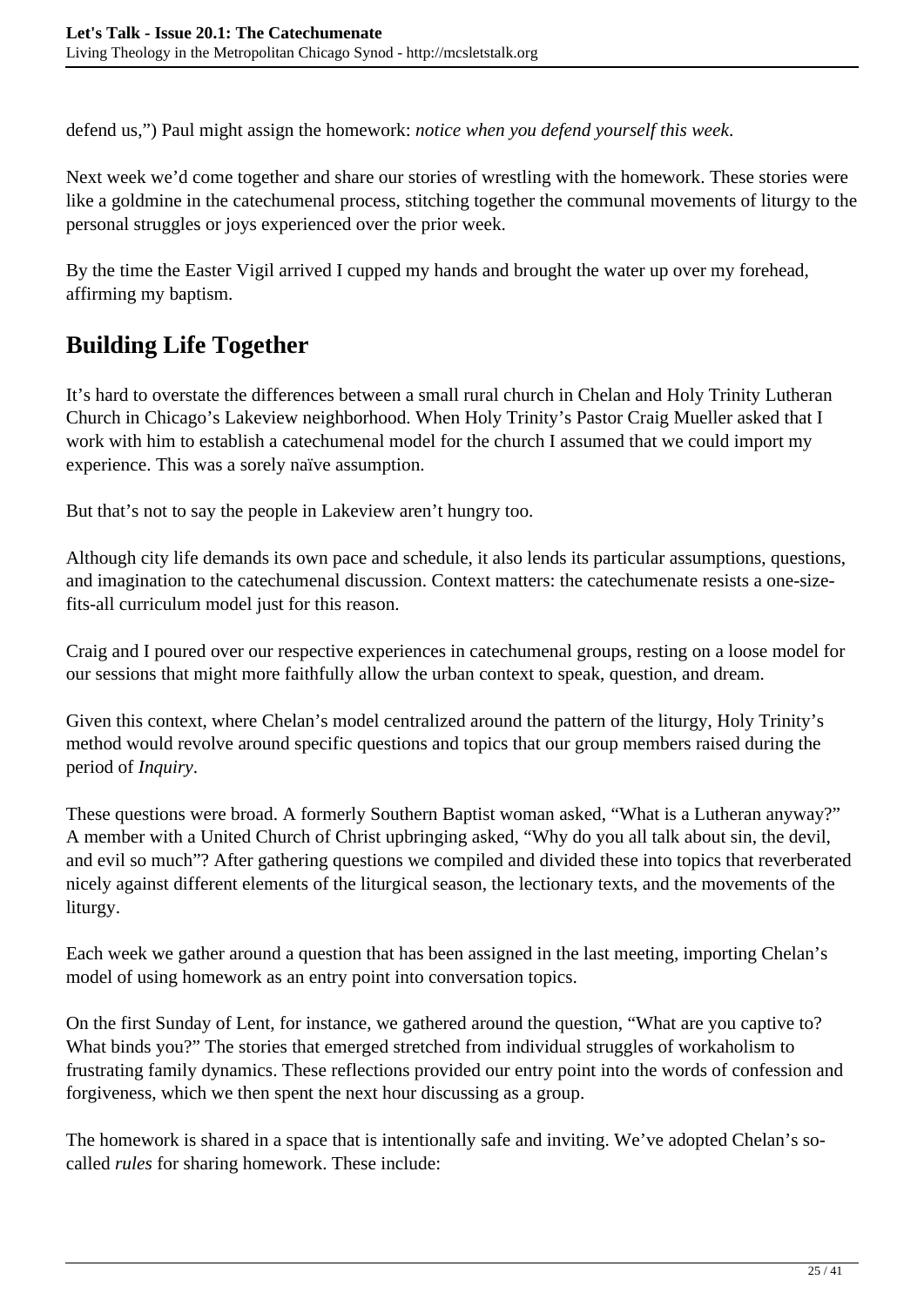1) *No cross talk* – that is, when someone is sharing something, we don't interrupt her. Fight the urge to correct someone else's story, even if he isn't getting it theologically "correct."

2) *Keep one another's stories confidential* – The catechumenate group is a safe space.

3) *Listen for the work of the Spirit* – Trusting that ultimately the work isn't ours, we wait and watch for God's.

4) *Feel free to pass* – Again, this is a safe space. Catechumens may participate as they are comfortable and able.

## **The Voice of the Spirit**

The catechumenate is not the destination; it is a way of bridging the divide between a journey that has given rise to hunger and the work of our life in Christ together. In my own journey I've come to hear the aching of hunger as the voice of the Spirit.

Hunger is not a threat to the body but its turn toward starvation is a deadly one.

If we don't believe that people are hungry for the Gospel – that there exists a yearning and hunger so deep within them that they're willing to stick their necks out and walk into our churches, so often alone – *if we don't believe that people are this hungry*, then we've lost our collectively inclined ear for the Spirit.

Take it as an invitation to begin a catechumenate process the next time you hear a parishioner say something about church needing to be "more relevant" or that they're looking for a "more authentic religious experience."

*Listen for the Spirit guiding their words* – listen to that request the way a mother might hear her child crying for food in the middle of the night. *Don't underestimate their hunger.*

Because the truth is that the work of our Sunday assembly is both wholly relevant and authentic. When we invite people into the catechumenate we are inviting them to a feast that's already been set before us.

\_\_\_\_\_\_\_\_\_\_\_\_\_\_\_\_\_\_\_\_\_\_\_\_\_\_\_\_\_\_\_\_\_\_\_\_\_\_\_\_\_\_\_\_\_\_\_

The trick is helping one another up to the table.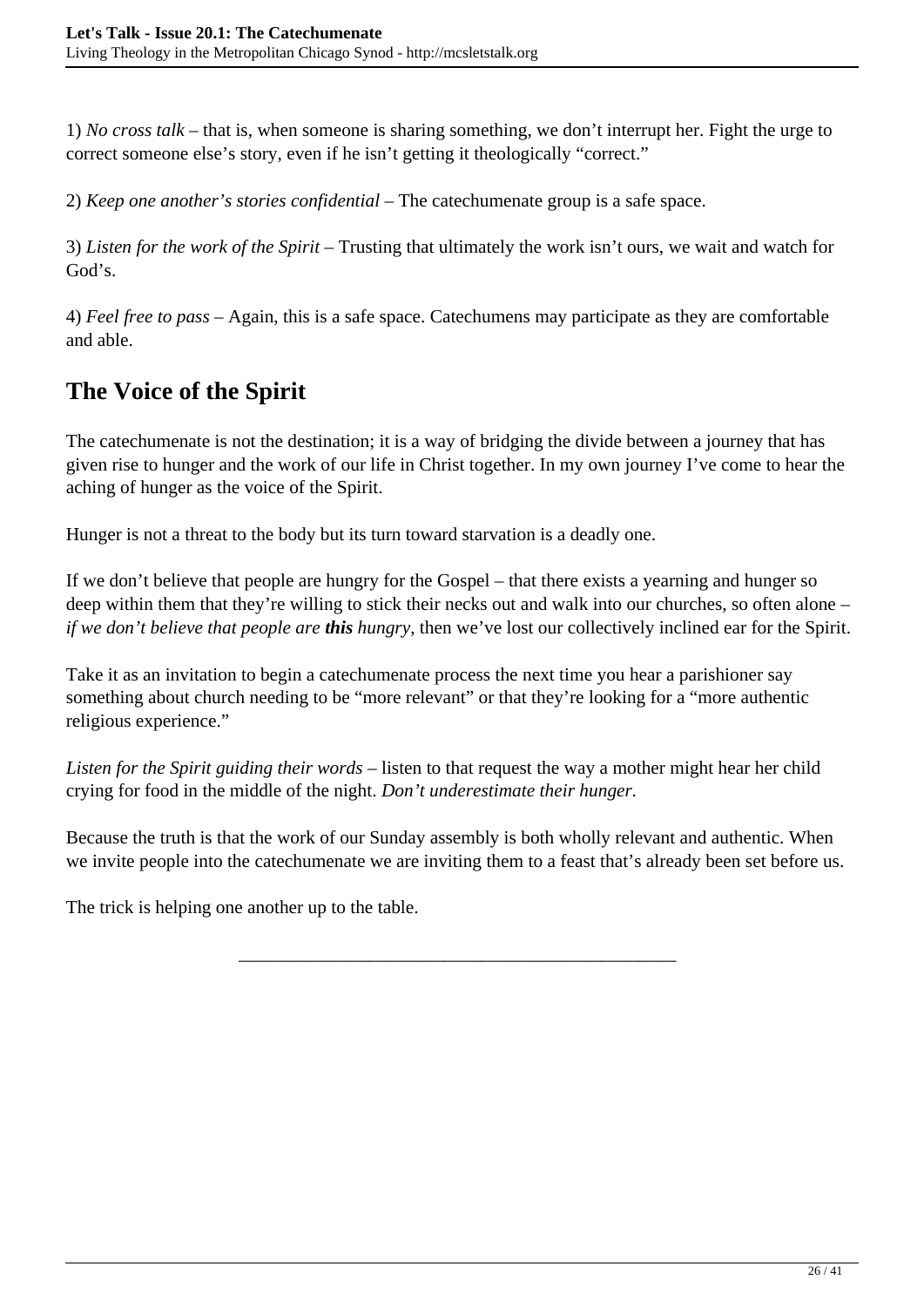## <span id="page-26-0"></span>**Customizing Your Catechumenate: Questions to Ask Before Getting Started (and After)**

#### **by Mark D. Williamson - Friday, March 13, 2015**

[http://mcsletstalk.org/catechumenate/customizing-your-catechumenate-questions-to-ask-before-getting](http://mcsletstalk.org/catechumenate/customizing-your-catechumenate-questions-to-ask-before-getting-started-and-after/)[started-and-after/](http://mcsletstalk.org/catechumenate/customizing-your-catechumenate-questions-to-ask-before-getting-started-and-after/)

Our catechumenate process at St. Paul Lutheran Church in Wheaton, called BASIC, has been in existence for nearly four years now. I described our approach in detail in an earlier piece for *Let's Talk* called ["The](http://mcsletstalk.org/turning-around/the-adult-catechumenate-and-the-missional-church/) [Adult Catechumenate and the Missional Church."](http://mcsletstalk.org/turning-around/the-adult-catechumenate-and-the-missional-church/) But in a nutshell, BASIC is distinctive in the following ways:

- It's a two-year process, composed of six discrete units of varying lengths: The Story of God (an introduction to the overarching narrative of the Bible); The Lutheran Way; Prayer and the Christian Life; Exploring Christian Beliefs; a New Testament Gospel study; and an Old Testament book study.
- Units are arranged in a rotating cycle, thus providing six different points of entry over two years.
- Participants are considered Inquirers in their first unit (sometimes longer), and partake in a Rite of Welcome/Enrollment when they commit to the full process.
- Catechumens who have not been baptized receive Baptism and First Communion about mid-way through the process, at one of our periodic Baptism festivals.
- A Rite of Affirmation of the Vocation of the Baptized marks and celebrates the culmination of the two-year journey.

Whether designing BASIC this way back in 2011 was innovative or foolhardy is difficult to say. No doubt some of both. While we certainly have reasons behind the model we've adopted (and I'll share some of those reasons below), an approach like ours may not make sense in your own setting. How you give shape to the catechumenate in a particular congregation is all about context. So to help spur your own catechumenal imagination, I offer, instead of a list of best practices, a list of best questions. These are the matters to which you'll want to give some serious and deliberate thought in your own research and development phase.

## **1.) What is the relationship between the catechumenate and the church year?**

It's the age-old question: which came first, the Easter Vigil or the catechumenate? Most of the examples and resources out there give the impression that the only way to establish a catechumenate ministry is to commit to introducing an Easter Vigil service—the traditional climax (though not culmination) of the process—and then work your way backward to arrange the various stages of preparation. For some, due to limited resources, low worship numbers, or other factors, this requirement of an Easter Vigil may feel like a non-starter.

At St. Paul, a Vigil tradition that had petered out still lingered in the community's memory. It wasn't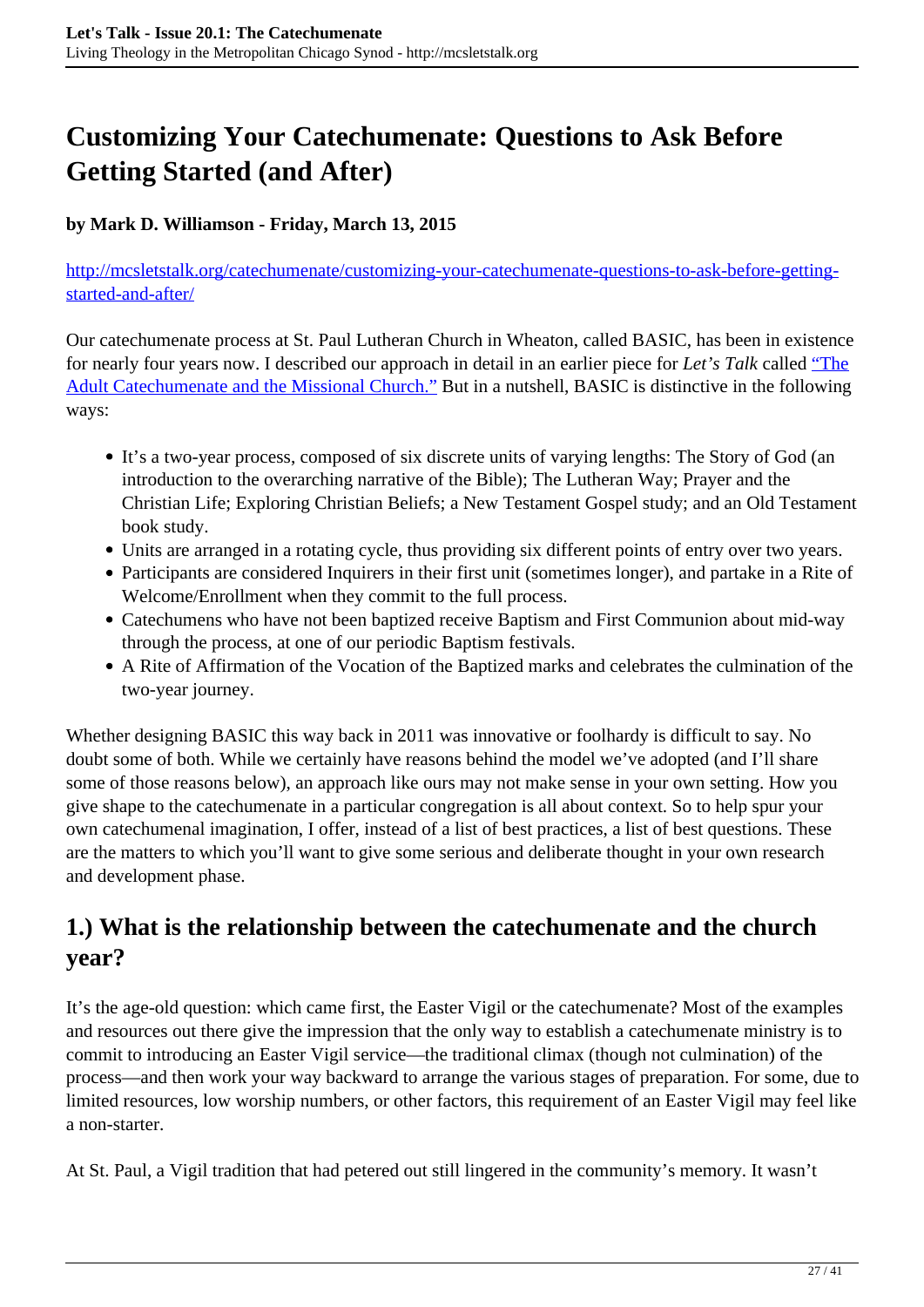time to bring it back yet. We also understood that in our context the vast majority of adult seekers had already been baptized; the norm was people looking to recommit to the life of baptism. Newcomers wishing to join the congregation would continue to be received into membership by Affirmation of Baptism after just a few orientation classes—no one wanted to make the catechumenate a membership requirement—so focusing on the same rite again as a goal if these folks pledged themselves to the BASIC process seemed redundant. Instead, we put more emphasis on the catechumenate as training for ministry, and fixed our sights on the rite of Affirmation of Vocation, a kind of disciple commissioning ceremony at the true culmination of the process. Most of our "graduates" have partaken in this rite on Pentecost Sunday.

Nowadays, we do have an Easter Vigil. Catechumens are involved in the planning of the Vigil during Lent and may take on various roles in the service itself. But without having anyone to baptize these two years, the main baptismal rite of the evening is a Remembrance of Baptism that catechumens simply participate in with the rest of the assembly. (Before we reintroduced the Vigil, we had two adult catechumens baptized, both quite happily on the Second or Third Sunday of Easter.)

The real tradeoff you have to consider is the relative value of having frequent points of entry for newcomers versus adhering more closely to the liturgical year, particularly a period of intense preparation during Lent. With our rotating scope and sequence, I don't have to make seekers wait until September when I meet them in January or April. The downside is that the experience of progressive, intensifying stages mostly goes by the wayside. That and you might wear out your registrar, having to keep track of where everyone is in the cycle!

## **2.) How will adult catechesis connect with youth catechesis, especially confirmation?**

If you have a "confirmation program" in your congregation, you already have a catechumenate. The question is, why are the only people eligible adolescents? It might be too pastor-driven, it might be siloed from rest of the congregation, it might be that some of your learners don't want to be there, it might be tilted too strongly toward information rather than formation. But at root, you have an intentional process of catechesis for emerging disciples; you just haven't opened the door to a process like this for grownups.

Because of my heavy responsibilities with youth and family ministry over my first few years at St. Paul, my primary point of reference when I first started thinking about the catechumenate was confirmation ministry. The question that nagged at me was: why do we have this glaring double-standard—three-and-ahalf years (in our case) of fairly intense discipleship training for youth but nothing even remotely comparable if you happen to be fifteen or older? This was not just a problem of inequity; it was a severely impaired pedagogy for our young, who learn above all from the example of the adults in their lives. The title of a newsletter piece I wrote when we were just starting to publicize the adult catechumenate reflects our motivation here: "Our Strategy for Raising Faithful Children: Faithful Adults."

Most of the guides to the catechumenate published in recent years, in my judgment, under-explore this relationship between the adult catechumenate and youth confirmation. (My running theory is that Lutheran worship specialists and education specialists don't talk to each other a lot.) What would it look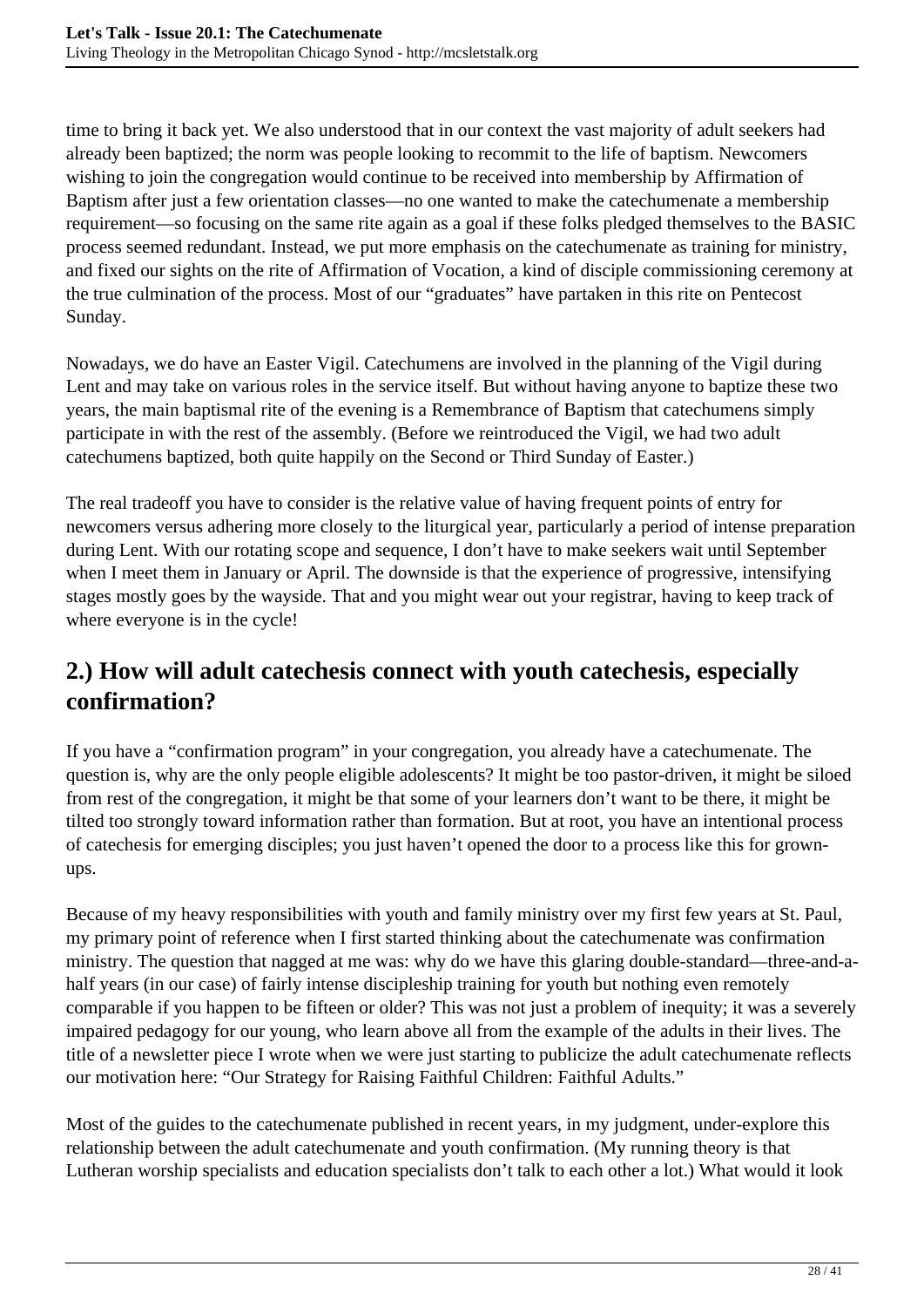like in your context to integrate the same principles of free inquiry, apprenticeship, and wholecongregation involvement into the disciple-making process across ages?

## **3.) How should our catechumenate relate to the new member process?**

The catechumenate is first and foremost a process for incorporating newcomers. The challenge is that your newcomers are a diverse lot, ranging from lifelong Lutheran Christians who are simply transferring membership to unbaptized seekers just starting to poke their heads into a new and unfamiliar world. An adult catechumenate is probably not going to be your one-size-fits-all solution. If you do decide to require all newcomers to participate in some version of the catechumenate, you probably want a model on the shorter end, not a two-year marathon like ours. If you want to remain more adaptable to the different backgrounds your newcomers bring, you may want to pursue a more multi-pronged approach, with enrollment in the catechumenate one possible path. In either case, the undergirding value (one we are still learning to apply consistently at St. Paul) is setting a clear expectation for high-commitment for all newcomers from the get-go, and so gradually fostering what some would call a discipleship as opposed to a membership culture.

## **4.) Who should be invited to participate, and how?**

Everyone engaged in these contemporary experiments with the catechumenate appears to agree that what you want is established members and newcomers learning alongside one another. No one is arguing for setting up ghettos for the neophytes. How can you put established members, particularly ones with a demonstrably mature faith, in relationship with inquirers and explorers, so that the former are investing in the latter?

The standard terminology for these two roles is *sponsor* and *catechumen*. We have both at St. Paul, though I'd be lying if I said people fall tidily into those two categories. Small-to-midsize churches like ours will usually be wary of putting the energy into developing a catechumenate process without it being able to serve multiple needs. In our case, BASIC includes those with little to no church background at all, those returning to church life after a period away, those raised in Christian traditions other than Lutheran (especially former Roman Catholics), long-time Lutherans who want a do-over on their youth confirmation experience, and others. There are always some folks as well who just want to step in for one particular unit. We cast the invitation widely, and many have accepted (this year we added a second, Sunday morning cohort to run parallel with our Wednesday night cohort).

Strikingly, almost everyone wants to be regarded as a tenderfoot. Finding sponsors for our first cohort of (initially twenty-six) catechumens was just too unwieldy. Eventually, however, this group of pioneers—and later, other alums and second-year catechumens—proved to be the best source from which to draw sponsors. No, the catechumens-turned-sponsors generally don't attend the classes over again. But all sponsors are expected to have a role in the associated liturgical rites, serve as prayer partners, and connect periodically with their catechumen as the process moves along.

It's fairly messy, but, by and large, the diversity of experience among the catechumens themselves, combined with the flexible way we apply the sponsor role (some catechumens call for more personal attention than others), produces the desired environment of mutual learning and friendship between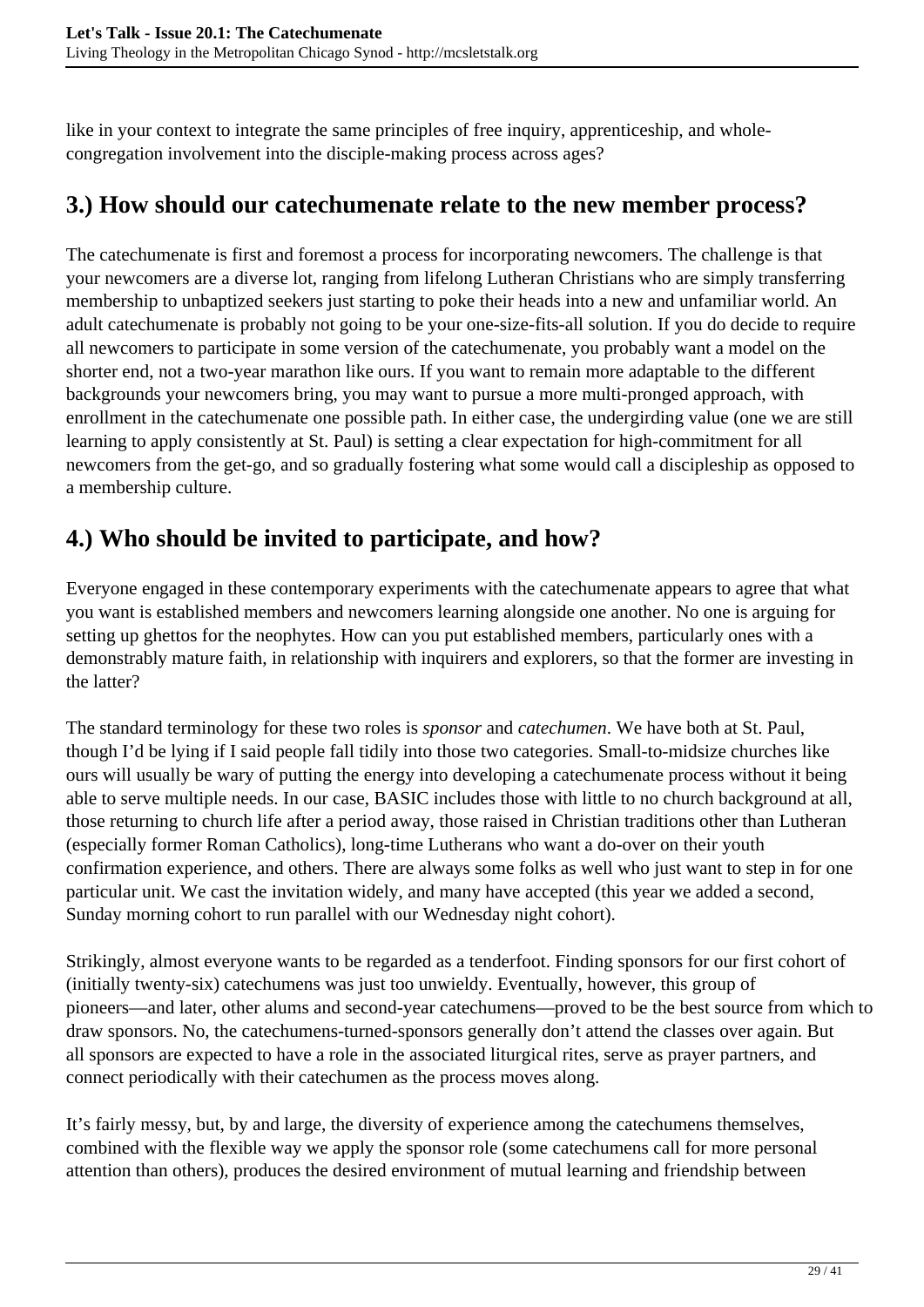newcomers and more seasoned Christians. Another approach would be to narrow your definition of a catechumen, which could potentially expand your pool—and presumably your expectations—of sponsors.

## **5.) What content will we include?**

Another way of putting this question might be: what about your catechumenate makes it catechesis? Quite a few Lutherans who were confirmed in their youth carry a grudge over a style of catechesis in which a teacher (usually the pastor) provided both the right questions and the right answers, requiring only that students be able to parrot back both from memory. On the other end of the spectrum, Paul Hoffman describes in his book *Faith Forming Faith* ([reviewed in this issue](http://mcsletstalk.org/catechumenate/book-review-faith-forming-faith-bringing-new-christians-to-baptism-and-beyond-by-paul-e-hoffman/)) a model for the catechumenate that has no curriculum beyond "lectionary and life" and tends to speak of formation as the happy alternative to education. $\frac{1}{1}$ 

You will likely want to find a place in the middle that makes sense for your own context. Our version of the catechumenate includes the classical elements of reflection on the Creed and the sacraments, and extends into considerable engagement with the Bible, core Christian practices (with special attention to prayer), and the Lutheran confessional witness. Most units involve a short book or two in addition to the Bible; we also incorporate video resources, drama, music, art, and testimony. The key is allowing ample space for catechumens to offer up their own experiences and questions, without neglecting what Jessicah Krey Duckworth calls "the honest need for newcomers to explore the reified stories, symbols, practices, concepts, documents, and forms of the community's practice."<sup>2</sup>

## **6.) Who is going to lead?**

If you are a pastor reading this, the truth is that getting the ball rolling on a catechumenate process is likely going to depend on you. Just make sure you have the support of other leaders before you move ahead, and that introducing a catechumenate is in some way an answer to communal discernment that has already been taking place in the congregation.

Because a sustainable catechumenate ministry can't revolve around you either, start thinking about how you can prepare and equip lay catechists. Paul Hoffman writes, "In our process in Seattle, pastors identify, recruit, and train the catechists…. Then we do our best to get out of the way." He also maintains the role of clergy is chiefly to lead the accompanying "ritual life" and "hold the vision of what it means to be a congregation committed to forming faith." $\frac{3}{2}$ 

The extent to which a pastor actively teaches in the process will have much to do with the gifts and passions of the pastor, and what content needs to be covered. Some conversations will indeed flow more easily without a pastor "in the way." At other times, like when catechumens are trying to grasp the difference between law and gospel or are curious about the theological controversies behind the Apostles' Creed, it would be rather poor stewardship of a seminary education for a pastor not to be more directly of service.

## **A final charge: look before you leap, but don't forget to leap**

Establishing a catechumenate ministry in your congregation, however you decide to customize it, is no small undertaking. Even if you read all the manuals and conduct the most thorough planning, some things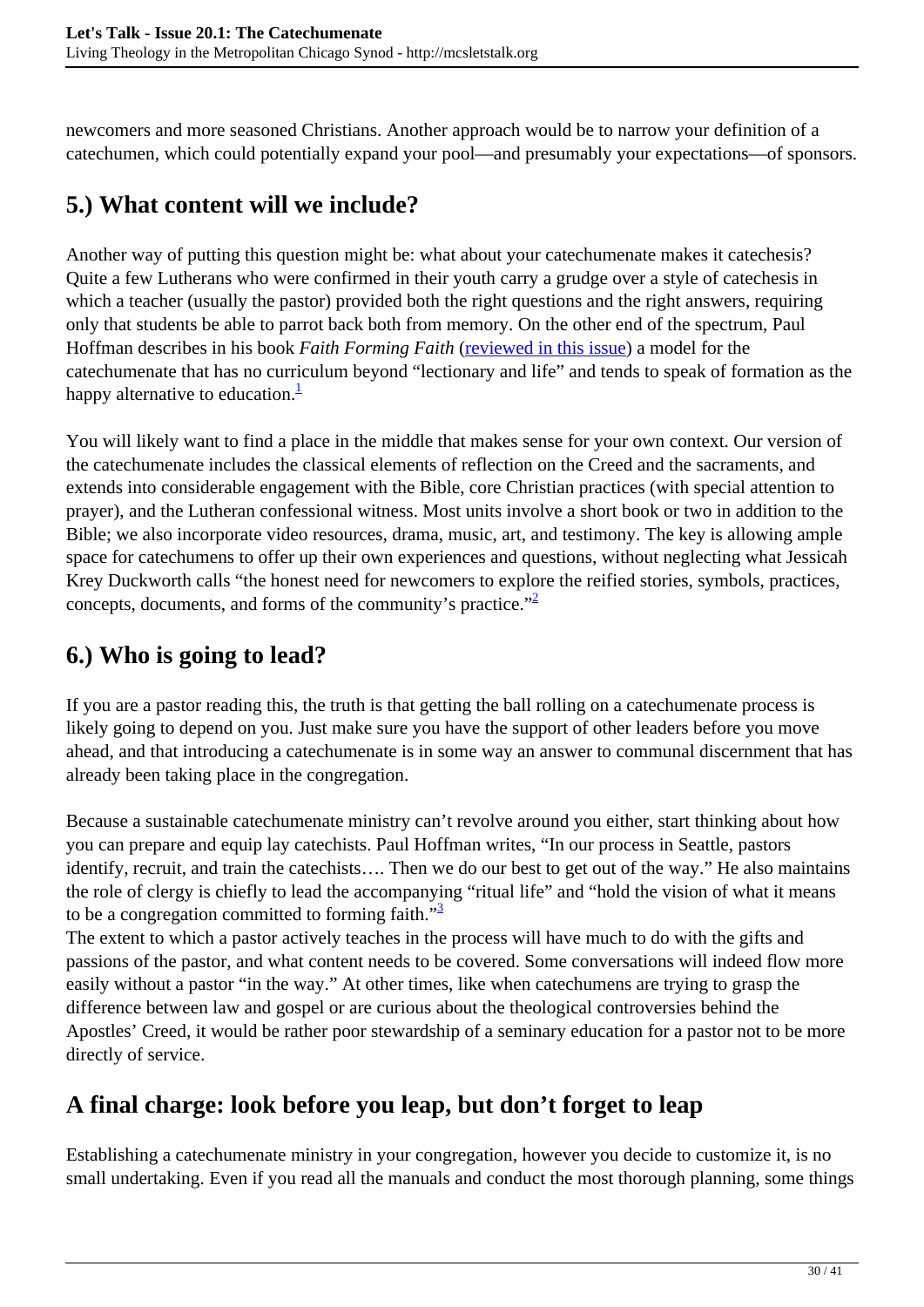are not going to work out like you drew them up. In our case at St. Paul, sharing a meal each Wednesday night before class did not prove sustainable, no matter how many times I called eating together "the original Christian practice." Participation in our Lenten spiritual retreat is usually thin, and one year had to be cancelled. Our retention of catechumens—those who make it all the way through the two-year process—is around fifty percent.

But even as we continue to figure it out as we go, I can't imagine a more satisfying endeavor in ministry. If you've begun to put your own missional imagination toward making disciples in this ancient-yetcontemporary way, think through the questions, do your homework…and then jump in.

**Notes** 

- 1. <sup>^</sup>Paul E. Hoffman, *Faith Forming Faith: Bringing New Christians to Baptism and Beyond* (Eugene, OR: Cascade, 2012), see especially chapter 5. We have actually used this model of small groups reflecting on the Sunday lectionary texts—with no curriculum or pastor in the way—as the inspiration for our "Connecting Sunday to Monday" groups at St. Paul. The first was actually organized by some graduates of BASIC. These groups are perfect for newcomers who are less in need of the foundational catechesis provided in BASIC.
- 2. ^Jessicah Krey Duckworth, *Wide Welcome: How the Unsettling Presence of Newcomers Can Save the Church* (Minneapolis: Fortress, 2013) p.65. As the title indicates, Duckworth sees newcomers, like those who participate in the catechumenate, as playing a critical role by virtue of their questions and experiences in "disestablishing" the congregation. The church cannot be an ecclesia crucis without their unsettling presence. At the same time, she is critical of a "highly reductionistic" understanding of education that views the sharing of a community's reified resources of faith as mere indoctrination: "Congregations desperately need a cruciform catechesis through engagement with a confession of faith to facilitate the participation and belonging of newcomers in dynamic relationship with established members and the central works of a broadly conceived 'deposit of faith.' This would include the Bible itself, the church's ancient creeds and liturgical foundation, and the catechisms and disciplines of faith developed by later generations that together form an essential corpus of a Lutheran inheritance within the Christian tradition"  $(p.105)$ .

\_\_\_\_\_\_\_\_\_\_\_\_\_\_\_\_\_\_\_\_\_\_\_\_\_\_\_\_\_\_\_\_\_\_\_\_\_\_\_\_\_\_\_\_\_\_\_

3. ^ Hoffman, p. 73, 75.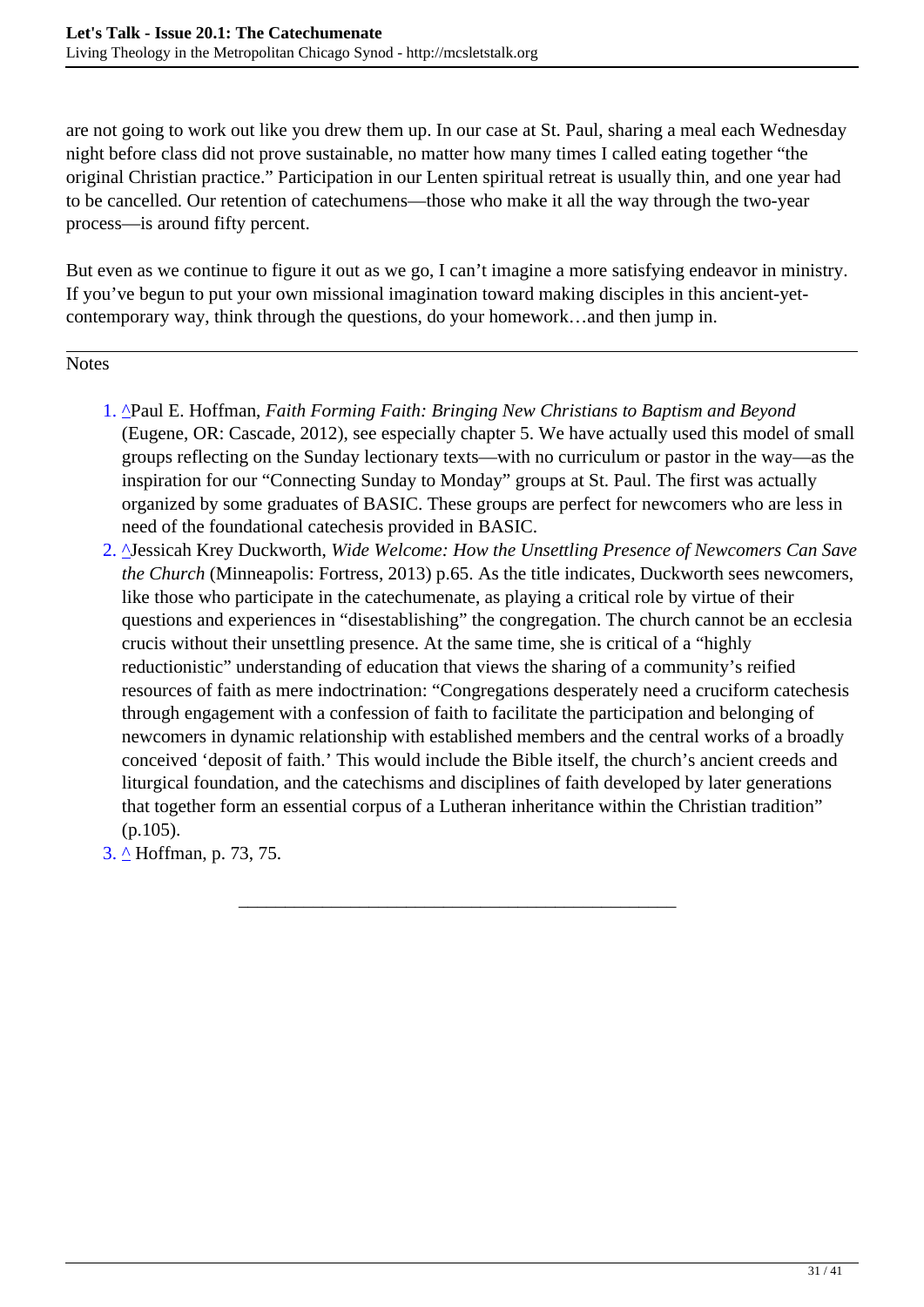## <span id="page-31-0"></span>**As I See It: Preaching With Catechumens Present**

#### **by Frank C. Senn - Friday, March 13, 2015**

#### <http://mcsletstalk.org/catechumenate/as-i-see-it-preaching-with-catechumens-present/>

During Lent of 2014 I was invited to serve as the Sunday morning preacher at St. Luke's Episcopal Church in Evanston. There was interest in the parish in the catechumenate and mystagogy (instruction in the sacraments). The Gospels in Year A of the Roman and Revised Common Lectionaries are the preferred readings if the parish has an adult catechumenate. $^1$  In any event, 2014 was Year A of the Lectionary. I share here my sermon for the Third Sunday in Lent, which is one of the Sundays of the Scrutinies in the Rite of Christian Initiation of Adults. This is the Sunday on which the Gospels and the Creed would be handed over to the elect. The Lord's Prayer would be handed over on the Fourth Sunday and these texts would be recited back on the Fifth Sunday. While I invited the congregation to imagine catechumens being present, this sermon would be preached in the hearing of the baptized and actual catechumens as well as any seekers who might be present.

If there is children's time or a children's homily in the Service this would be a good time to introduce to the children the iconic images of the four gospels: the man for Matthew, the lion for Mark, the ox for Luke, and the eagle for John. Posters of these images may be available to download from the internet. Sometimes these images are visually present somewhere in the worship space: on pulpits or lecterns, on a book of the gospels, on a banner, in stained-glass windows. They are usually portrayed with wings. These symbols are taken first from the Prophet Ezekiel (1:1-21). They are replicated in the Book of Revelation 4:6-8. The second century church father Irenaeus of Lyons first likened these figures to the four gospels. St. Matthew is represented by a winged man because the Gospel highlights Jesus' entry into this world, first by presenting His family lineage. St. Mark, represented by the winged lion, begins with the voice crying in the wilderness, like a lion's roar. The winged ox represents St. Luke because oxen were used in temple sacrifices and that's where the father of John the Baptist, Zechariah, was serving when the birth of his son John was announced. St. John is represented by the rising eagle because its prologue "rises" to pierce most deeply the mysteries of God, the relationship between the Father and the Son, and the incarnation.

A script can be developed in presenting these gospels to the catechumens and to the children simultaneously. If there is a free standing altar, have an assisting minister vested in an alb standing at each corner reading in turn the script for each gospel, explaining the symbol. This would be a good time to present Bibles to the catechumens and youth in the confirmation class. This would done just before the Creed. The presentation of the Apostles' Creed, the baptismal creed, can be done by reading each article and having the catechumens and youth in the confirmation class recite it back. It should be explained that the Creed is the rule of faith that outlines what is most important in our understanding of God as Father, Son, and Holy Spirit on the basis of the Scriptures and the Holy Gospels.

Third Sunday in Lent. Year A. March 23, 2014

Texts: Exodus 17:1-7; Romans 5:1-11; John 4:5-42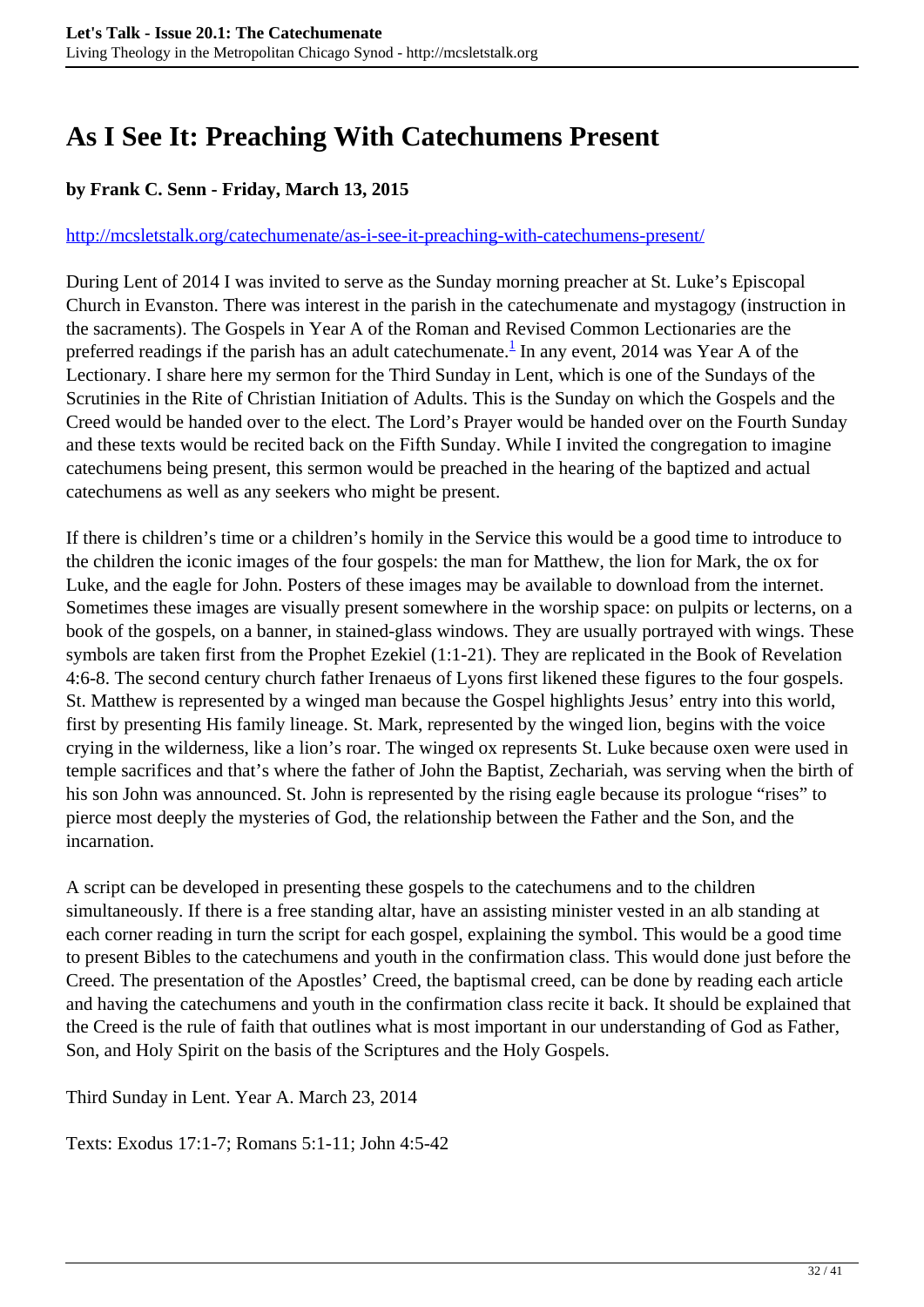Last week we imagined adult catechumens in our midst being enrolled as the elect—that is, as candidates for Holy Baptism at the Easter Vigil. I would like you to imagine that these candidates are with us again today. They have been enrolled as the elect; they are on their way to take the plunge into the death and resurrection of Christ. But they need some equipment to sustain them on this faith journey. That would be presented today in the scrutinies. And they would be exorcized.

Scrutinies? Exorcisms? It sounds pretty daunting, doesn't it? Perhaps it should, too, but it would be a good idea if we make sure we are feeling daunted for the right reasons and not because the names sound like they come straight out of horror movies. It might also be a good idea if we look at how these daunting rituals fit within the overall picture of our life in God. Fortunately, our readings today are helpful in this regard.

In his letter to the Romans, the Apostle Paul writes a lot about the struggles of living the Christian life. Here in the passage we heard today, he speaks of weakness and suffering, and holds out the hope that at least suffering will produce endurance, and endurance will produce character, and character will produce hope. So at least suffering has some side-benefits. Paul isn't offering any sort of explanation for the existence of suffering. He's just saying it's not entirely bad news.

He acknowledges that struggle and suffering continue to be part of our experience. This implies that God's salvation of the world is still a work in progress. We are living in the in-between time—the time in between God's decisive victory over the powers of deathly evil and the final coming of the reign of peace and joy made possible by that victory. And in this time in between, we're living with a foot in both camps. We have embraced the life of the coming kingdom, but we are trying to live it out in a world that runs according to other agendas and other interests, a world which continues to dole out suffering, misery, futility and death.

Now these special rites which the elect experience on this day are all about what it means to live as committed followers of Jesus Christ in this tough in-between time. Those who have been catechumens, who are now enrolled as the elect, are getting close to the climax of their journey. Over the course of their time as catechumens, their catechists did their best to share with them the faith and life of the community of God's people in Christ, and have asked of them that they immerse themselves in that faith and life and listen for the call of God in their lives, that they might know whether God is calling them to commit themselves to living out the fullness of baptismal life in the company of God's people. But here, in this season of Lent, we are all together facing up to the fact that living out the fullness of baptismal life is at times an arduous and costly journey. As the Apostle says, the struggle may have some benefits, but it is a tough struggle nevertheless.

There was an old African-American spiritual we sang in my college choir, "Ezekiel Saw the Wheel." One of the stanzas said, "Some go to church for to sing and shout, before six months they's all turned out." People who come into the church with great enthusiasm and an instant conversion experience find that after a while the experience fades into memory and other realities take hold of their lives. Soon they're not so regular any more, and eventually they just drift away.

The early church must have had experience with these kinds of converts, and the catechumenate with its scrutinies and exorcisms was designed to toughen them up for the long haul of the life of faith amidst the competing claims of life, such as careerism, consumerism, and familyism.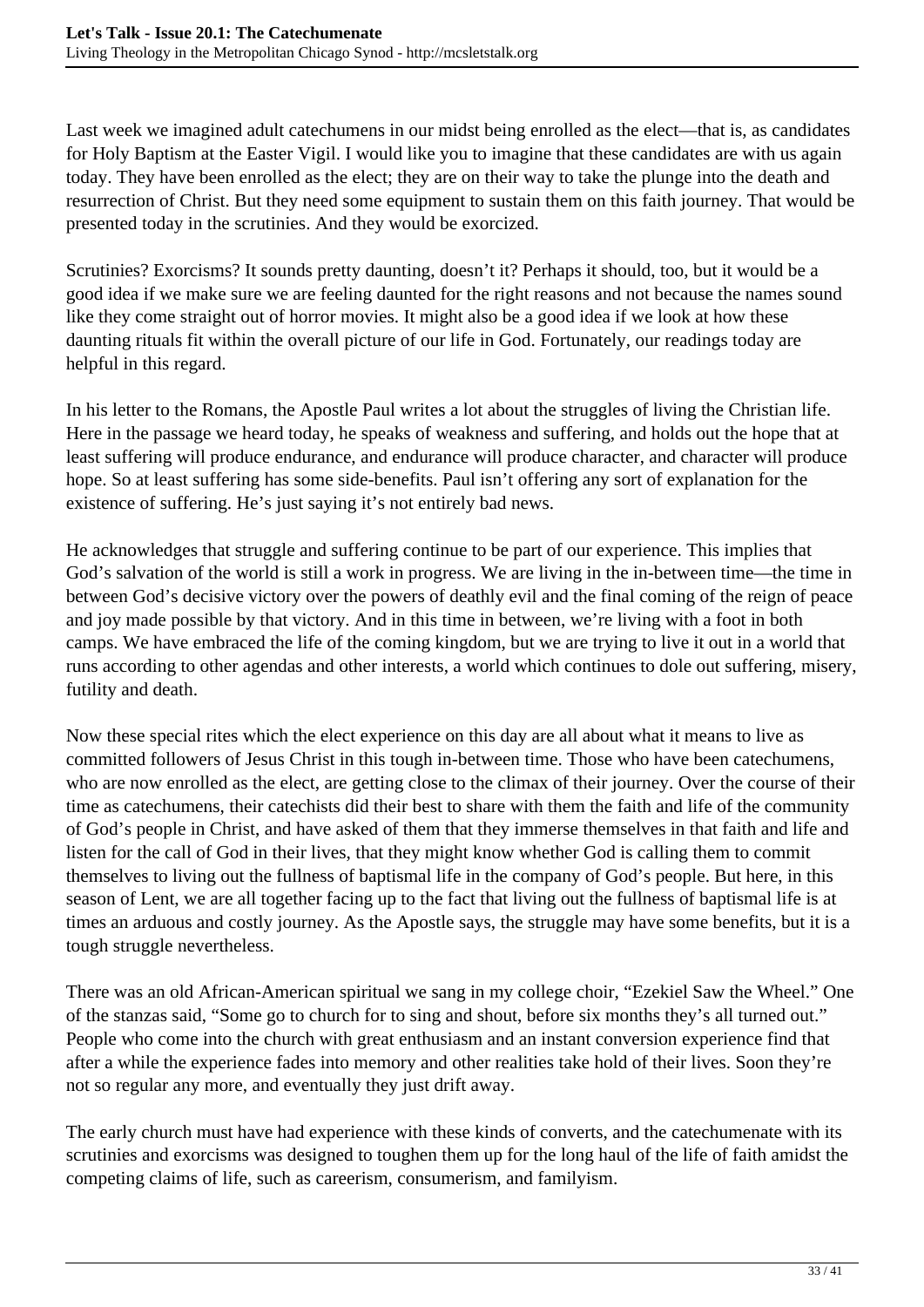John's Gospel tells us that many of those who flocked to Jesus decided that what he was asking was too tough and they turned back and returned to normality. It's always been this way. That's why in ancient times the Church endeavored to make sure that its baptismal candidates were going into the baptistery with their eyes open and the word of warning in their ears. Actually, an important part of this annual Lenten season is to remind not just the candidates, but all of us, of these realities, so that we might examine ourselves, and steel ourselves and seek renewed strength and resolve from God for the continuing journey ahead.

So here's what the scrutinies were all about. They were about handing over texts to the elect that had to get into their minds: the four Gospels, the Creed, the Lord's Prayer—the kind of stuff that was put into Catechisms. They were given this stuff by catechizing. "Catechesis" means "what is sounded down." The texts were read and the candidates committed them to memory and on the Fifth Sunday in Lent they had to repeat them back.

St. Augustine tells us in his *Confessions* that when he had to repeat back what he had heard and learned in Milan he was a nervous wreck, even though he was a teacher of rhetoric. Those who went through a Lutheran confirmation program in the days of my youth had to stand in front the congregation and answer questions asked by the pastor. We had to commit the Catechism to memory.

The reason for the name "scrutinies" is two-fold. In part, it is because the candidates are being scrutinized. If they are to be baptized and admitted into the membership of Christ's body, the faithful had to know that these newcomers were serious in their intentions. And they would be prayed for with the laying on of hands. Some of those prayers were exorcisms.

So the second reason why the rites were called scrutinies, is that these prayers are tough prayers which invite the candidates to scrutinize themselves, to examine their own hearts and minds and call on God to strengthen them on this journey toward the font. In particular, these prayers invited the candidates to *confront* the powers of evil and sin which so easily entangle us and take us captive.

Our modern prayer books don't provide exorcism prayers. They reflect the rationalism of our modern age. But don't you think we need them? Every time we turn on the television, open our mail, check our emails, or search the internet we are assaulted by messages, beliefs, values, and temptations which would seek to invade and colonize our hearts and minds, taking on a life of their own, and drawing us into conformity with the demonic greed, fear, and selfishness of the world around us. None of us can escape it, so we must arm ourselves to live with these temptations without succumbing to them or being destroyed by them. So, in the meantime, we use the prayer we have been given by Jesus: "Save us from the time of trial and deliver us from evil."

Now probably all I've done so far is make the journey of discipleship sound even more impossibly daunting than before. But wait! There is hope! There are wonderful promises in today's readings, and rather than being a mere dangled carrot, the gospel writer and the Apostle would have us know that all this talk about struggle and hardship are mere blips within an overall story of promise and hope.

In the story of the people of Israel wandering through a thirst-inducing wilderness, even though they grumbled against God and Moses and, in Moses' words, "put the Lord to the test," God provided water from a rock that the people might drink and live.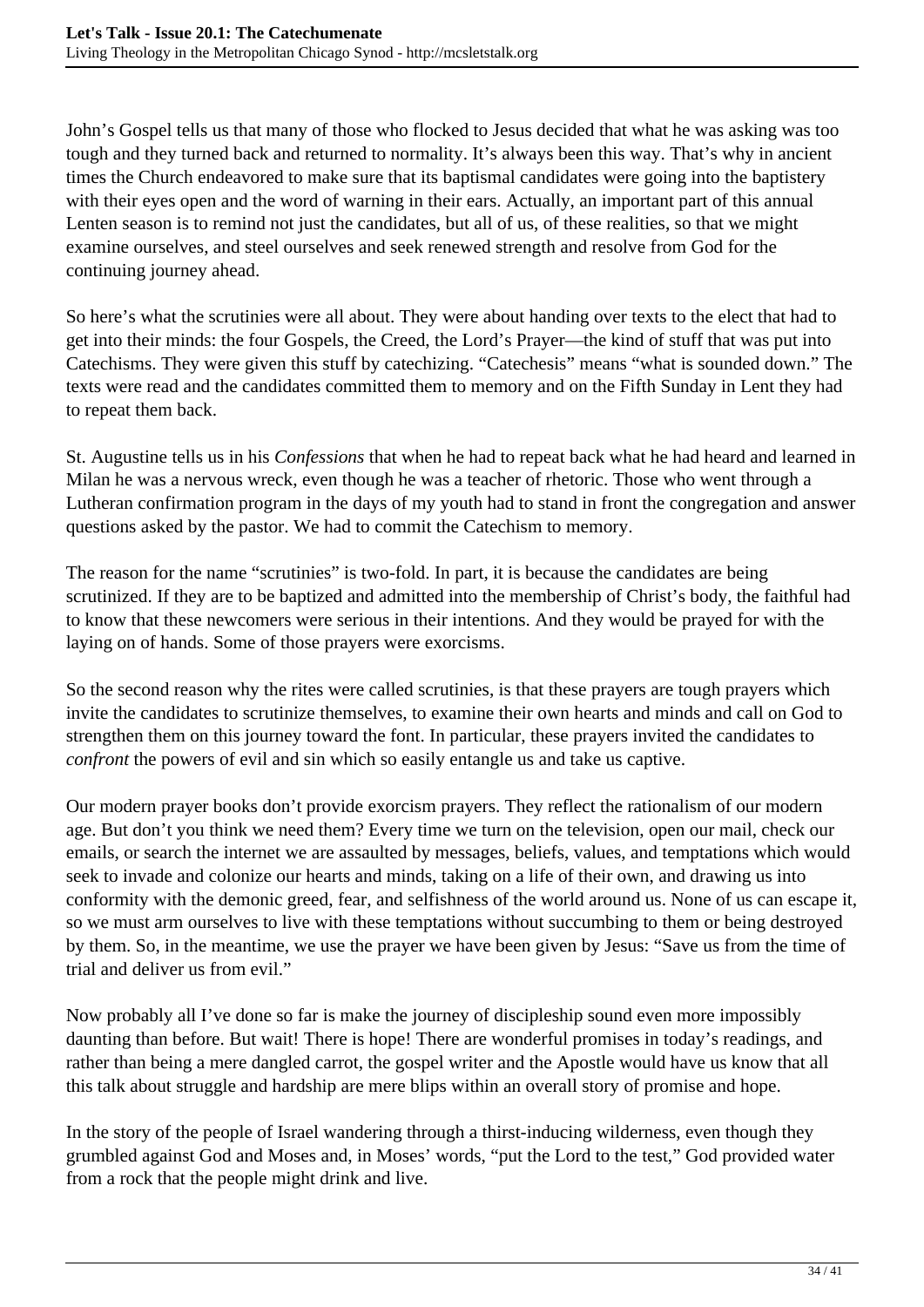In the wonderful Gospel story Jesus was thirsty and asked the Samaritan woman at the well to draw water for him. He gets into a pretty interesting conversation with her and when his insight into her life becomes too close for comfort, she wants to change the subject and talk about religion. But Jesus will not be distracted. He turns the tables and invites the woman, and in fact all of us, to seek in him the wellspring of the water of life. Those who drink this water, he promises, will never be thirsty again for the water will become a spring of water gushing up to eternal life.

Now when you hear that, the prospect of having to go the distance through the dry deserts where callousness and hostility seek to drain us of life suddenly doesn't seem nearly so perilous. When you have guaranteed access in Christ to a spring of water that gushes up to eternal life, the fires of hell can do their worst, but we will live and flourish and grow.

Our reading from the Apostle Paul was perhaps even more explicit in putting the whole thing in perspective. Although, as we have noted, he speaks of suffering and the possibility of drawing some gain from the pain, the real point of this passage is in the material that frames those comments and speaks of being put right through faith and finding peace with God through our Lord Jesus Christ. These comments really do frame the tough realities of this in-between time, because they look back to what has already been achieved and forward to what is yet to come, so that we might live with hope in the here and now.

Paul hammers away on the point that we don't have to prove ourselves in the midst of the present conflicts before God will accept us and open the wellspring of life to us. It was while we were still weak, while we were still sinners, while we were still impossibly entangled in the corruption and ruthless competitiveness of the world that Christ died for us. Paul is mind-boggled by this, and is trying to awaken us to the same awe and wonder. It was not for those who deserved it that Christ put his life on the line. It was not for those who had earned it or proved themselves worthy. It was for the ungodly, the hardhearted, the hostile and bitter; it was for us at our very worst. And, says Paul, you can't imagine a more dramatic proof of love than that. Christ died for us, knowing that most of us would ignore his love, and that even among those who responded to his call, many would drop out and declare it all too tough. But God loved us so much, that he went through with it even knowing that.

And on that basis, Paul looks forward and says that if all that is true, then you can be even more sure, much more sure, that God will follow through on what has been begun in Christ and bring our salvation to fulfilment and give us life in all its fullness. God would not make that level of self-sacrificial investment in us without being able to see the job through and bring us into the promised land of freedom, joy, and living water bubbling up to eternal life.

Those who have been immersed in those flowing waters of baptism that well up to eternal life are all framed within the unshakable promise that God's love for us would stop at nothing, and that God's allconquering grace and strength are more than enough to see us overcome anything and everything that would stop us or harm us or destroy us.

So to the catechumens real or imagined, I said: depart, all you unclean spirits, and give place to the Holy and life-giving Spirit.<sup>2</sup> And wear the holy cross on your brow, the seal of him who died, and claims you as his own. Amen.

**Notes**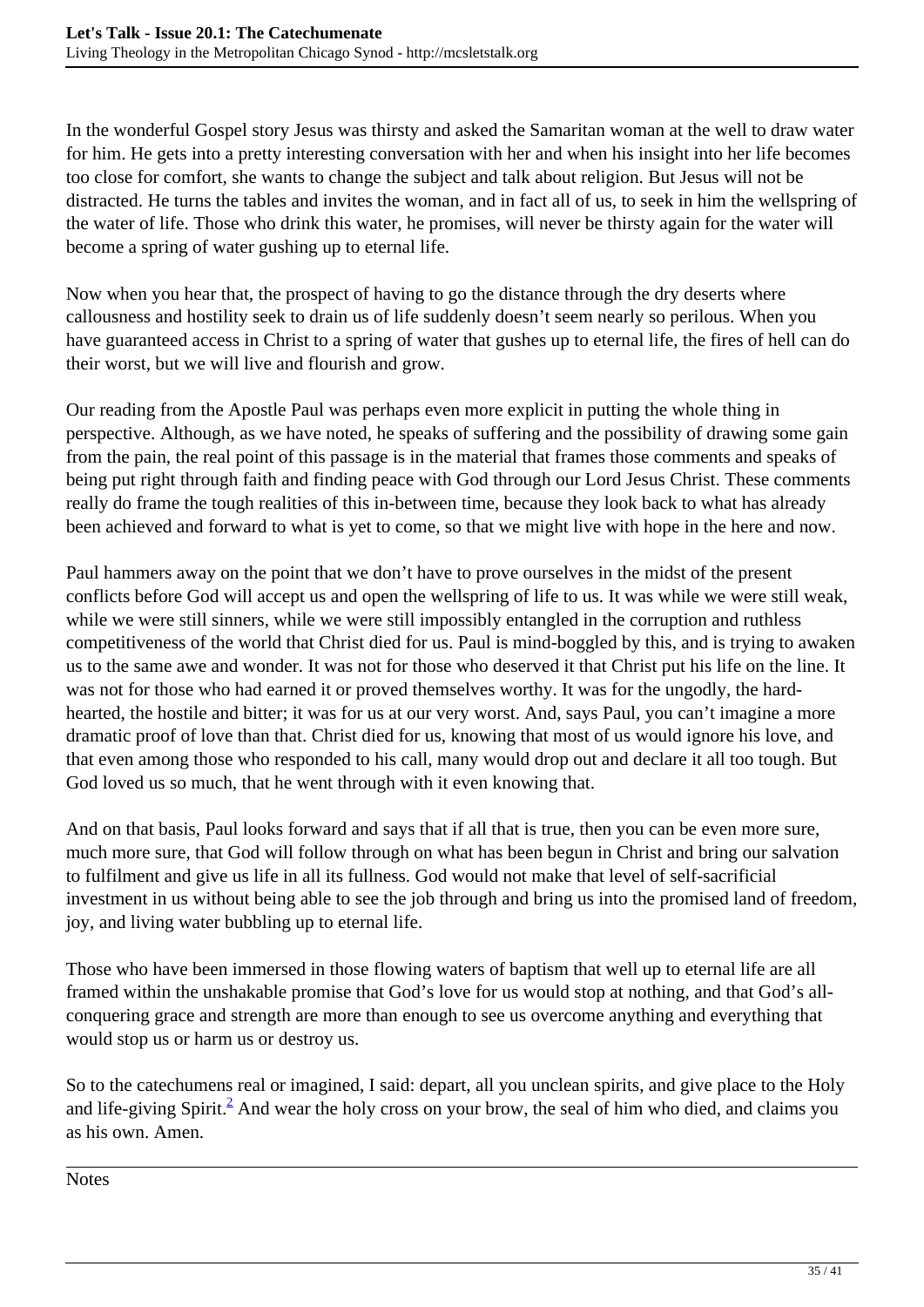- 1. <sup> $\Delta$ </sup>The Roman Catholic Rite of Christian Initiation of Adults specifies that the scrutinies "take place" on the Third, Fourth, and Fifth Sundays of Lent. The readings from series A are used, with their chants as assigned in the Lectionary (nos. 745-747). See The *Rites of the Catholic Church as Revised by the Second Vatican Ecumenical Council*, English translation prepared by the International Commission in English in the Liturgy (New York: Pueblo Publishing Company, 1976), 72. This means that at the Mass in which the scrutinies of the catechumens takes place the readings of Year A are used even in Years B and C of the Roman Lectionary. The reasons are the special relevance of these readings to the catechumenal process.
- 2. <sup>A</sup>Martin Luther begins his 1526 Order of Baptism with the exorcism and sign of the cross. "Depart, you unclean spirit, and make room for the Holy Spirit." "Receive the sign of the holy cross upon the forehead and breast." See Martin Luther, "The Baptismal Booklet: Translated into German and Newly Revised," in *The Book of Concord: The Confessions of the Evangelical Lutheran Church*, edited by Robert Kolb and Timothy J. Wengert (Minneapolis: Fortress Press, 2000), 373.

\_\_\_\_\_\_\_\_\_\_\_\_\_\_\_\_\_\_\_\_\_\_\_\_\_\_\_\_\_\_\_\_\_\_\_\_\_\_\_\_\_\_\_\_\_\_\_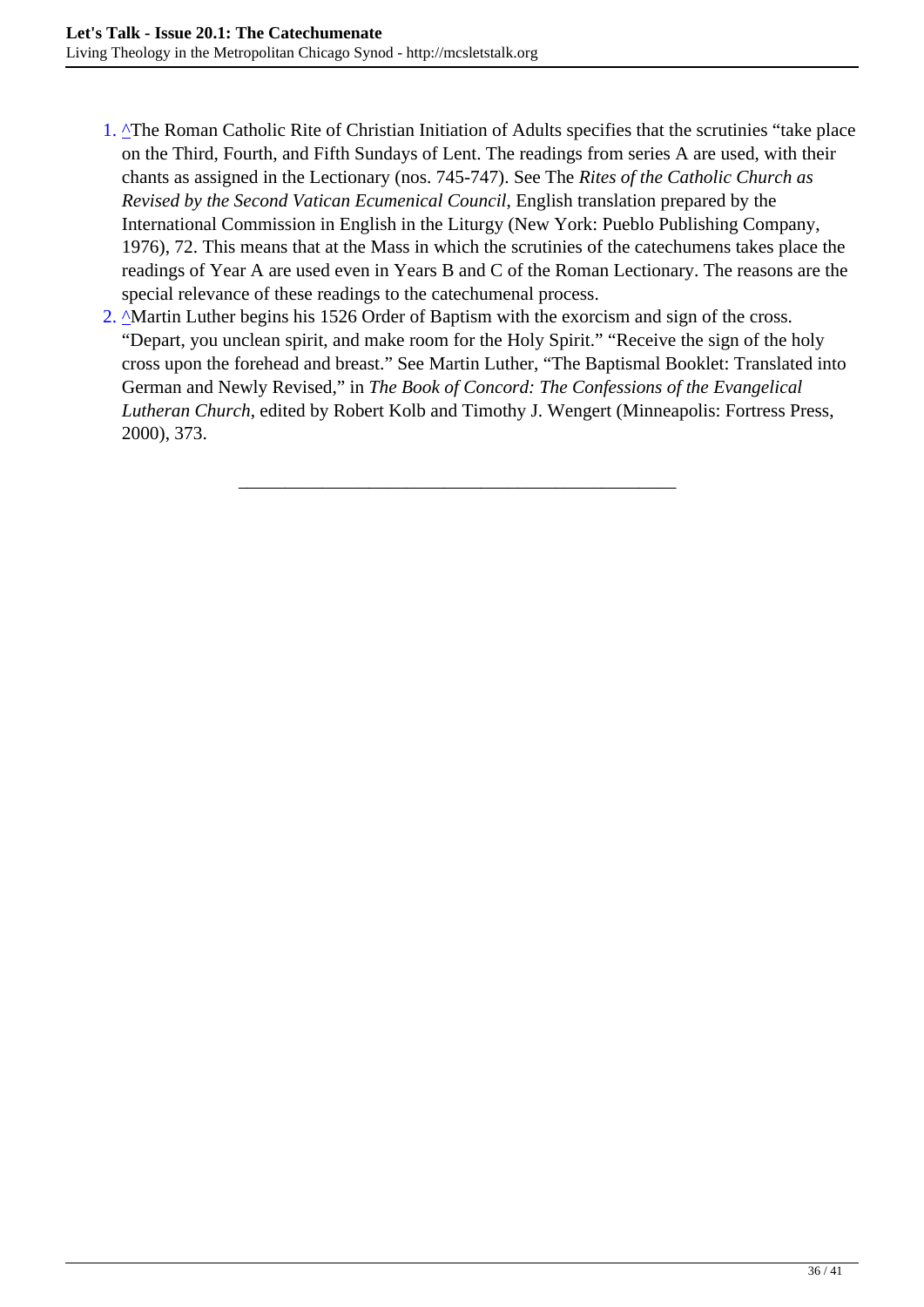## <span id="page-36-0"></span>**On the Way: Starting Again**

#### **by Benjamin Dueholm - Friday, March 13, 2015**

#### <http://mcsletstalk.org/catechumenate/on-the-way-starting-again/>

The challenge that faced us was hardly out of the ordinary: parents bringing their children to baptism, or adults coming on their own, wishing to know more intimately the faith they are about to profess, or perhaps have intermittently professed since childhood. Our particular congregation, like many others, was not really prepared to answer this need. Our holy communion class is designed for 5th graders and our confirmation program for middle-schoolers. Our adult forum is very good but not very basic. And so an adult who arrives among us without having been instructed in the sacrament or having affirmed their baptism after a course of learning and relationship-building is, in effect, treated as an anomaly. We're a sincerely welcoming place, but we are built around an implicit understanding that every adult who comes to church has gone to Sunday School, received their first communion, and been confirmed.

If that has ever been true in the American church, it is not true now. And as I heard more and more people tell me they wanted to do something like confirmation (or baptism) as adults, I started planning for a catechemunate-style group. The last straw was actually a call from a woman who was going to be married in the Catholic Church and needed to be confirmed in order to do so. Her religious education had ended shortly before confirmation would have happened. But every Lutheran church she contacted—including the one in which she was baptized—told her, in effect, that they couldn't do anything for her. I even encouraged her to consider becoming Catholic, but she wanted to be Lutheran. She just needed some group of Lutherans to take her up on it.

And so first with a single learner and sponsor, guided only by a book I rummaged up somewhere, and now with a whole group meeting weekly during Lent, my parish joined the growing segment of Lutheran churches that look to the ancient catechumenate as a model for introducing new or renewed believers to the Body of Christ.

Since as of this writing we are three sessions into our first "Christian Basics" small group, I will refrain from offering any deep insight into what such a thing can and can't do. Suffice it to say that I felt vindicated in the idea before we began when I heard the responses, including from some long-time church folk, to it, and even more so when I delved into a few big, broad topics with the group (which, in proper catechumenal fashion, includes eating together, mutual prayer, and each learner matched with a sponsor).

But I have already been struck by how this new program in my church, and how the renewed practice of catechesis in Lutheranism more generally, sits alongside the rest of what we do. My community poses, on the one hand, an explicit and broad welcome to everyone to be part of virtually every aspect of worship and community life. And on the other hand we have created a highly structured and rather exacting process for the production of a confirmed, mature believer. We are hardly unique in doing both of these things.

The catechumenate model falls somewhere in between them. It suggests, by its very existence, that faith is not something that can be taken for granted, not something that can be rightly inferred on the basis of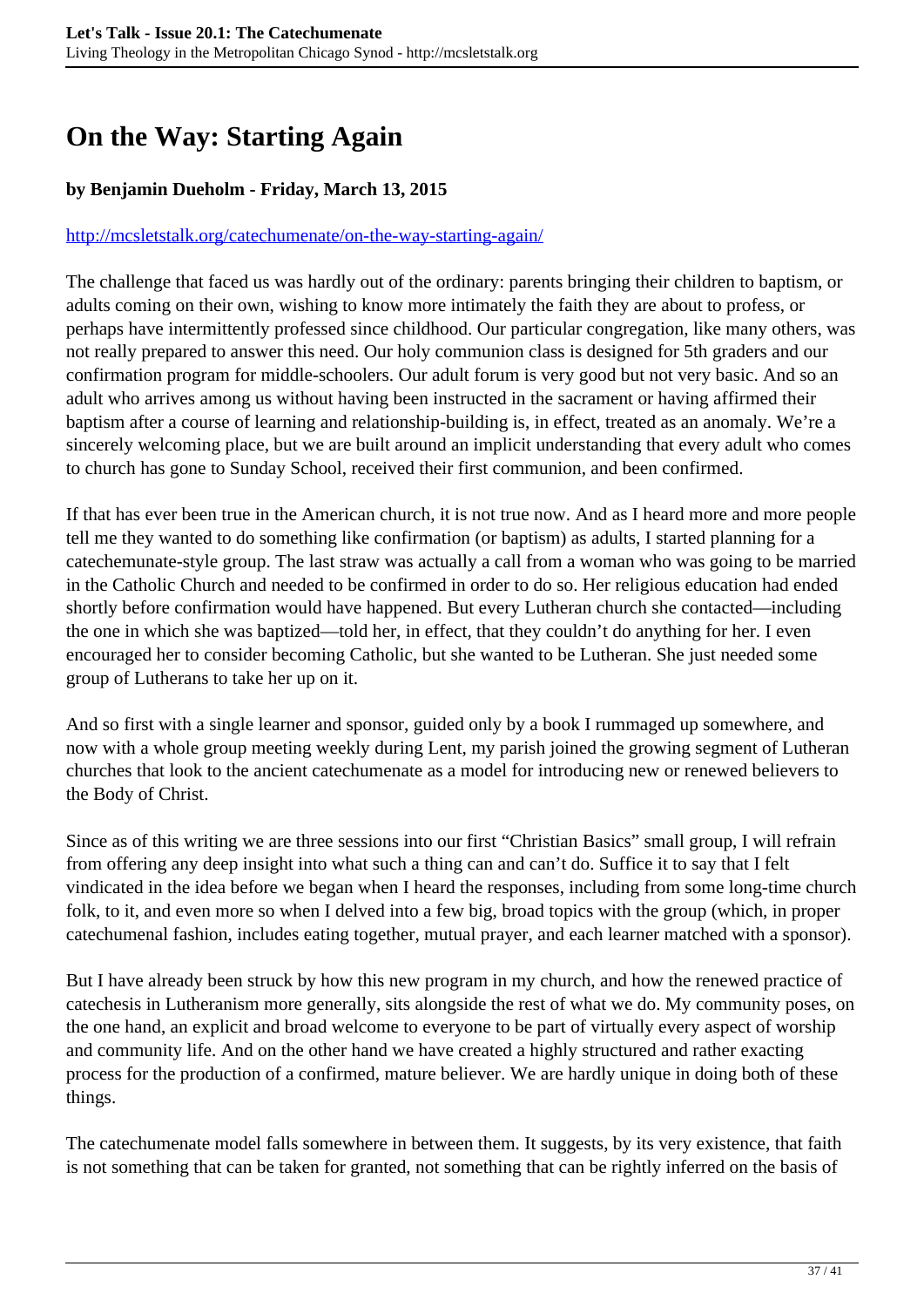one's ability to enter a church building at roughly the right time while maintaining a pulse. And yet it also suggests that faith formation need not be tied to the developmental markers our curricular and programmatic structures insist they be.

It's a practice that gives me hope for the possibilities still latent in our corner of the church. It counters the growing (and unintended) impression that we hold Christian faith and life to be so trifling that one must have literally no prior acquaintance with it before leaping into the middle of its highest expressions. And it also counters the reaction that grows in the other direction, that only the people formed in the deepest and most arcane fashion really know the faith well enough to escape the cultural orbit of dabbling and self-help. It imagines, in our world if not in the world that originated it, a lively and dynamic relationship between the church as it is and the church as it becomes through the engrafting of new believers. It's a process that leads those new believers to a new start through baptism, in some fashion. But that process offers us the chance to start again in our faith, too, and with some consequences we could never have guessed.

\_\_\_\_\_\_\_\_\_\_\_\_\_\_\_\_\_\_\_\_\_\_\_\_\_\_\_\_\_\_\_\_\_\_\_\_\_\_\_\_\_\_\_\_\_\_\_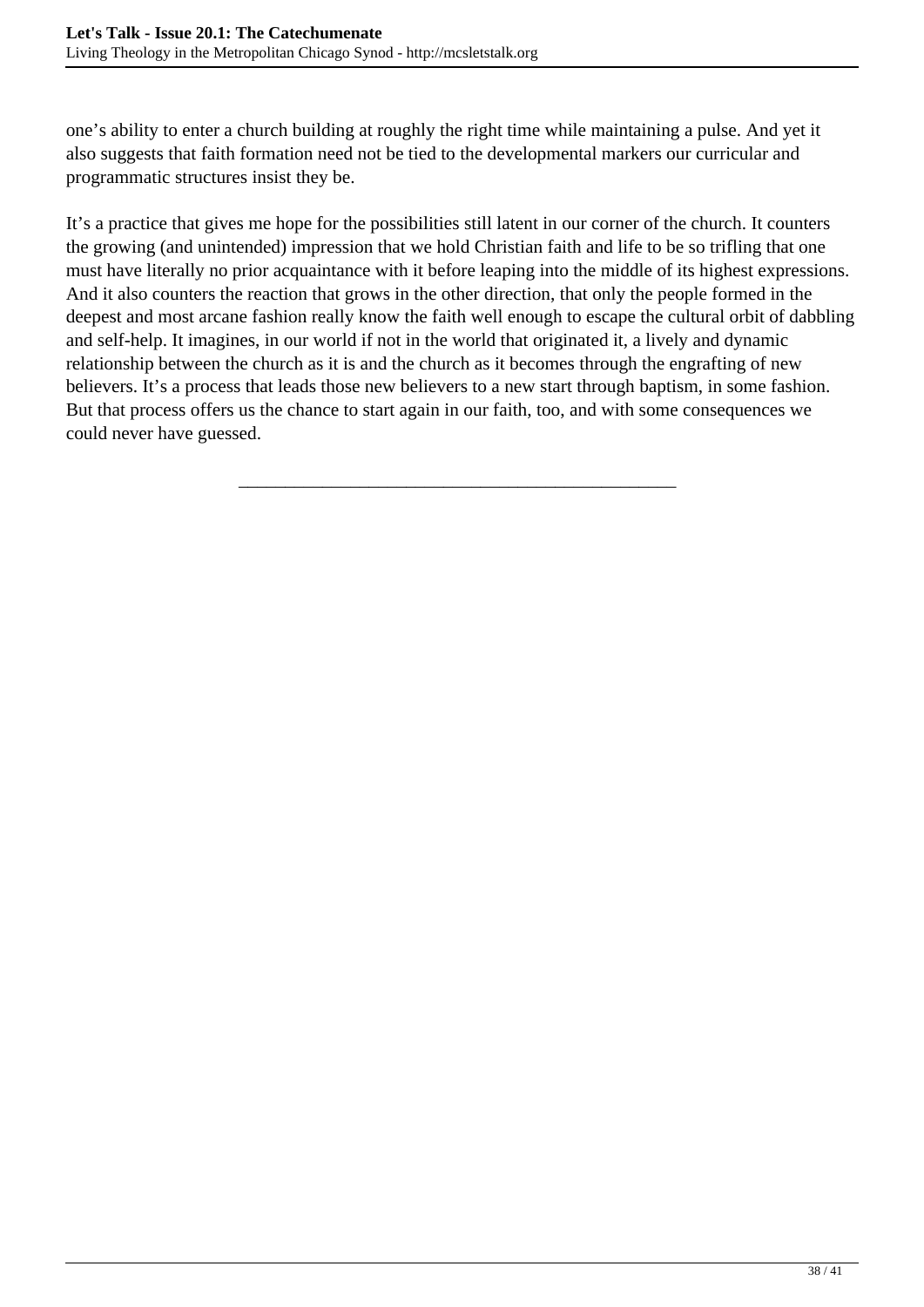## <span id="page-38-0"></span>**Book Review: Faith Forming Faith: Bringing New Christians To Baptism And Beyond by Paul E. Hoffman**

#### **by Heidi Haverkamp - Friday, March 13, 2015**

#### [http://mcsletstalk.org/catechumenate/book-review-faith-forming-faith-bringing-new-christians-to-baptism](http://mcsletstalk.org/catechumenate/book-review-faith-forming-faith-bringing-new-christians-to-baptism-and-beyond-by-paul-e-hoffman/)[and-beyond-by-paul-e-hoffman/](http://mcsletstalk.org/catechumenate/book-review-faith-forming-faith-bringing-new-christians-to-baptism-and-beyond-by-paul-e-hoffman/)

When our current Episcopal bishop Jeff Lee arrived in Chicago in the winter of 2007, he brought with him a deep passion for the adult catechumenate. He, like Paul Hoffman, had served a large congregation in the greater Seattle area and been deeply moved by the Christian formation of the unchurched and unbaptized. He would often tell a story about a man who came to St. Thomas in Medina, his parish there, whose life was changed by his experience in the catechumenate. The Bishop would often share this quote from that man, who after his baptism by immersion and his anointing said: "I've just never been touched like that before." Of course, what "like that" means, exactly, is one of the mysteries of the Christian faith.

Early in his episcopacy, Bishop Lee strove to inspire priests and congregations to focus more on the adult catechumenate. He preached about it. He instituted a special worship service in Holy Week for adult catechumens, including also teenage confirmands. He pointed us toward the catechumenate process laid out in our *Book of Occasional Services*, which involves the whole congregation in a series of blessings over the candidates through the season of Lent, much like what Hoffman describes in his book. Much like Hoffman, Lee got pushback. Priests insisted their new members were mostly disenchanted Roman Catholics and evangelicals – and *already baptized*. Few people showed up for the special Holy Week service, which eventually disappeared. Now, Bishop Lee has turned his focus to other things.

As a bishop, it may be impossible to move the culture of churches across a diocese or synod toward something like the adult catechumenate. It is a change better left, it seems to me, to individual pastors or priests. The catechumenate is a process of building community and relationships, of teaching and formation, which are by nature congregationally based.

For pastors looking to enrich their formation programs – whether or not they seek to implement a process as broad-based as that of Phinney Ridge Lutheran Church in Seattle – *Faith Forming Faith* is a wonderful resource. Hoffman explains the congregation's process and culture of developing community and spiritual formation around the unbaptized in clear terms with specific details and examples. The program is called "The WAY" (there is never an explanation given for the all-caps), and is both for adults seeking baptism and for parents seeking the baptism of their young children (and perhaps themselves as well).

I thought that the most interesting thing about The WAY is its involvement of the *whole* congregation. Each catechumen is assigned a baptized sponsor who is already a member of Phinney Ridge. The formation team invites new sponsors to participate every year, striving to include as much of the congregation as possible in the process. Sponsors attend the formation program alongside the catechumens and seem to receive just as expansive a formation in their faith as a result. As one 80-year member put it, despite her lifelong involvement in church, "I have never done anything as spiritually enriching as this" (42). Over time, that formation process has touched the entire congregation and brought a unity that would've been missed if it had only been offered to newcomers.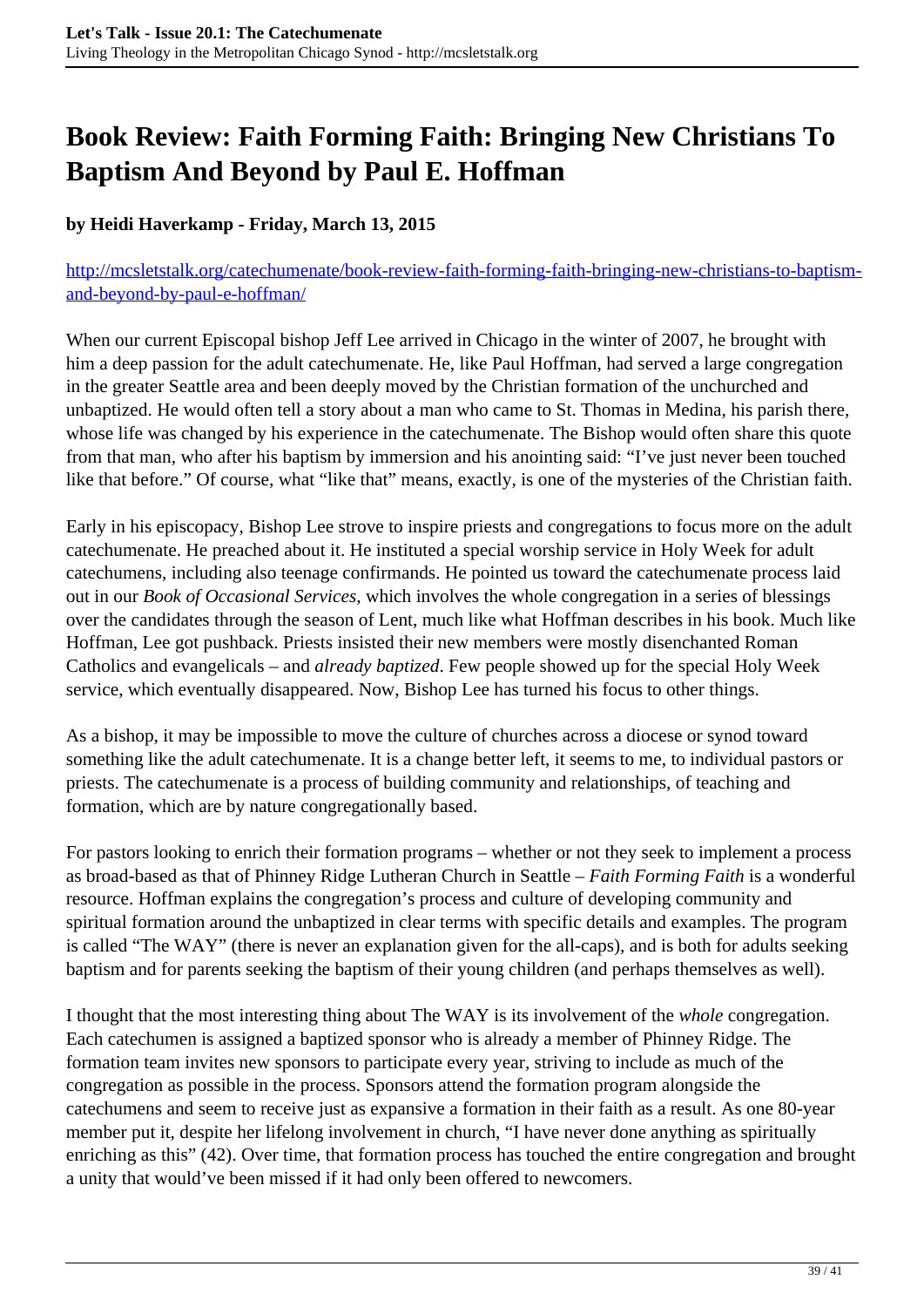The WAY has two stages. The first is a Sunday evening series in the fall and winter. Participants commit to attend six to eight of these sessions over the course of several months. The sessions include a meal, childcare, and small group, open-format, lectionary Bible study. New participants can join at any time. The second half, occurring every Sunday night during the season of Lent, is a closed series for committed catechumens and sponsors. There is deeper, more personal reflection in this more committed group. During Lenten Sunday worship services catechumens receive blessings and tokens as a welcome into the Body of Christ as lived in the Lutheran tradition: a catechism, a worship book, a copy of the Apostles' Creed, and a hymnal.

If a program as elaborate as this sounds like an impossible dream for your congregation, take heart. As the solo pastor of a church with about 70 people in worship on Sundays, I felt overwhelmed by the scale and success of Phinney Ridge's work. However, I found many small ways I could adapt or be inspired by its methods and style, and by Hoffman's passion. He includes an appendix with reflections and questions for "getting started" in a variety of congregational contexts. He offers ideas for enacting a cultural transition like this over time, and also for Easter Vigil, confirmation classes, spiritual enrichment of existing leadership teams, and one I particularly appreciated called "Even With Just One Inquirer."

Some of his ideas will seem radical or too demanding to some readers. For instance, Phinney Ridge asks all parents wanting to baptize children to complete The WAY, even if it means waiting a year to baptize their child. This is hard to imagine in a small parish like mine; however, his point about the responsibility as well as the "free gift" of baptism is well-taken. Baptismal preparation would be much improved if pastors used it to help parents transform and enrich their faith lives and not just to prepare for a single liturgical act. Thinking for my own context, asking parents to invest more time and personal reflection in their child's baptism would not only reduce the number of our "drive-thru" baptisms, but would probably lessen my own feelings of resentment when baptizing children I have a hunch we will never see again. Even if we don't implement a seven-month catechumenate program, I will think differently about my baptismal and confirmation preparation, as well as my new member classes.

This book has helped me understand more fully the passion of my own bishop for the adult catechumenate, which seemed a bit incomprehensible back in 2007. As churches, after all, we exist in order to help people know God, and to introduce more people to God and the love God has shown us in Jesus Christ. Hoffman reminds us of this, with inspiring ideas and sound theology. He is certain that more unbaptized people are sitting in our pews and in the general environs of our churches than we think, even in the well-churched Midwest and South. (He may be right, although I'm certain there are many more in metro Seattle!) Regardless, his ideas and theology of the catechumenate, and the ongoing formation of all children and adults, make for worthy reading material.

\_\_\_\_\_\_\_\_\_\_\_\_\_\_\_\_\_\_\_\_\_\_\_\_\_\_\_\_\_\_\_\_\_\_\_\_\_\_\_\_\_\_\_\_\_\_\_